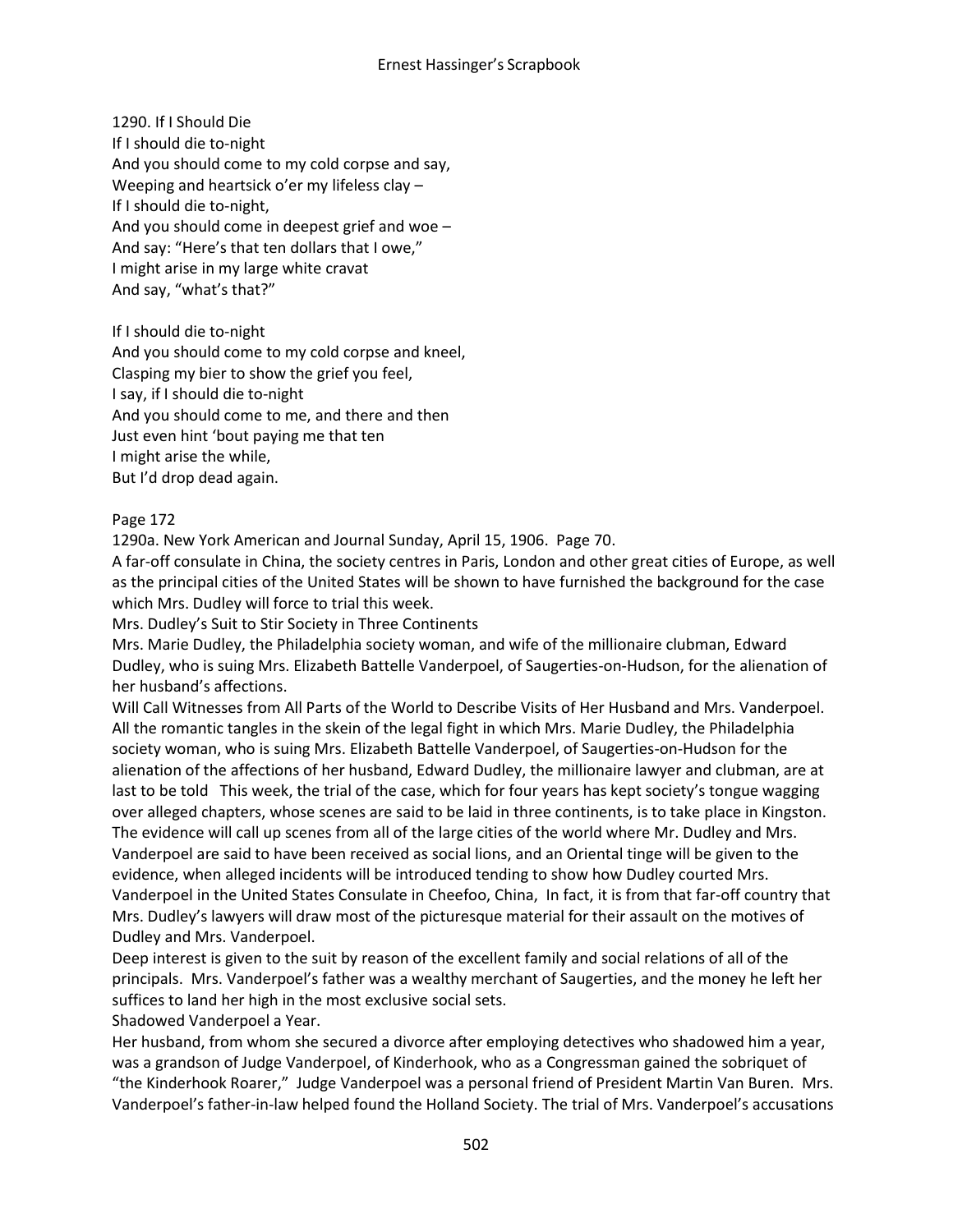against her husband was most sensational; and it is a strange fact that at that time both Vanderpoel and Dudley were members of the New York Yacht Club.

At first Vanderpoel denied all of his wife's allegations, but in the end he settled \$160,000 on her and shortly thereafter married Miss Sarah F. Skinner, of Boston.

According to the complaint in Mrs. Dudley's suit against Mrs. Vanderpoel, it must have been almost immediately after the latter secured her decree and financial settlement that she began to alienate Dudley's affections.

Case Goes Back Four Years.

In a general way Mrs. Dudley charges that ever since 1902 Mrs. Vanderpoel has been a shadow in her life. On the other hand, Mrs. Vanderpoel specifically denies every allegation that is made and Dudley has already denied the accusations relative to the trip to China. At the time the so-called Chefoo courtship was being carried on Dudley's brother was United States Consul in that city.

In all of the principal cities of England, France and other countries Mrs. Dudley says her husband travelled with Mrs. Vanderpoel. They were extensively entertained by the American colony in every city they visited, and the leaders of French society took them up. While in England they were introduced to many members of the nobility of that country, and they met many distinguished Americans who were visiting there.

Mrs. Dudley is to have some latitude in the matter of the kind of testimony she will have to introduce, and, instead of being confined to specific facts, she will be enabled on the ground of "relative testimony," to dwell all of these scenes to show that there was a "perfect understanding" between her husband and Mrs. Vanderpoel.

Will Cause Social Upheaval.

It has been intimated that the trial may be postponed until September to give both Mrs. Dudley and Mrs. Vanderpoel sufficient time in which to secure the presence in America of important witnesses who are now abroad. Included in this class of witnesses are many persons of prominence. One who is connected with the case says "The trial of the case will result in the social upheaval of Paris, London, New York, Philadelphia, Washington and the principal cities of the West."

Dudley it is said was acquainted with Mrs. Vanderpoel long before his wife became known to her, and the introduction of the two women occurred in New York at a social function given by a mutual friend. Trips to Manhattan Beach during the Summer months will probably be brought into the trial, and these, too, it is intimated, will be interesting, although not having the importance of the trip to China.

The one child of Elizabeth Battelle Vanderpoel resides with her. Dudley has claimed to be the child's guardian, and he has also claimed to be manager of Mrs. Vanderpoel's estate.

When Mrs. Vanderpoel divorced her husband he settled \$160,000 upon her. Of this \$135,000 was in cash and securities, and the remaining \$25,000 represented the value of his handsome Summer place, "Meadowside," at Saugerties.

Mrs. Vanderpoel has one sister, who resides at Washington. She is unmarried.

Mrs. Dudley's lawyers are Carroll Whitaker, of Saugerties, N. Y., and Battelle & Marshall and James W. Osborne, of New York. Mrs. Vanderpoel's counsel is William D. Brinnier of Kingston, N. Y. The lawyers have refused to discuss the suit. [illustration, Mrs. Dudley, from the Painting by Burroughs Torrey] [Husband was John A. Vanderpoel, ed.]

1291. New York American and Journal Sunday, April 15, 1906. Page 70. Virginia Now Has Highway Department.

Virginia is to have a State highway department. The bill, which has passed the Senate and will undoubtedly pass the lower house, provides for a State Highway Commissioner, to be appointed by the Governor and confirmed by the Legislature, and an assistant, both of whom must be civil engineers.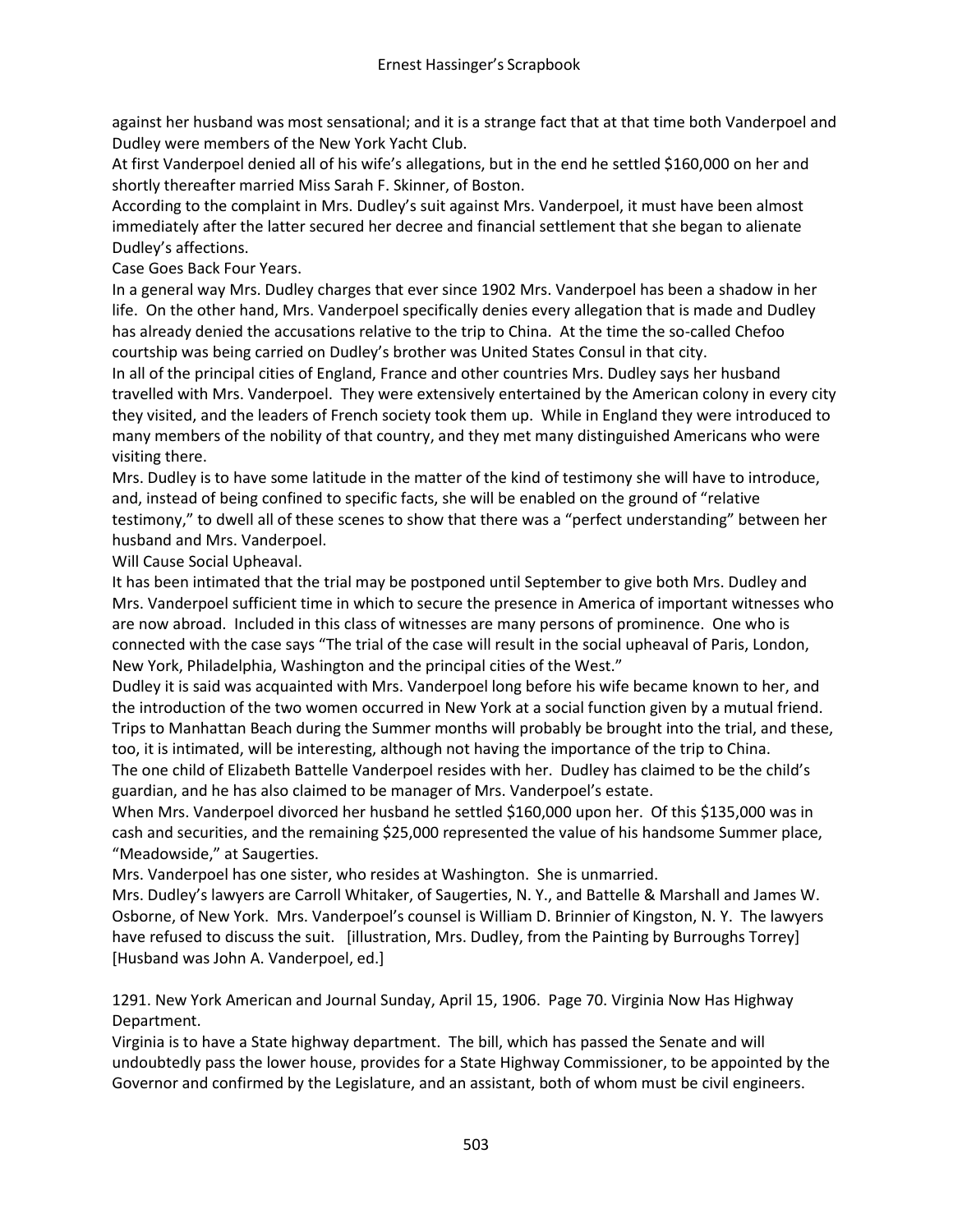And the commission, together with the professors of engineering in the University of Virginia, the Military Institute and the Polytechnic Institute, are to constitute the Highway Commission. Local authorities are to apply to the Commissioner when they desire permanent road improvement, and on his advice the work will be undertaken. The county is to supply necessary materials and tools, and the State will supply convict labor freed of cost to the locality.

The first year will necessarily be largely devoted to preparation and organization, after which a liberal State aid measure is expected.

1291a. Addison B. Parker, Grand Patriarch, 1906 – 1907. [illustration]

1292. Officers 1905-1906 President – Stephen Preston, Jr. Secretary – Henry Buxbury Treasurer – Fred S. Bieber Mount Vernon, N. Y. Hudson, N. Y. Poughkeepsie, N. Y.

# Hudson Valley Volunteer Firemen's Association

|                          |                                             | Organized 1890                                                                   |
|--------------------------|---------------------------------------------|----------------------------------------------------------------------------------|
| <b>VICE- PRESIDENTS:</b> |                                             | <b>EXECUTIVE COMMITTEE:</b>                                                      |
| Greene Co.,              | Charles W. Hallenbeck, Athens               | <b>Ernest Hassinger, Saugerties</b>                                              |
| Columbia Co.,            | Hiram Dingman, Philmont                     | Charles Higham, Middletown                                                       |
| Ulster Co.,              | James McCardle, Kingston                    | Walter H. Flandreau, Mount Vernon                                                |
| Orange Co.,              | William J. Zillig, Newburgh                 | Richard Hallenbeck, Hudson                                                       |
| Dutchess Co.,            | Augustus Schmidt, Wappingers Falls          | John L. O'Shea, Kingston                                                         |
| Rensselaer Co.,          | Albert Weinman, Rensselaer                  | Denton C. Anderson, Poughkeepsie                                                 |
|                          | Westchester Co., Thomas P. Brown, Peekskill |                                                                                  |
| Rockland Co.,            | Edward F. Becraft, Hillburn                 | <b>AUDITING COMMITTEE:</b>                                                       |
| Albany Co.,              | Jerome Bailey, Ravena                       | Harry Hall, Catskill                                                             |
| Saratoga Co.,            | Harry E. Barton, Mechanicsville             | W. Earl Scullin, Mount Vernon                                                    |
| Sullivan Co.,            | Charles H. Garrett, Liberty                 | James T. Rollins, Ossining                                                       |
|                          |                                             | Delegate to N.Y.S.F.A. Convention: Nicholas Ehrbar, Mount Vernon. [illustration] |

# Page 173

1293. Hand dated N. Y. World, Oct 14, 1906. River Steamers Crash in Fog and Life is Lost. The Adirondack Rips Side Out of the Saratoga. Tears Away Staterooms, Throws Passengers into Panic. Boats Lowered and Men Saved From the Hudson. Saratoga Settles in Shallow Water – Adirondack Goes On to Destination.

The steamboat Adirondack, of the People's Line, and the Saratoga, of the Citizens' Line, collided at full speed in a heavy bank of fog in the channel off Red Hook Island, near Barrytown, ninety-nine miles from New York, at 1.30 o'clock yesterday morning.

There were 200 passengers aboard the Saratoga and 500 on the Adirondack. All were saved, though the force of the collision was so great as to tear the port side out of the Saratoga. Her port boiler went overboard, her smoke stack was broken in two and the guards were gouged out of the hull, leaving a hole twenty feet long and ten feet wide. The Saratoga settled in shallow water near Tivoli at 10 o'clock. Both Boats Transfer Passengers.

The passengers of the Adirondack, to the number of 150, were transferred to the steamboat Onteora, running in her wake, although the Adirondack was but little injured. The passengers on the Saratoga were transferred to the City of Troy, only the crew remaining. The City of Troy was following a mile down-stream at the time of the collision, and the transfer of the 200 scared souls was made without incident.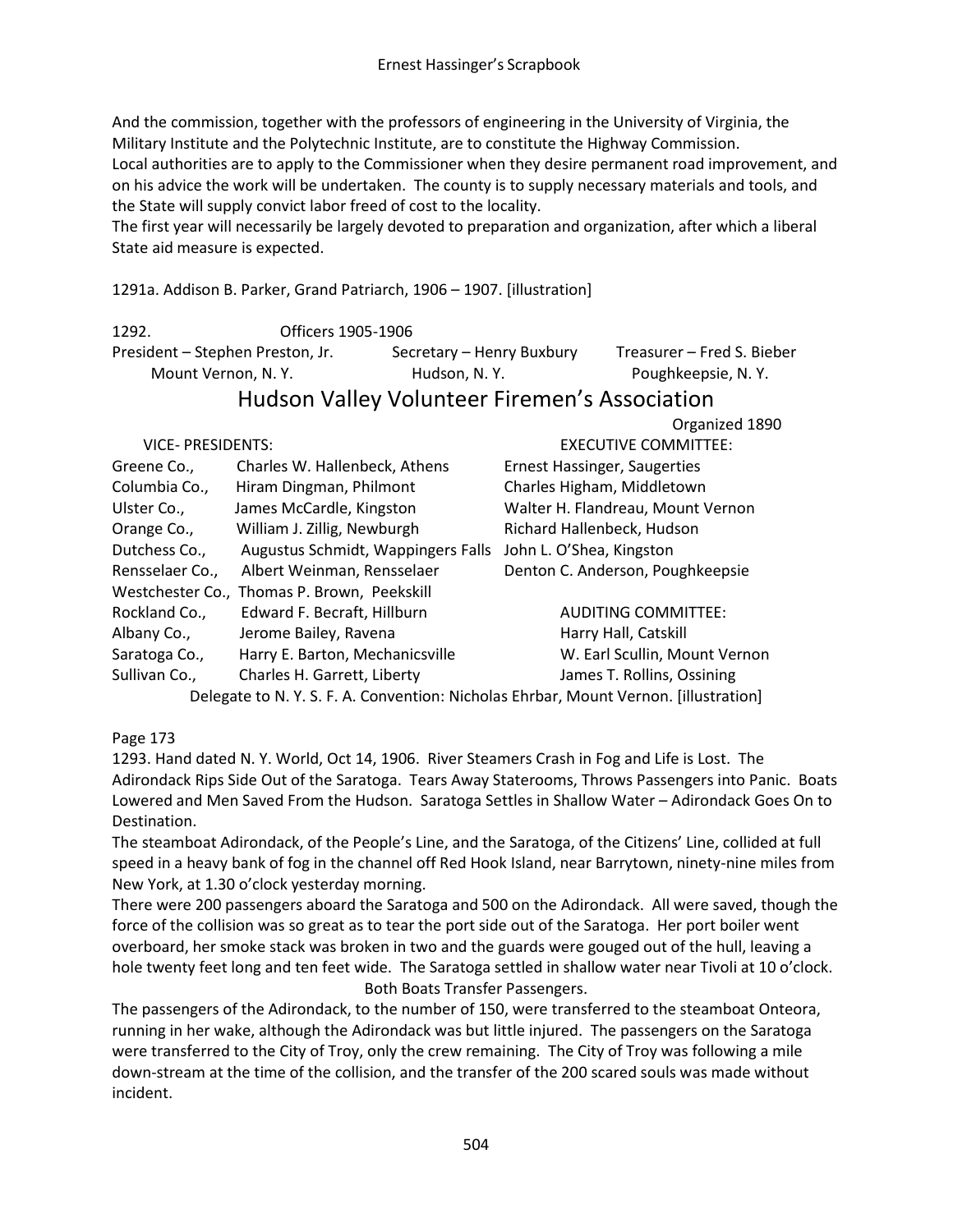Only the remarkable coolness displayed on all sides, by passengers and crews of both steamers, averted a panic, which undoubtedly would have resulted in the loss of many lives. At no time from the crash until the last passenger had been transferred from the Saratoga did the captains of either steamboat lose command of the situation, and this in spite of the fact that the collision hurled at least fifty passengers from their bunks, and the Saratoga was known to be in a sinking condition.

The Dead and Injured.

The dead and injured are:

Clarence Sherman, of Saratoga, an oiler on the Saratoga, was instantly killed by flying timber crushing him against one of the boat's boilers.

George L. Horton, of Troy, clerk of the Adirondack, is missing and was probably drowned.

F. W. Stern, of Brooklyn, slightly burned.

Joseph Earkins, of New York City, cut on leg.

J. K. Coleman, Marin, N. Y. shoulder burned.

Miss J. A. Kirkham, of Brooklyn, scalp wound.

Miss Martha Haskins, of Manchester, Vt., scalded hand.

M. Radlofs, oiler, foot cut.

Frank Flannigan, assistant freight clerk of Adirondack, severely burned on leg and arm.

John Landrigan, first mate on Adirondack, burned and foot cut.

With the exception of the last two all the injured were on the Saratoga.

## Saratoga in Fog Bank.

Just before reaching Cruger's Island, which lies near the eastern shore of the Hudson, nine miles above Kingston, the Saratoga ran into a fog bank. Capt. George Brown, who had been at the wheel relieving the first pilot, had surrendered it to Second Pilot Ludwig. As the boat entered the fog Ludwig says he blew a long blast on the whistle as a signal to other craft. The boat was proceeding at reduced speed when the big hull of the Adirondack suddenly loomed out of the fog on the port side, and without warning the two boats came together.

The collision was accompanied by a crash that continued for several seconds as the iron prow of the Adirondack ploughed its way along the Saratoga's side. The People's line steamer had struck the Saratoga a diagonal blow, directly in front of the wheelhouse. The house was torn loose and the paddlewheel broken. Directly behind the paddles on either side of the boat were the boilers. The Adirondack's prow ploughed into the port boiler and the entire main deck was shaved from the rest of the boat as clean as though cut with a knife.

On the second deck of the Saratoga, back of the boiler-room, are state-rooms. From the engine-room nearly to the stern the outer walls of these state-rooms were shorn off.

Boiler Knocked Into River.

When the Saratoga's boiler had been torn loose and dropped into the river, the weight of her starboard boiler caused her to list suddenly to that side and the who had scrambled of… [end of article] [illustrations, The Adirondack After the Collision and Photo showing the Saratoga's Damaged Side.]

1294. Hand dated Post, Jan 8/08. Snyder Hose Co. Officers.

The annual meeting of R. A. Snyder Hose Co. was held Tuesday evening. The following were selected to serve as officers for the ensuing year: Myron Bedell, president; Michael W. Fitzgerald, vice-president; Henry T. Keeney, foreman; Fred G. Lewis, first assistant; Charles H. Reinhard, second assistant; Clifford M. Abeel, secretary; William Ziegler, treasurer; Wallace F. Winchell, Irving Russell and Henry R. Cordes, trustees; Myron Bedell, delegate to state convention; Clayton Swart, alternate; Charles Reinhard, delegate to Hudson Valley convention; Gordon Myer, alternate. At the close of the election, a banquet was provided by the newly elected officials.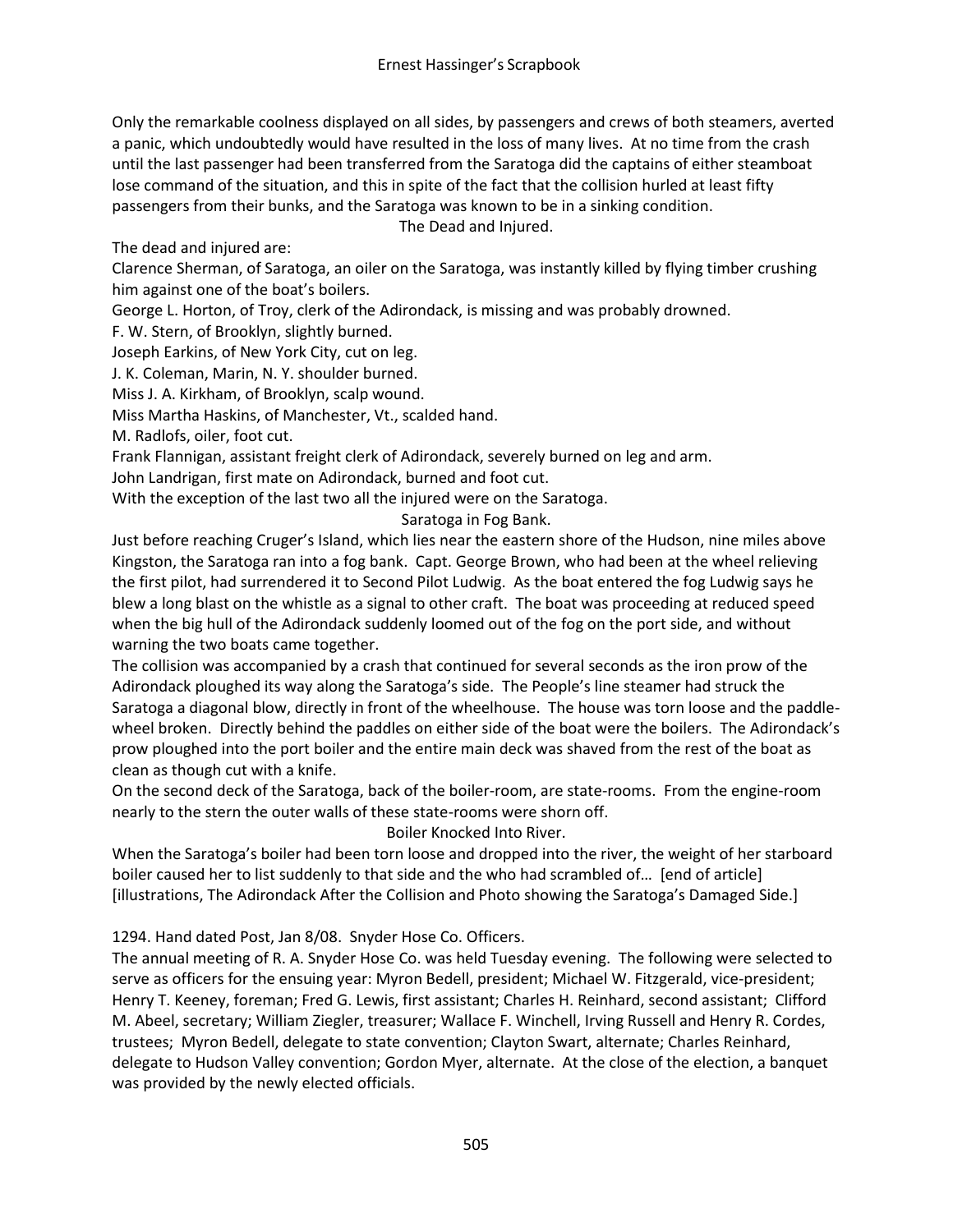1295. Saugerties Post, Oct. 27, 1906. Engines of Ill-Fated Boat. Saratoga's Engines Were Taken From Boat That Sank With 11 Persons.

It is not generally known, but the engines of the Saratoga were at one time in the ill-fated Sunnyside which sank in a blinding snowstorm a few miles below where Saturday's accident occurred, on November 30, 1875. The Sunnyside went down the river just as the ice was forming. The sharp ice cut through her copper and also made a long gash in her hull, with the result that she sank. The engines were removed later and when the Saratoga was built they were placed in her. Eleven persons were drowned in the sinking of the Sunnyside.

Both the Saratoga and the Adirondack have figured in serious accidents before. In June 1898, the latter struck and sunk the little schooner Gamecock in the Hudson river. Two hundred passengers were on the big steamer at the time, and there was great confusion. James and Ebenezer Morgan of the Gamecock, were drowned.

August 16, 1900, the Adirondack got in the path of the German liner Koenigin Luise near pier No. 32 in the North river and narrowly escaped collision.

The Adirondack was built at the English yards in Greenpoint and was launched November 20, 1895. She is 400 feet long and cost more than \$750,000. She made her first trip to Albany June 29, 1896, with Capt. S. J. Rowe, formerly of the Drew, in command.

October 10, 1903, the Saratoga had part of her starboard side and guard rail torn away by running unto the Congress street bridge at Troy. The repairs cost \$15,000. June 21, 1891, the Saratoga ran into the yacht Harmoine, off Stony Point. March 23, 1906, the Saratoga, with the steamer C. W. Morse, ran aground on a sand bar. March 19, 1892, the Saratoga left New York for Albany on her first trip of the season and when near West Point her steering gear broke down. She drifted for some time and finally landed at Cold Springs.

1296. Saugerties Post, Dec. 20, 1906. Another Murder In Glasco Wednesday. John Sacco Shot in the Hollow on Washburn Bros. Farm and Killed Instantly.

Ulster county has another murder case. This time the scene of the crime is in this town.

The dead man is an Italian, who lived in Glasco. The place of the killing was about % of a mile below where Fred Shaffer was murdered a few years ago.

The murderer is unknown and is still at large, although the sheriff and police are keeping a strict surveillance upon all the Italians of Glasco.

The dead man is John Sacco, married and the father of three children. His age was about 35 years. He was shot in the head near the ear five times, the bullets being of 32 calibre. The empty bullet shells lay along side of the body.

When found in the hollow below on a part of Washburn Bros. Co farm and adjacent to Robert Main's property at Porterville, he was lying on his face with his hands in his pocket, evidence that he was killed instantly and offered no resistance and that he was shot without any warning.

His body was found by his father-in-law, Thomas Domenico who with others had been searching for him. Sacco left his house 26 Mulberry street, Glasco, during Wednesday afternoon to go to Porterville with a sausage cutter. He expected to return immediately. Not returning his family became alarmed after night fall and fearing that he might have been hurt, began a search.

About 10:30 o'clock the dead body was discovered as mentioned above.

A number of shots were heard fired Wednesday afternoon about 5:30 o'clock in the hollow, but as there is always more or less shooting by hunters in that vicinity nothing was thought of it.

It is now conjectured that Sacco was killed at this time by an ambuscader, presumable one of his countrymen, albeit it was hard to ascertain if he had had any trouble recently. When interrogated, the Italians were as usual very reticent about the matter. [illustration]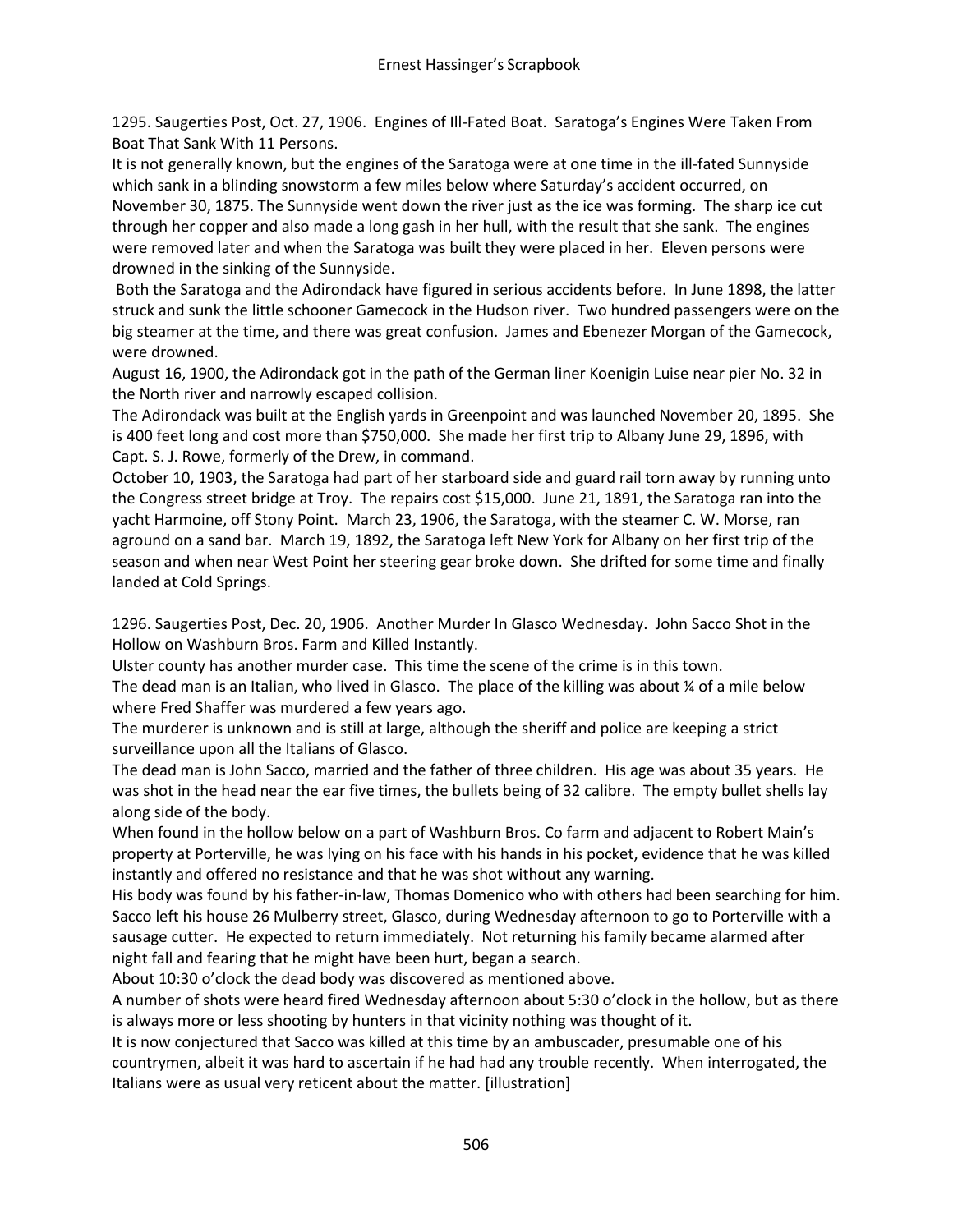Coroner Cook arrived here this morning, and with Dr. Montgomery proceeded to make an investigation. The body was turned over to Keenan & Burhans, who removed it to Sacco's late home. Sacco was employed by Washburn Bros. Co.

The District Attorney's office was notified, and a vigorous investigation regarding the crime will be made.

# THE MURDERER APPREHENDED.

Since the above was placed in type, the murderer of Sacco has been apprehended. The arrest was made by officers D. E. and C. E. Abeel about noon to-day, and they brought the prisoner to the lockup in this village.

The name of the murderer is Ric Antonio Albendo. He is 26 years of age and married. His wife is in Italy. From the story learned by our reporter, Sacco and Albendo were visiting a newly wedded Italian couple in Porterville. They were having a jollfication. Later there was some words which developed into a quarrel.

Albendo then left the house, intent on getting square with Sacco, it is believed. He hid himself in the hollow.

When Sacco appeared, which was soon after, the shots were then fired which ended his life. Albendo was found in his boarding house by Sacco's father-in-law and his brother. The police were then notified and the arrest made. Coroner Cook has the empty bullet shells and two revolvers which he found among Albendo's possessions.

A hearing was had before Coroner Cook in the court room, this afternoon, District Attorney Stephen being represented. W. D. Brinnier appeared for the prisoner. Albendo was held to await the action of the grand jury.

## Page 174

1297. Proceedings of the Sixteenth Annual Convention of the Hudson Valley Volunteer Firemen's Association Mt. Vernon, N. Y. June 20, 21, 1905. [cover page of booklet]

1298. Proceedings of the Sixteenth Annual Convention of the Hudson Valley Volunteer Firemen's Association Mt. Vernon, N. Y. June 20, 21, 1905. Representing Albany, Columbia, Dutchess, Greene Orange, Rensselaer, Rockland, Saratoga, Sullivan, Ulster and Westchester Counties. 1906 Register and Gazette Print, Hudson. N. Y. [Title page of booklet]

1299. Find the Lost Cow. Puzzle No. 4, Series No. 1, Copyright 1906, by American Cigar Company. [illustration]

1300. Stephen Preston, Jr., President Hudson Valley Volunteer Firemen's Association. [illustration]

1301. Henry Buxbury, Secretary Hudson Valley Volunteer Firemen's Association. [illustration]

| 1302. Officers for 1905-1906  |                         |
|-------------------------------|-------------------------|
| PRESIDENT                     |                         |
| Stephen Preston, Jr.          | <b>Mount Vernon</b>     |
| <b>VICE-PRESIDENTS</b>        |                         |
| Albany - James Bailey         | Ravena                  |
| Columbia - Hiram Dingman      | Philmont                |
| Dutchess - Augustus Schmidt   | <b>Wappingers Falls</b> |
| Greene - Charles W. Hitchcock | Athens                  |
| Orange - William J. Zillig    | Newburgh                |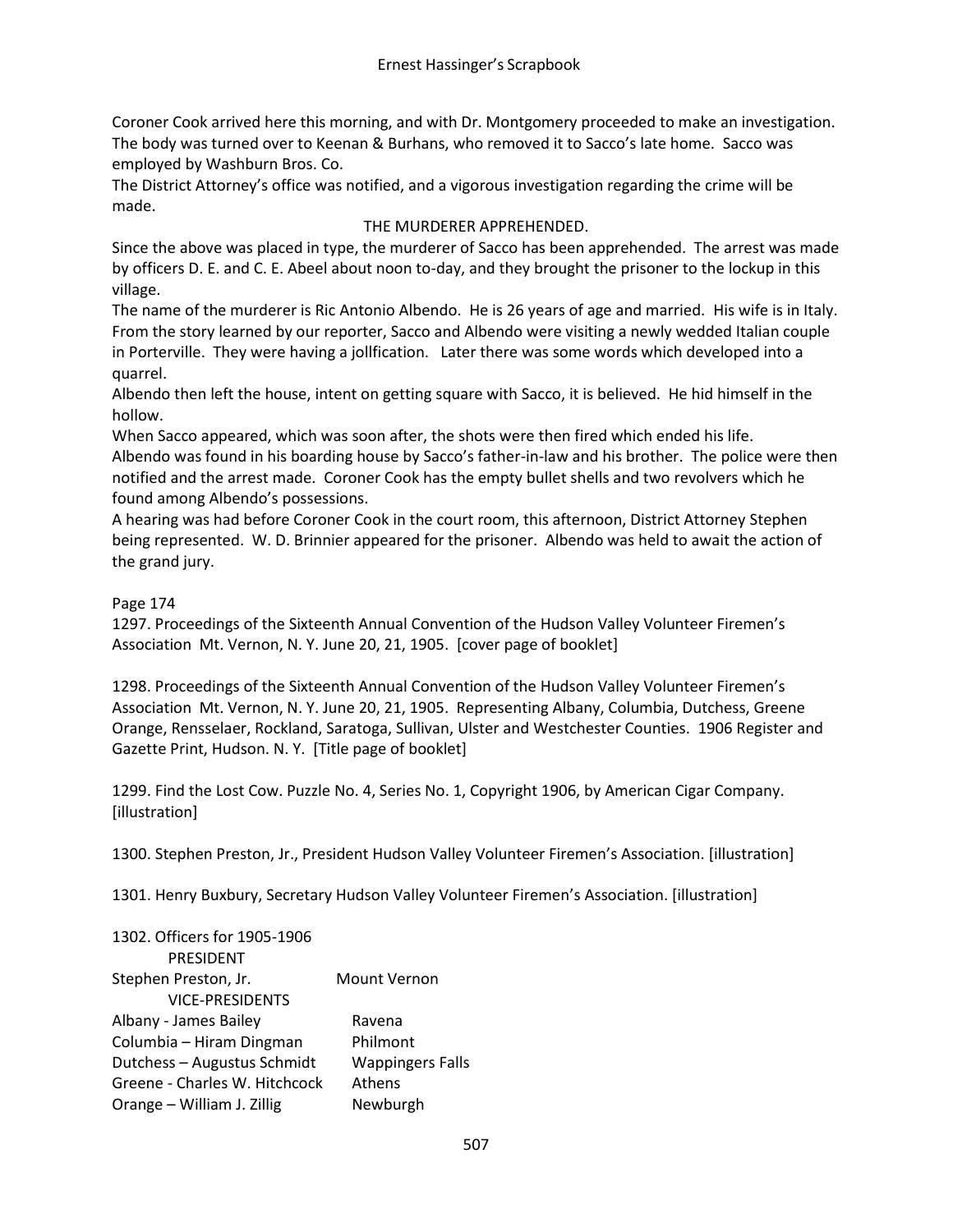Rensselaer – Albert Weinman Rensselaer Rockland – Edward F. Becraft Hillburn Saratoga – Harry E. Barton Mechanicville Sullivan – Charles H. Garrett Liberty Ulster – James McCardle Kingston Westchester – Thomas P. Brown Peekskill

#### **SECRETARY**

Henry Buxbury **Human** Hudson **TREASURER** Fred S. Bieber Poughkeepsie

1303. Vote for Ernest Hassinger for Town Clerk.

X For Town Clerk

Ernest Hassinger.

If you wish to vote for Ernest Hassinger for Town Clerk be sure and make a cross (X) in the square in front of his name. [illustration]

1304. Saugerties Post, Dec. 10, 1906. James Farrell Frozen To Death. He had been Missing From His Home Since Friday – Found Sunday Morning.

James Farrell, better known as "Badger," who has been missing from home since last Friday, was found dead in the woods on the Vanderpoel place in the rear of Trinity cemetery Sunday morning about 8:30 o'clock. He was found by John Whitaker and Norman Whitaker, who were searching for him. Farrell in all probability was frozen to death as his body was rigid when discovered. He was found near the foot of a tree in a reclining position, his face resting on one hand. As soon as the body was found the coroner was notified and Dr. Montgomery acting, gave permission to remove the same. Keenan & Burhans took charge and the body was conveyed to the deceased's home on the South Side. Farrell was in his 46<sup>th</sup> year and leaves a wife and eight children. The circumstances surrounding his disappearance as gleaned by our scribe are as follows:

Farrell with several others had been at Glasco on Friday loading boat for James T. Maxwell. They finished work about 4 o'clock and then visited a saloon. They drank freely and Farrell became intoxicated. When the start for home was made Thomas King was the only one with Farrell. The two came up through the woods, this being a shorter way. They reached Mynderse Schoonmaker's place on Barclay Heights and then Farrell would not go any farther. King having had difficulty in getting him that far as he wanted to lie down repeatedly all the way home. As Farrell was obdurate and refused to proceed, King told him to lie down there and he would go and get help to bring him home. King then came on to Gibson's cafe on the South Side and securing some men they started back. When they reached Schoonmaker's, Farrell was gone and they were unable to locate him.

They made a search but without success. Then they came back and visited his home. The family said he had not returned. As he did not appear at all Friday night the search was resumed on Saturday and no tidings of his where-abouts secured. Sunday morning the search was again taken up, with the result that he was found as adduced above

From where Farrell was found it is conjectured that becoming numb after King left him he got up and wandered across the Trinity ball team grounds and down to the place where he lay down and met his death. His face bore several scratches, believed to have been made by contact with the barb wire fence on the Schoonmaker place. As Friday was bitterly cold, the worst experienced thus far this season, Farrell undoubtedly perished that night, as the thermometers registered below zero. He was thinly clad, and having no protection met a sad and untimely end.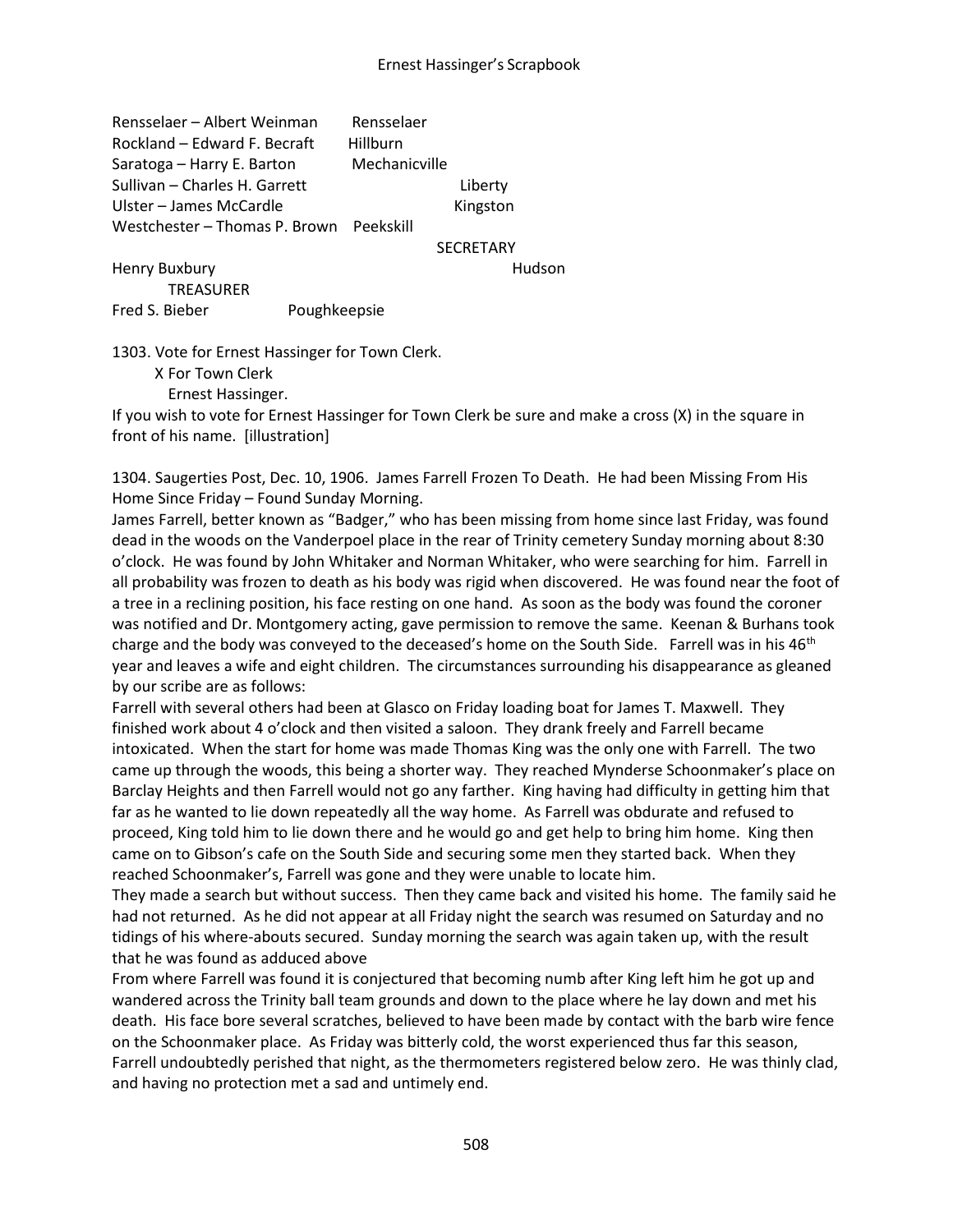# Page 175

1305. Proceedings of the Sixteenth Annual Convention of the Hudson Valley Volunteer Firemen's Association Mount Vernon, N. Y., June 20, 1905.

The convention was called to order by President Ernest Hassinger of Saugerties.

Mr. Roland B. Archer: -

Mr. President and Gentlemen of the Convention: I take pleasure in present to you Rev. Dr. C. H. Tyndall, who will ask Divine blessing upon the Convention.

Rev. Dr. Tyndall: -

Let us look to God in prayer. Almighty God, our Heavenly Father, we recognize Thee as our Father, our Creator our Benefactor and the Giver of every good gift, and as we come here to-day, we pray that Thou wilt manifest our cross to us and fill our hearts with thanksgiving for that which Thou hast given. We thank Thee for this godly land, for the sense of freedom, and for all of the many advantages that have been ours from childhood. We thank Thee for our fraternal associations, and we thank Thee especially our Father for the brave firemen in this land who are willing to sacrifice their lives for the good of their fel-

1306. Page 10 of the Proceedings of the Sixteenth Annual Convention of the Hudson Valley Volunteer Firemen's Association, Mount Vernon, N. Y., June 20, 1905.

-lows. We thank Thee for the Association and for all the good it has accomplished as an Association during the sixteen years of its existence. We thank Thee for the many brave men, for their noble duty in saving lives and property, and we pray Thy blessing to be upon those who have gone before, for the lives they have saved, the property and homes they have protected for their fellowmen, women and children. We ask Thee to be very near all of the members of this Association and help us, the people of this, our city, to extend to them a hearty welcome. We pray that they may realize that they have been in honorable service to their fellowmen, and that Thou will bless the President of this Association and all of those connected with him in the work of this convention, and, if it please Thee, that they may have a very delightful day to-day and also to-morrow and receive our thanks; we pray Thee for the good things Thou has in store for us, and may we trust Thee and our fellowmen all the days of our life and bring us finally to our eternal rest in the arms of our Gracious Lord, for Jesus' sake. Amen.

Mr. Roland B. Archer –

Gentlemen of the Convention: I now have the honor to present to you the Hon. Edward F. Brush, Mayor of the City of Pleasant Homes.

Mr. Edward F. Brush, Mount Vernon: -

Mr. President and Members of the H. V. V. F. Association: It gives me great pleasure, indeed, to welcome you to Mount Vernon, our city, and to desire and hope that nothing will occur to mar your pleasure during your stay. Of course, Mr. President, I feel some what a personal responsibility for bringing you here to this city. As you will perhaps remember, in Saugerties last year, Mr. Preston telegraphed me and asked if

1307. Page 11 of the Proceedings of the Sixteenth Annual Convention of the Hudson Valley Volunteer Firemen's Association Mount Vernon, N. Y., June 20, 1905.

we could receive you, and I gladly told you yes. I hope you feel that we receive you heartily and most cordially, and that everything possible will be done for your enjoyment while you are with us. (Applause.)

We all have a great regard for firemen, not only because they are brave men, fighting for our homes and the protection of our property, but for their self-sacrificing bravery in the saving of lives. Of course, that is true of all firemen, but the Volunteer Fire Department are the most loyal and patriotic citizens of any community. You can see why we have such a great regard for Volunteer Firemen, situated as we are on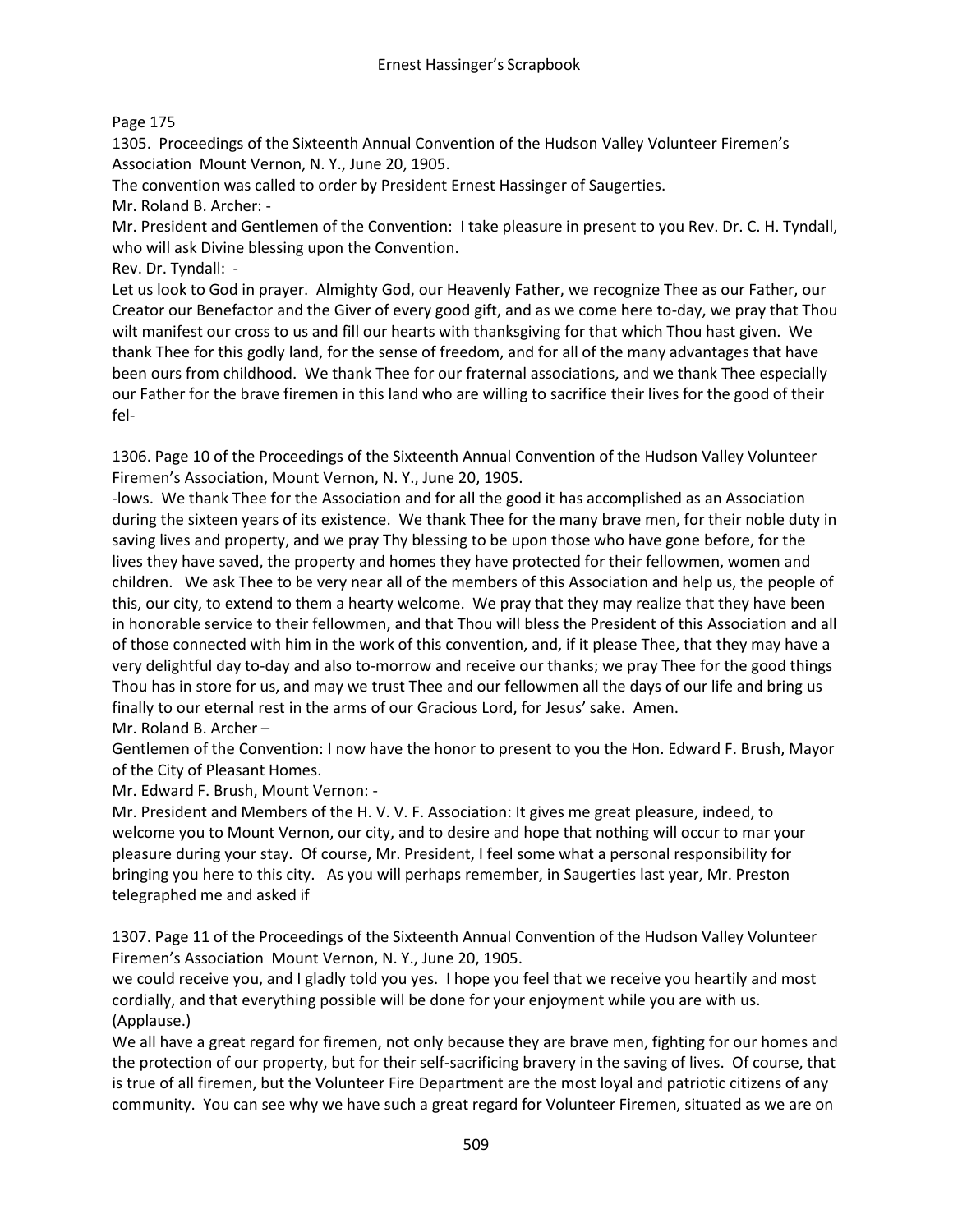the outskirts of a great city, feeling that danger threatens us all of the time, and I have always said that I want a Volunteer Fire Department here always. (Applause).

I simply say this to let you know how glad I am to have you here the great love I have for Volunteer Firemen, and to again extend the good will of the city and the good will and hearty welcome of all our citizens. (Applause).

Mr. Roland B. Archer: -

Gentlemen of the Convention: I have now the pleasure of presenting to you, Hon. Gilbert J. Angevine, Chief of the Volunteer Fire Department of Mt. Vernon:

Chief Angevine, Mr. Vernon: -

Members of the H. V. V. F. Association: it gives me much pleasure to address you at this, the Sixteenth Annual Meeting of the H. V. V. F. A., and I trust I may be allowed to attend many more such meetings. Realizing the amount of business that has to be transacted, I will detain you but a few minutes. Nothing has been left undone by the people of Mount Vernon

1308. Page 12 of the Proceedings of the Sixteenth Annual Convention of the Hudson Valley Volunteer Firemen's Association Mount Vernon, N. Y., June 20, 1905.

to further the enjoyment of to-day and to-morrow. Our Mayor and Common Council have been very generous, likewise the citizens of the town. In order that we may go on with our program to-day without any interruption, we are going to request the Convention to have but one session, and we are going to ask the delegates to remain in the Opera House until the session is concluded, as our arrangements are all made so that all of us will proceed on trolley cars to New Rochelle, and from thence by boat to our destination, so you see the necessity of remaining together in a body on the floor. I extend to you a most hearty welcome to our city, and I hope when you go away that you will say the Sixteenth Annual Convention of the Hudson Valley Volunteer Firemen's Association held at Mount Vernon was the best and most successful that ever took place. (Applause.) Mr. Roland B. Archer: -

Gentlemen of the Convention: The Convention is now in the hands of President Hassinger. President Hassinger: -

Gentlemen of the Convention: - Mr. Coffin, will you please respond to the Mayor.

Mr. Charles G. Coffin, Catskill: -

Mr. Mayor, Chief Angevine and Gentlemen of the Convention: I think it may be truly said for the members and delegates of the Hudson Valley Volunteer Firemen's Association, that your words of welcome and the hospitality that has been offered us already by Mount Vernon is most heartily appreciated. You do not want any speech at this time, you yourselves want your arrangements to go on, and I think it is safe to say that we appreciate your welcome, and that the only manner

1309. Page 13 of the Proceedings of the Sixteenth Annual Convention of the Hudson Valley Volunteer Firemen's Association Mount Vernon, N. Y., June 20, 1905.

in which we can show how much we enjoy the hospitality you offer us is by demonstrating that you will make no mistake in asking us here again to entertains us. Again I thank you. President Hassinger: -

Gentlemen of the Convention: I will now appoint as Committee on Credentials: John P. Powers, Andrew Funk and Dennis McLaughlin. Committee on Resolutions: Charles Higham, Joseph C. Hurley and Patrick Byron.

Secretary Weiant: -

Mr. President and Gentlemen of the Convention: In order that we may save all of the time possible and that we may hasten matters, I would suggest that we proceed along the lines of last year, that is, by the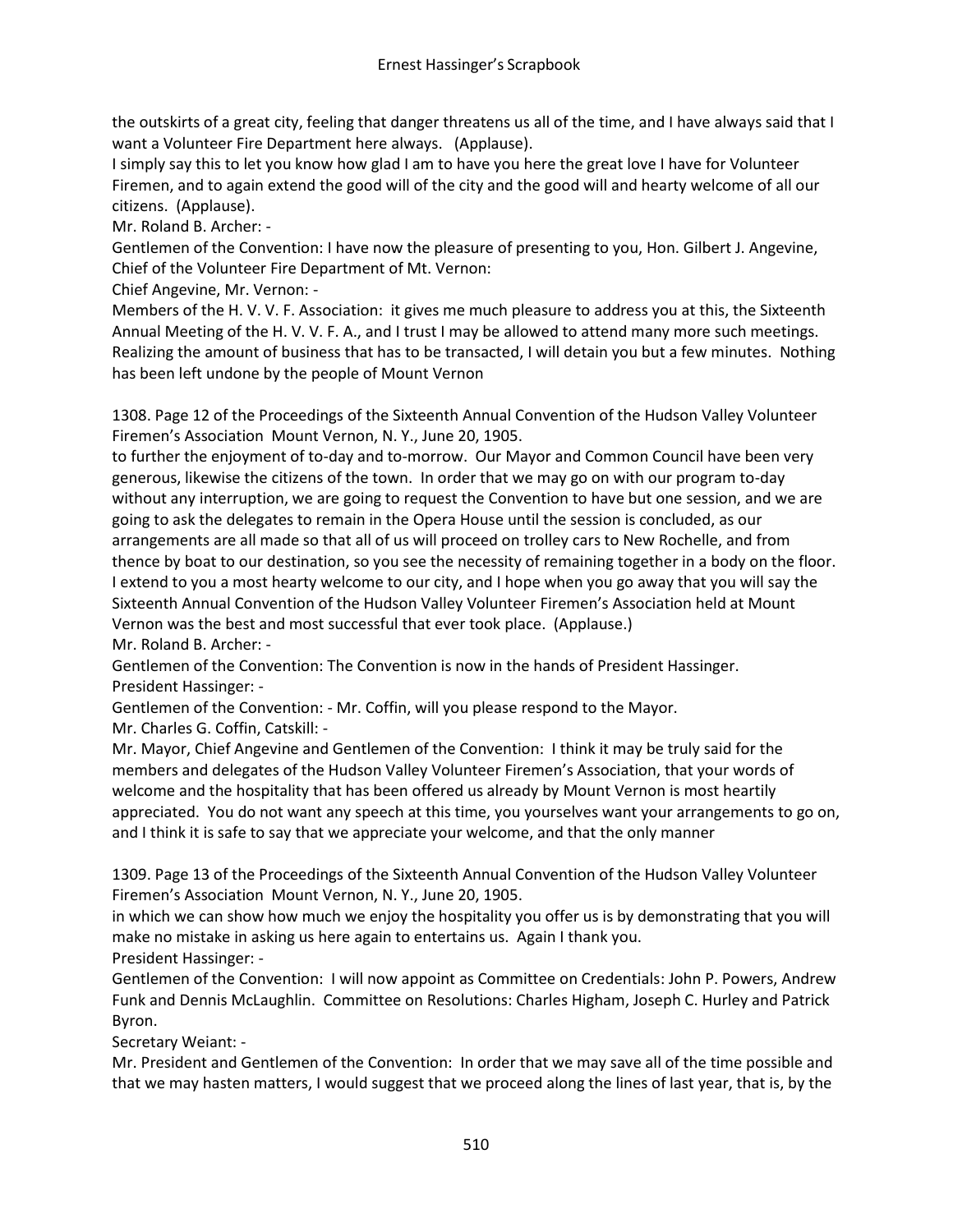calling of the roll thereby proving the work of the Secretary, and if the Committee is satisfied with this plan, I would suggest that we proceed along this course.

Delegate: -

Mr. President and Gentlemen of the Convention: I second the motion.

President Hassinger : -

Gentlemen of the Convention: You have heard the motion, duly seconded, that the Secretary call the roll.

Motion carried.

Roll called.

President Hassinger: -

Gentlemen of the Convention: The next business

1310. Page 14 of the Proceedings of the Sixteenth Annual Convention of the Hudson Valley Volunteer Firemen's Association Mount Vernon, N. Y., June 20, 1905.

in order is the reading of the minutes of the last Convention.

Delegate: - Mr. President and Gentlemen of the Convention: I move that the reading be dispensed with and that the minutes as printed and distributed be accepted.

Motion seconded and carried.

President Hassinger: -

Gentlemen of the Convention: In place of offering a formal address, I beg to present to the delegates and members of the Hudson Valley Volunteer Firemen's Association, assembled in their Sixteenth Annual Convention, my greetings, my thanks and my congratulations. My greetings, because it is a pleasure to meet with you all once more, to see the smiling faces of the old friends, to received the cordial recognition of the men new to your ranks. My thanks, because of the many courtesies received by me during the year of my service as your presiding officer. My congratulations, because of the exceedingly satisfactory condition of our Association as may be noted from the official reports presented for your consideration. Our bills are paid, we have no debts, there is a balance in the hands of the Treasurer. Thirty-five new organizations have been added to our membership roll and the roster of the Association now comprises 133 companies, represented by 123 delegates, and 237 members. It is a record of which we may well be proud. And yet the pleasure to be gained from the present conditions is marred by the absence of those of the old members how have been called from us since we last met. We miss them and we mourn their loss. Their labors for the Association were as earnest as ours. Their interest in its welfare was evidenced by their enthusiasm and their presence.

1311. Find the Dog's Head. Puzzle No. 6, Series No. 1, Copyright 1906, by American Cigar Company. [illustration]

1312. Find the Fisherman. Puzzle No. 2, Series No. 1, Copyright 1906, by American Cigar Company. [illustration]

# Page 176

1313. Page15 of the Proceedings of the Sixteenth Annual Convention of the Hudson Valley Volunteer Firemen's Association Mount Vernon, N. Y., June 20, 1905.

at our convention. May the infinite Judge of all grant to them His everlasting peace and joy. In closing, I beg to express my deep appreciation of the loyal service and cooperation of my fellow officers. To them and to all, for yourselves and the Association, I offer the toast of Rip Van Winkle – "Here's to your good health and your family's, and may they live long and prosper." (Applause). President Hassinger: -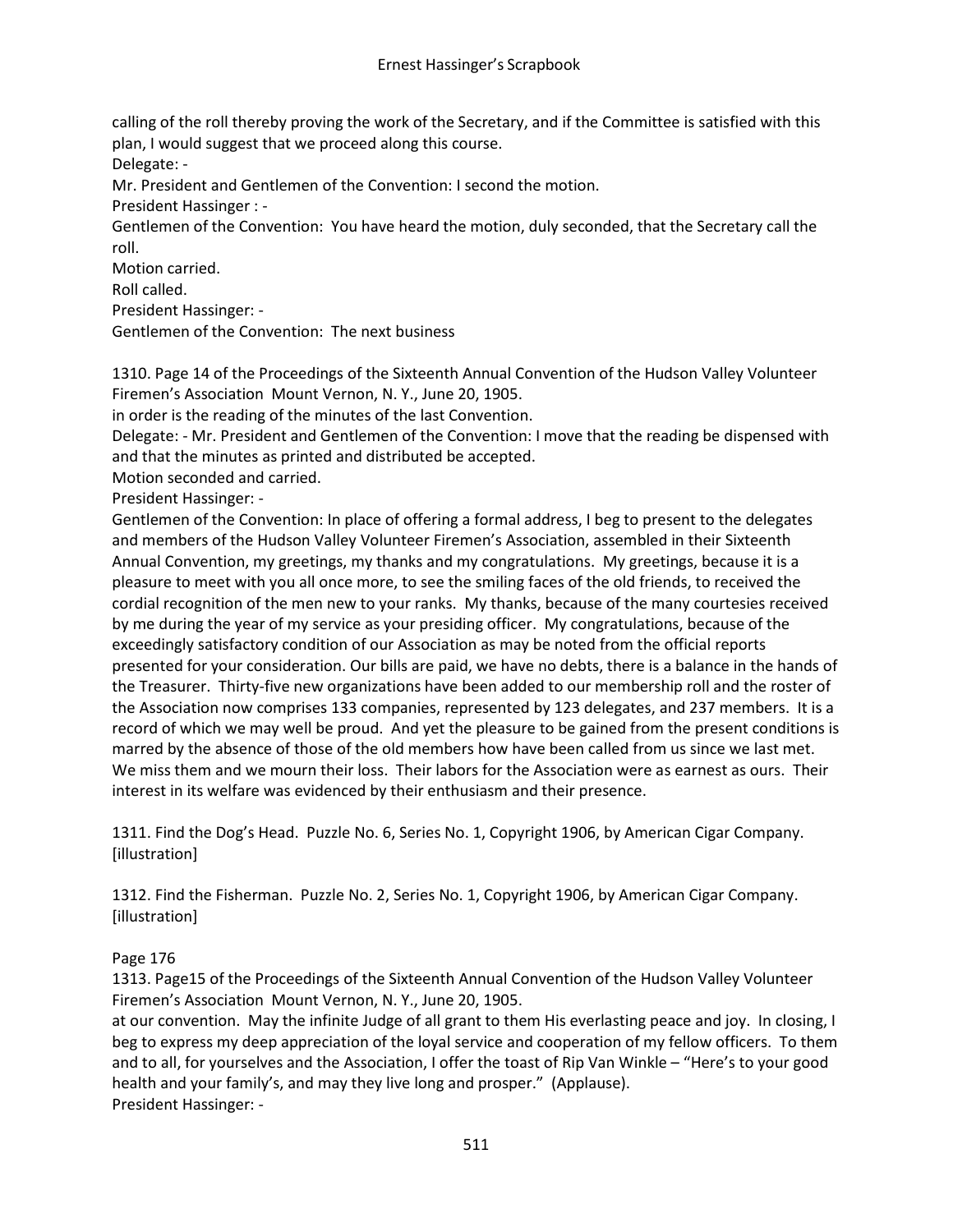Gentlemen of the Convention: Next in order is the report of the Executive Committee.

Col. H. Dwight Laflin, Saugerties: -

Mr. President and Gentlemen of the Convention: When I have seen the report of the Secretary, I can then make the report for the Committee

Secretary Weiant: -

Mr. President and Gentlemen of the Convention: I have the minutes of the Executive Committee meeting for you Colonel.

Col. H. Dwight Laflin, Saugerties: -

Mr. President and Gentlemen of the Convention: I will allow the Secretary to read the report of the Executive Committee to the Chairman.

Secretary Weiant: -

Mr. President and Gentlemen of the Convention: The following resolution was adopted at the meeting of the Executive Committee last night:

The Executive Committee of your Association deems it inexpedient at the time to adopt an Association badge or button. This matter was referred to the Executive Committee at the Saugerties Convention.

1314. Page 16 of the Proceedings of the Sixteenth Annual Convention of the Hudson Valley Volunteer Firemen's Association Mount Vernon, N. Y., June 20, 1905.

The following resolution was also adopted:

"Regarding succession to the Presidency, in the event of that official's death, we hereby authorize the Secretary to bring the matter to the attention of the Convention for the information of that body at that time. This resolution in regard to the succession to the Presidency, in the event of that official's death, is brought to your attention because at the present time our Constitution fails to cover such a situation. Under the proper head, it will be your privilege to express your opinion and act upon this matter." Col. H. Dwight Laflin, Saugerties: -

Mr. President and Gentlemen of the Convention: It is necessary for us to find out the best way and means to adopt in regard to the succession to the Presidency in case he should die. According to our present custom, each county elects its Vice-President, and it is almost impossible to tell which one is entitled to the Presidency in case of death. It might be arranged that each could act in such capacity during the year until all had served, but another and better way would be for them to get together and draw lots as to who would be First Vice-President, Second Vice-President, etc. As it is now, when they come in to report, they are all Vice-Presidents, and no one is ahead of the other. That matter, however, can be considered later.

Delegate:-

Mr. President and Gentlemen of the Convention: I move that this question be taken up later. Motion seconded and carried.

President Hassinger: -

Gentlemen of the Convention: Next in order is the report of the Auditing Committee.

1315. Page 17 of the Proceedings of the Sixteenth Annual Convention of the Hudson Valley Volunteer Firemen's Association Mount Vernon, N. Y., June 20, 1905.

Mr. President and Members of the H. V. V. F. A.

Gentlemen: We hereby certify that we have examined the accounts and vouchers of the Treasurer and find same correct. James H. Haight, E. E. Schryver, A. M. Hitchcock. Committee. June 20, 1905. President Hassinger: -

Gentlemen of the Convention: You have heard the report, what is your pleasure? Delegate: -

Mr. President and Gentlemen of the Convention: I move that the report be received and accepted.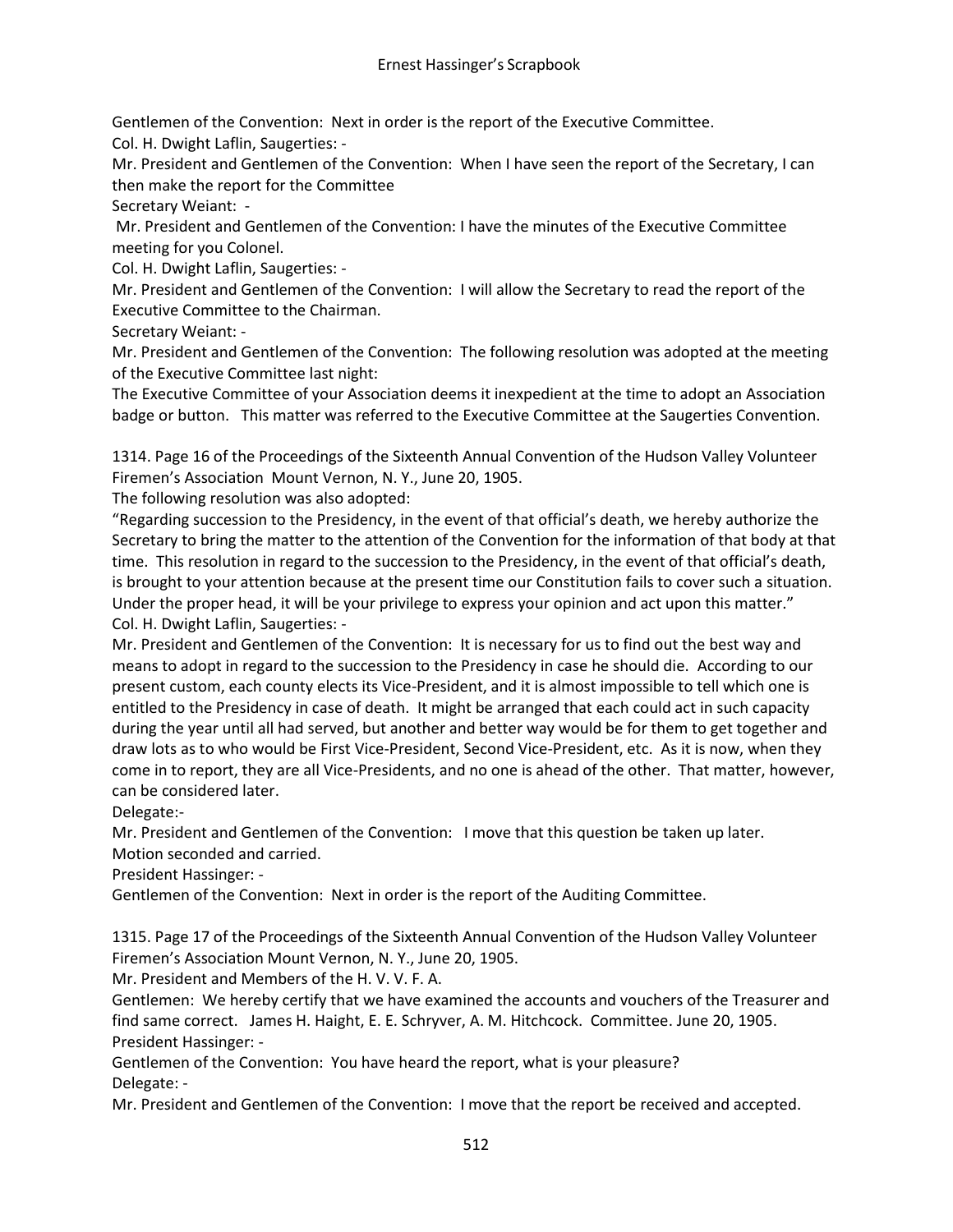Motion seconded and carried. President Hassinger: - Gentlemen of the Convention: The report of the secretary is next in order.

1316. Page 18 of the Proceedings of the Sixteenth Annual Convention of the Hudson Valley Volunteer Firemen's Association Mount Vernon, N. Y., June 20, 1905.

Annual Report of Charles A. Weiant, Secretary. From June 21, 1904, to June 21, 1905.

To the President, Delegates and Members of the Hudson Valley Firemen's Association of the State of New York:

MOUNT VERNON, June 20, 1905.

Gentlemen: On February 20 last, your Secretary sent letters to some fifty manufacturers of firemanic apparatus, implements, uniforms, etc., with the object of arranging for an exhibit of their wares in this city, at this time. The replies thereto did not warrant the Secretary, because of his other duties, undertaking further soliciting alone, consequently the matter there rested for action of this convention. February last your Secretary sent letters to every company in the territory of our Association, not then on the roll, some four hundred in all aiming to secure them as members. The response thereto has been entirely satisfactory.

The Secretary has during the past year secured copies of proceedings of all the conventions of this Association, so that now there is at your disposal for reference at any time a complete record of this organization from its inception to the present time.

In connection with the proceedings of the Saugerties convention, there was printed for the first time a list of officers of the Association from its organization to date.

1317. Page 19 of the Proceedings of the Sixteenth Annual Convention of the Hudson Valley Volunteer Firemen's Association Mount Vernon, N. Y., June 20, 1905.

One hundred and thirty-three organizations and 237 members have paid dues this year. This is an increase of 35 organizations over last year, 39 of which were not on the roll at the last convention, is the largest increase in any one year in the Association's history, and the number of companies is by far the largest ever reported at any Hudson Valley Convention.

Your secretary has received dues from organizations and members, the sum of \$512.00, which has been turned over to Treasurer Bieber, whose receipts for same he holds.

Another pleasant report to make is that there is a city waiting to receive this Association with open arms in 1906. The City of Rensselaer, under the head of "designating place for next convention," will ask the privilege of entertaining you next year.

In concluding, I wish to acknowledge the support and assistance of my fellow officers and many of the members of this Association. I can see from the short time I have been in your service that with strong cooperation and with earnest personal effort, this Association shall not only have 133 companies, but it will be brought to 200. (Applause.)

I would ask that you gentlemen during the next year hustle. There are too many who go away from the Convention and do nothing but wait for the next year. If you all get together and push, we can accomplish something. "United we stand and divided we fall."

Most fraternally and sincerely yours, Charles A. Weiant, Secretary.

1318. Page 20 of the Proceedings of the Sixteenth Annual Convention of the Hudson Valley Volunteer Firemen's Association Mount Vernon, N. Y., June 20, 1905.

President Hassinger: -

Gentlemen of the Convention: You have heard the report, gentlemen, what is your pleasure? Delegate: -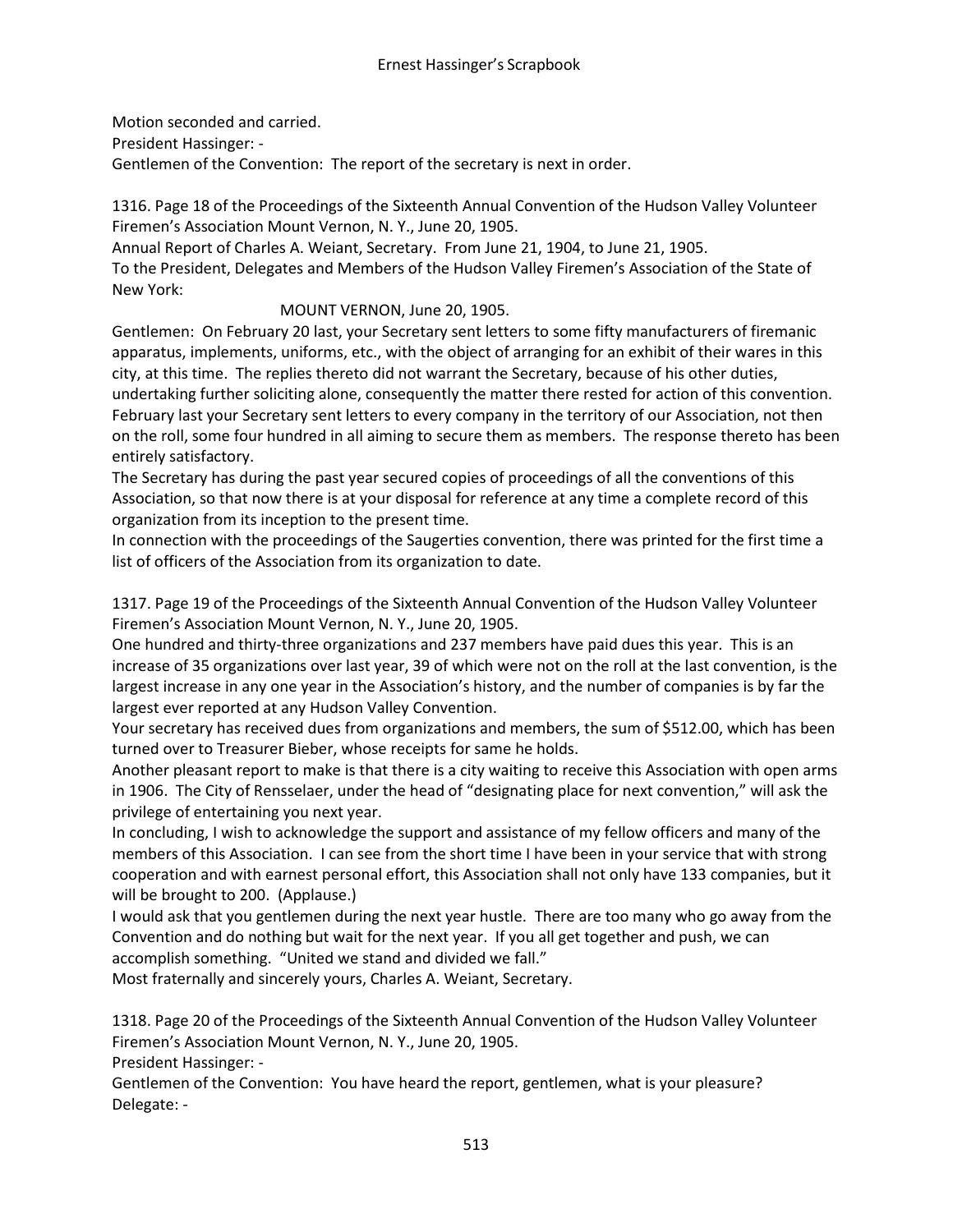Mr. President and Gentlemen of the Convention: I move the report of the Secretary be received and accepted.

Motion seconded and carried.

President Hassinger: -

Gentlemen of the Convention: The next is the report of the Treasurer.

Mr. Fred S. Bieber, Poughkeepsie: -

Mr. President and Gentlemen of the Convention: I cannot make my report until I receive what the Secretary has taken in and had turned over to him.

President Hassinger: -

Perhaps you will be able to make it later on.

President Hassinger: -

Gentlemen of the Convention: Are there any communications?

Secretary reads: -

Independent Hose Company No. 2, 444 South Fifth Avenue. MOUNT VERNON, N. Y., June 14, 1905. Hudson Valley Firemen's Association. Charles A. Weiant, Secretary.

Honorable Sirs: The Independent Hose Company of Mount Vernon, extends to you, each and every dele-

1319. Snyder Hose Co. Band Minstrels. Thursday and Friday Evening June 21 and  $22^{nd}$ . This ticket may be exchanged at Hommels Drug Store or at Box Office for admission ticket. Reserved seats 15 cts. extra. [illustration]

1320. Hand dated Post Jan 8/08. Tappan Post Officers.

J. R. Tappan Post, No. 215, G. A. R. held their annual election of officers, Tuesday evening, and the result follows: Commander, George E. Carnright; Senior Vice-Commander, William S. Swart; Junior Vice-Commander, George F. Freligh; Quartermaster, J. S. Elmendorf; Surgeon, John Simmons; Chaplain, E. L. Quick; Officer of the Day, A. A. Post; Officer of the Guard, Lyman Waters; Patriotic Instruction, E. L. Quick; Delegate State Encampment, J. S. Elmendorf; Alternate E. L. Quick.

13212. Saugerties Post, Dec 31, 1907. Odd Fellows Officers.

Confidence lodge, No. 51, I. O. O. F., on Monday evening, elected the following officers: Fred Grathwohl, Noble Grand; Thomas Sickles, Vice Grand; Jeremiah France, Secretary; Albert A. Teetsel, Financial secretary; James H. Carew, Treasurer; John Gordel, trustee. The installation will take place next Monday night.

1322. Saugerties Post, Dec 31, 1907. Presented With Regalia.

In Confidence lodge of Odd Fellows, Monday evening, previous to the conferring of degrees, Franklin Fuller, in a most appropriate speech presented to District Deputy Grand Master Albert A. Teetsel, a magnificent regalia, the gift of members of Thomas Wildey Encampment, Ulster and Confidence lodges. Mr. Teetsel accepted the gift in well chosen remarks. The regalia is a beautiful work of art, with silver trimmings and studded with many jewels.

# Page 177

1323. Page 21 of the Proceedings of the Sixteenth Annual Convention of the Hudson Valley Volunteer Firemen's Association Mount Vernon, N. Y., June 20, 1905.

Delegate, an invitation to our picnic to be held Tuesday evening, June 20, 1905. Take Fifth Avenue cars direct to the grounds. Hope that you will honor us with your presence at this affair, we remain, Yours Respectfully, Independent Hose Co. No. 2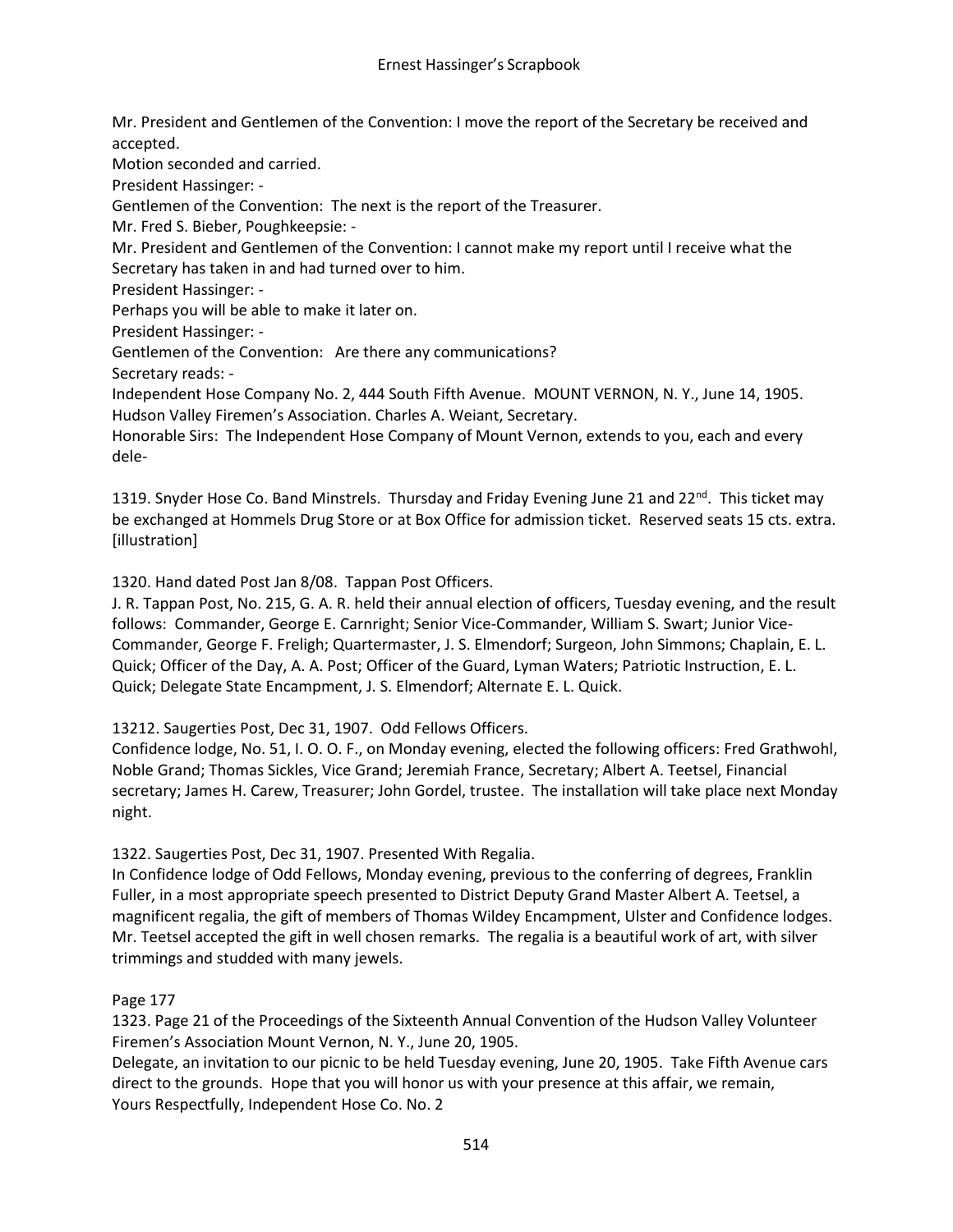A. C. Archer, Forman

Owen Shepard, Secretary.

President Hassinger: -

Gentlemen of the Convention: You have heard the reading of the communication, what is your pleasure?

Delegate: -

Mr. President and Gentlemen of the Convention: I move that a vote of thanks be extended to Independent Hose Company.

Motion seconded and carried.

Firemen's Association of the State of New York,

John P. Powers, Treasurer.

OSSINING, June 19, 1906

Mr. Charles A. Weiant, Secretary H. V. V. F. A.,

Haverstraw, N. Y. –

Dear Sir: Enclosed herewith I hand you my annual report for the Hudson Valley Volunteer Firemen's Association Convention. This report shows the amount of tax received from each city, village and fire district in your Association as the case may be, who have paid tax which represents 10 per cent. of the 2 per cent. foreign insurance tax collected in the various places.

1324. Page 22 of the Proceedings of the Sixteenth Annual Convention of the Hudson Valley Volunteer Firemen's Association Mount Vernon, N. Y., June 20, 1905.

Through your Convention I desire to thank the various treasurers in your Association for their excellent showing. With a few exceptions, every place in said Association shows an increase, and I am satisfied that where the falling off has taken place it is not due to any fault of the treasurers. However, I sincerely hope you will impress upon the various delegates present the importance of having a thorough canvass made in their respective places as there is always a great deal of leakage taking place, due to insurance being written outside of the locality in which the property is located. This class of insurance is extremely hard to locate and only a thorough canvass will discover it. Should there be any village or fire district within your Association that I do not report here, will you have the kindness to send me the name of the place, as I am particularly anxious to include every village in the State in my report.

I would appreciate it very much if you would call the attention of the delegates to the fact that I have been authorized by the State Association to receive subscriptions to the Endowment Fund for the benefit of the Firemen's Home. This fund was first established by a donation of \$100.00 from your Association last year, and through correspondence with the various companies and individual firemen, it has reached \$1,3000.00 and donations coming in daily. I would appreciate a subscription from you this year of any amount that you feel able to give. To your Association is due the credit of laying the foundation stone of this grand project.

Wishing you a successful Convention and with kind regards, believe me, Fraternally yours, John P. Powers, Treasurer.

1325. Page 23 of the Proceedings of the Sixteenth Annual Convention of the Hudson Valley Volunteer Firemen's Association Mount Vernon, N. Y., June 20, 1905.

President Hassinger: -

Gentlemen of the Convention: You have heard the reading of the communication, what is your pleasure?

Delegate: -

Mr. President and Gentlemen of the Convention: I move that we make a donation of \$150.00 to the State Firemen's Association.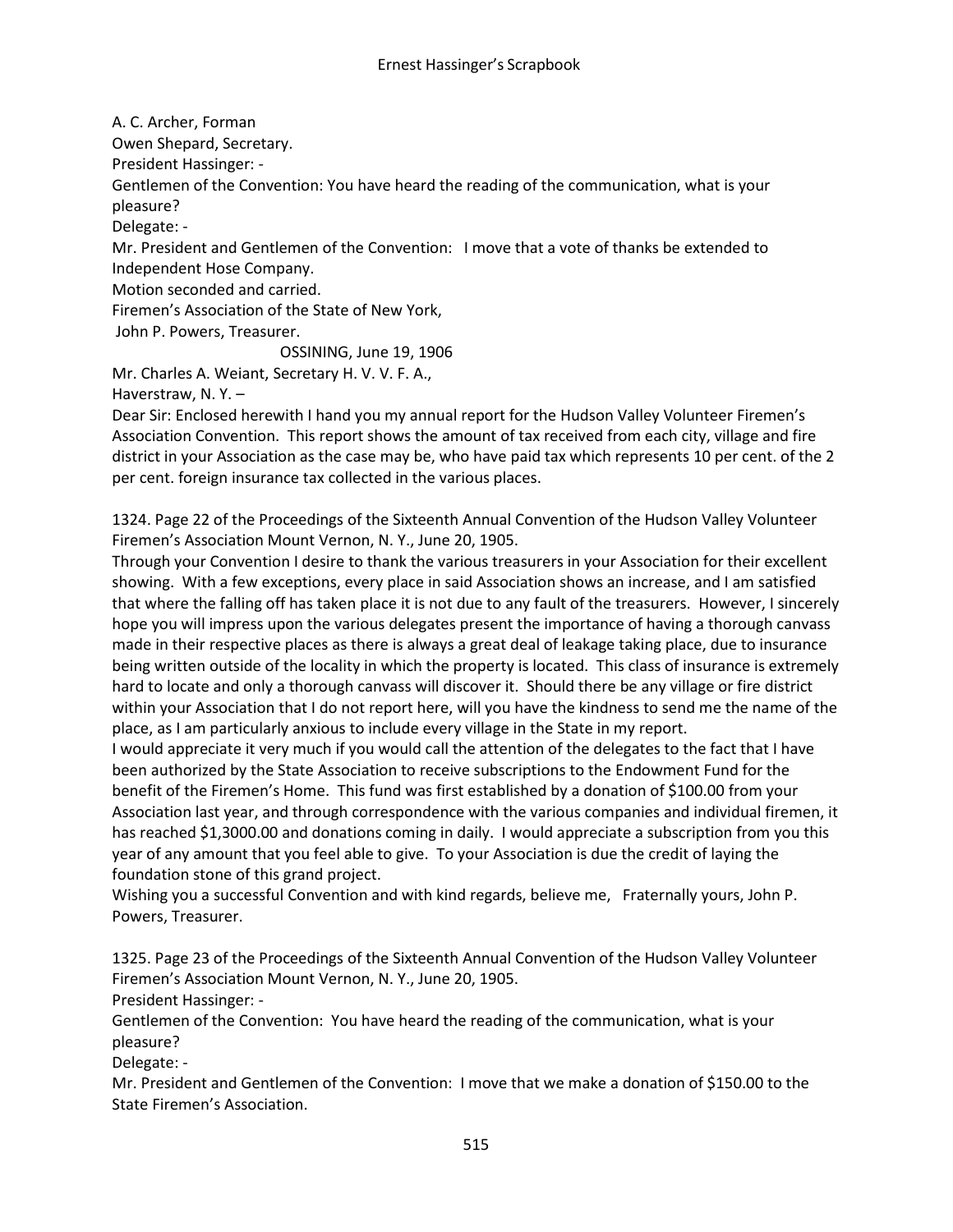Motion seconded and carried.

Col. H. Dwight Laflin, Saugerties: -

Mr. President and Gentlemen of the Convention: I notice that we give \$100 annually from the Hudson Valley Volunteer Firemen's funds. I will state to you that when we had our convention at Saugerties we had after paying all expenses the sum of \$100 left and we appropriated that to the State Firemen's Association, making \$200 coming from that little town of Saugerties for the endowment Fund. (Applause).

President Hassinger:-

Gentlemen of the Convention: State Treasurer Powers would like to make a few remarks. Mr. John P. Powers, Ossining: -

Mr. President and Gentlemen of the Convention:

I have in my possession a report from every town, city and fire district within the jurisdiction of this Association, but I prefer that you go on with your regular business and permit me to read it later, if you have time. You have a lot of business to perform before adjourning, but if you can spare the time, I should like the privilege.

1326. Page 24 of the Proceedings of the Sixteenth Annual Convention of the Hudson Valley Volunteer Firemen's Association Mount Vernon, N. Y., June 20, 1905.

Mr. Thomas Timmons, Peekskill: -

Mr. President and Gentlemen of the Convention: If I am in order, I would move you that we donate \$100 to the State Home. We have some thirty odd members there, and if we could afford \$100 last year, we could afford it this year, and I move you that it be donated.

Delegate: -

Mr. President and Gentlemen of the Convention: Why would it not be better to fix a permanent amount to be donated by the Association, say \$50 a year, instead of \$100 one year and the next year nothing, or maybe \$25. Why not make it a permanent \$50.

President Hassinger: –

Gentlemen of the Convention: I would state that we have lots of money, and if we keep accumulating more money, there would always be a balance. I think we can do no better than give it to the Home. Delegate: -

Mr. President and Gentlemen of the Convention: We are now working under the head of communications, would it not be better to attend to this matter under new business? Motion seconded and carried.

Mr. Charles M. Hilton, Haverstraw: -

Mr. President and Gentlemen of the Convention: I do not know as it comes exactly under this head, but I want to say a few words regarding one subject that is near to us all. We miss from our midst to-day the face of an old friend, one of the oldest and best members this Association ever had. It is fitting, in my opinion,

1327. Page 25 of the Proceedings of the Sixteenth Annual Convention of the Hudson Valley Volunteer Firemen's Association Mount Vernon, N. Y., June 20, 1905.

that some official action should be taken by the Association to memorize that member, and to do so, I want to offer a motion that a committee of three be appointed to draft a set of resolutions covering the death of John N. Bruck, of Kingston, and another one covering the death of another friend - a life friend of the Association, Ernest L. Myers, of Saugerties. That they be engrossed and presented to the families of our friends, and to have the action spread in full upon the minutes of this meeting.

On motion, duly seconded, this was carried.

President Hassinger: -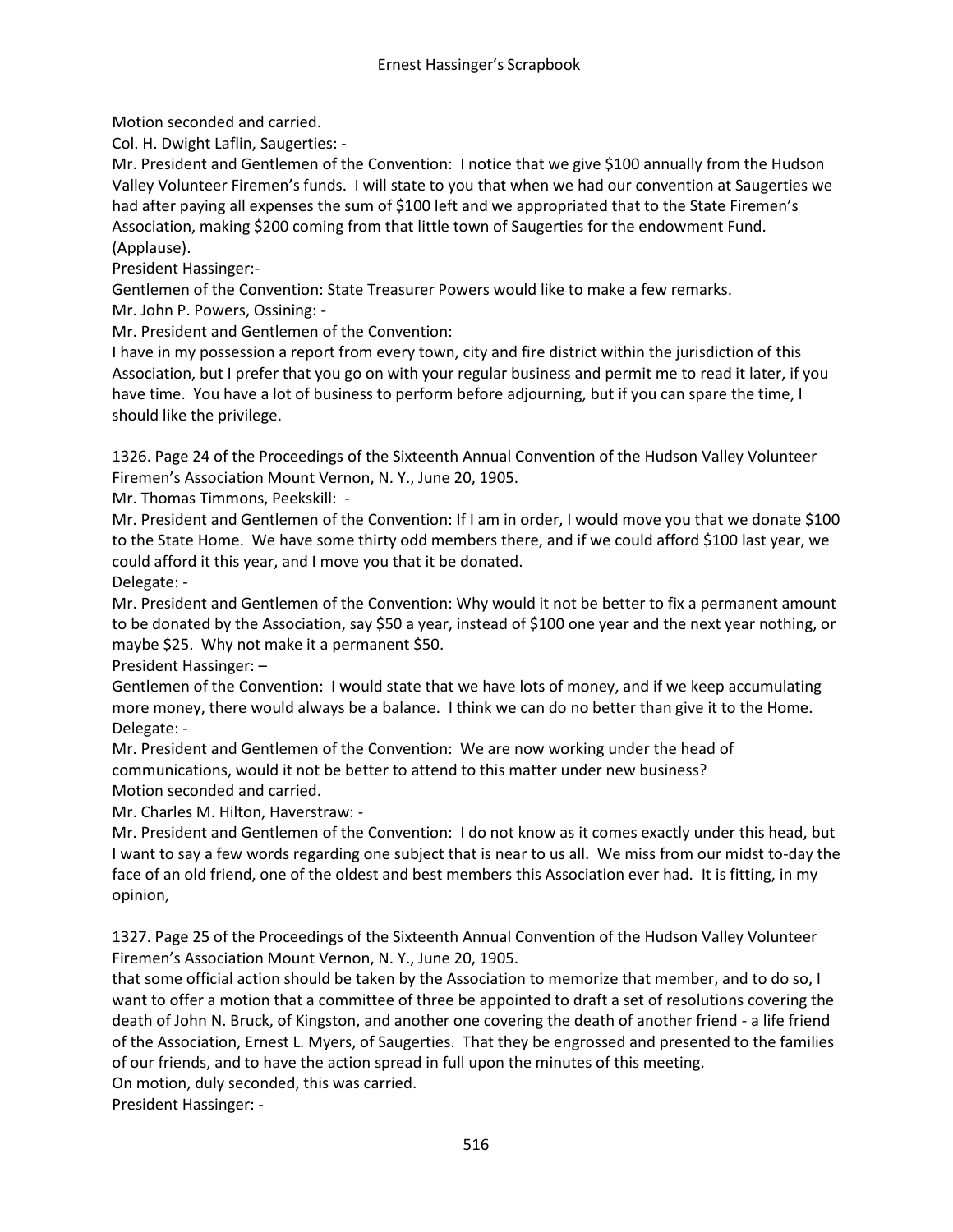Gentlemen of the Convention: Is there any further business? Secretary Weiant: -

Mr. President and Gentlemen of the Convention: This matter regarding the succession of the Presidency. The Constitution reads as follows: "Article 3, Sec. 1. The officers of this Association shall consist of a President, a Vice-President from each county represented in the Association (who shall hold office in seniority of election") As I understand it, when this Constitution was originally drafted, it was the custom of the Association to present before the Convention the name of the Vice-President in the same manner as it now presents the names of President, Secretary and Treasurer and the first man elected was the First Vice-President. But as we now elect by counties, there is no seniority of election, the names being presented to the Convention at the same time. One of the objects of this Executive Committee was to bring this to your attention for whatever action you might desire. Col H. Dwight Laflin, Saugerties: -

Mr. President and Gentlemen of the Convention:

1328. Page 26 of the Proceedings of the Sixteenth Annual Convention of the Hudson Valley Volunteer Firemen's Association Mount Vernon, N. Y., June 20, 1905.

I think the difficulty could be obviated (in case of the death of the President) by the Vice-Presidents getting together and deciding by ballot among themselves as to who should be elected. President Hassinger: - That would be a good idea.

Delegate: -

Mr. President and Gentlemen of the Convention: I would move you, Mr. Chairman, that we elect a First Vice President here to-day in this convention to act in the place of the President in case of his death. Delegate: -

Mr. President and Gentlemen of the Convention: We have a Constitution, and as it does not provide for that, I think it is greatly out of order to proceed against the same. If you choose to change your Constitution all right. It can be referred to a committee for an amendment as to this situation. I tell you that while I agree with your sentiment that there should be a change, still so long as we have this Constitution, let us act in accordance with it until we formally change it. Delegate: -

Mr. President and Gentlemen of the Convention: I make a motion that a committee of three be appointed to formulate such an amendment and put it before the Convention.

Motion seconded and carried.

President Hassinger: -

I will appoint as such committee: W. H. Flandreau, Charles G. Coffin and Henry Krieger.

1329. 15th Annual Ball and Concert - H. D. Laflin Hose Co. No. 2, St. Mary's Hall Wednesday Evening, Nov. 27<sup>th</sup> 1907. Band Concert from 8 until 9:30. Music by Prof. Martin's Orchestra. Tickets 50 cts. [illustration]

1330. State Fire Chief's Convention - Binghamton, N. Y. Pass Bearer upon all of the Binghamton Railway Company, Wednesday and Thursday, June 12-13, 1907. Good only upon dates specified and for party to whom issued. Not good for transfer. [Signature illegible]- Gen. Mgr. - Chas. N. Hogg, Chief Engr. [illustration]

1331. Clam Bake - To The New York State Fire Chiefs' Association. June 12th, '07., 5:30 P. M. Not transferable. [sealed by the] Executive Committee. [illustration]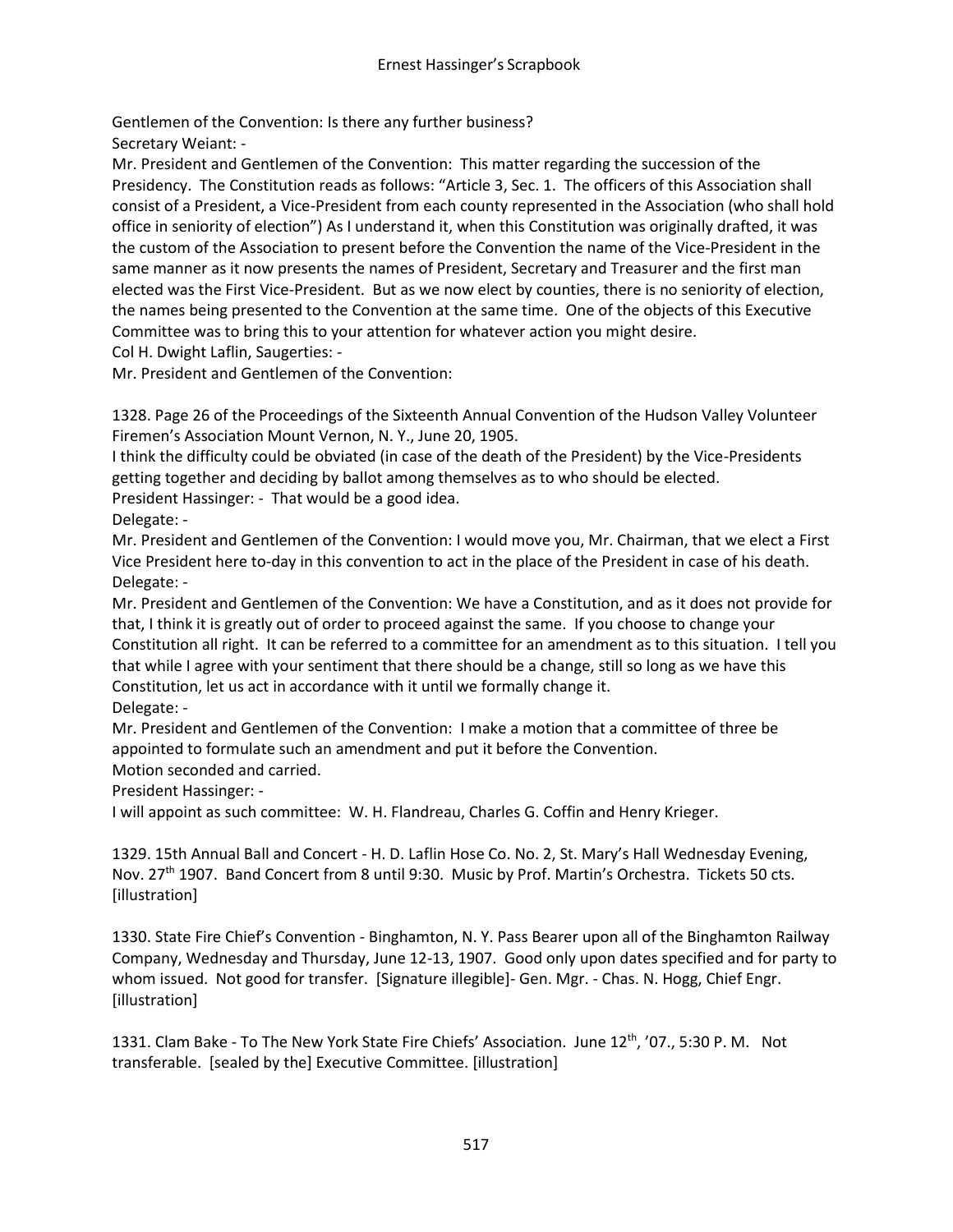# Page 178

1332. Page 27 of the Proceedings of the Sixteenth Annual Convention of the Hudson Valley Volunteer Firemen's Association Mount Vernon, N. Y., June 20, 1905.

Delegate: -

Mr. President and Gentlemen of the Convention: Would it not be well to give the Vice Presidents a little power and not be merely ornaments. The office does not amount to anything during the year. They have no power. I think it would be well to do away with the Executive Committee who are appointed, and make the Vice Presidents, President and Treasurer, Executive Committee of this Association, and empower them to act in such capacity every year.

Delegate: -

Mr. President and Gentlemen of the Convention: I do not know why we should act differently from all other Associations. All of them have their President, Vice-President and Secretary and Treasurer, I think, and this is the first time I ever heard of any organization making their Vice-Presidents do executive Committee work.

Mr. Charles G. Coffin, Catskill: -

Mr. President and Gentlemen of the Convention: This is a country of new precedents. I think the suggestion a good one – that Vice-Presidents have some power. Let them have some power. We do not have to go by old precedents.

President Hassinger: -

Gentlemen of the Convention: Anything further under new business.

Mr. Charles M. Hilton, Haverstraw: -

Mr. President and Gentlemen of the Convention: I had in my mind at the last Convention, at Saugerties, a subject I had been studying for two years back as a member of the Membership Committee, that was

1333. Page 28 of the Proceedings of the Sixteenth Annual Convention of the Hudson Valley Volunteer Firemen's Association Mount Vernon, N. Y., June 20, 1905.

brought to my notice at that time. Considerable discussion has been had amongst members on the same subject during the time between conventions, and that is this: Our conventions are entirely too short. We condense our business into too small compass of time. There is somewhat of a sentiment among a good many of the members that the convention, instead of occupying two days as is now (Tuesday and Wednesday) should occupy three days. That would give us a chance to do something in the line of benefitting our-selves in our work as Volunteer Firemen. As it is now, we meet, rush though our business, make our appropriations, rush the election of officers and get out for a good time. This is not the sole aim of this Association. It is not the idea of this Association to get its members together for a good time. There is something else intended, and that is that each one of us as firemen may learn something to advance his work as a fireman. We do not learn anything now except to enjoy ourselves. We have an order of business called Topics and Essays, and under that head something should be learned regarding our work to make it more effective, and that is my object in talking to you now. I want to suggest it to all of the members and delegates – think of it – bring it before the Convention for favorable consideration. Why should we not on the first day hold a meeting in the morning for the address of welcome, responses, etc., and ordinary business, taking the whole of the afternoon for the rest of our business. For Topics and Essays have a committee appointed. Have some of the people among us prepare essays during the year, then read them at the following convention and discuss them. Find the best way to hold a life line, the way to hold a hose – whether to throw a looking glass out of the window and carry a feather bed down stairs (laughter) or to carry a looking

1334. Page 29 of the Proceedings of the Sixteenth Annual Convention of the Hudson Valley Volunteer Firemen's Association Mount Vernon, N. Y., June 20, 1905.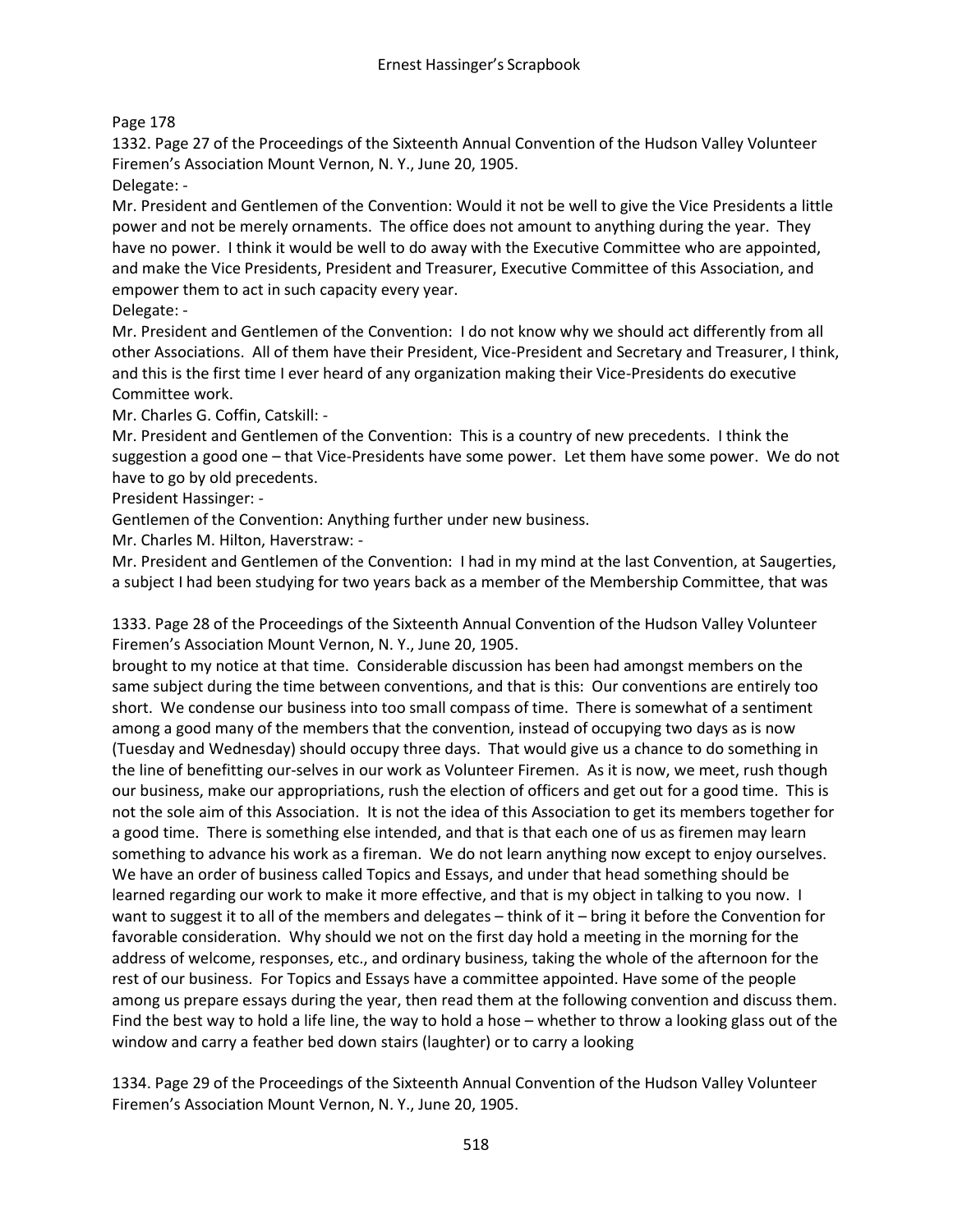glass down stairs and throw a feather bed out of the window. These things can be discussed and each member learn something to his advantage. To place these before you, I would move you, gentlemen, that hereafter the Convention of this association occupy Tuesday, Wednesday and Thursday of the week in which the Convention is held; that the morning session be confined to address of welcome, ordinary business transactions, reports of committees, etc. and the afternoon session devoted to the rest of the business, election of officers, and discussion of Topics and Essays; some members to be appointed every year to formulate and bring before the Convention some essay prepared by himself. Mr. Mardoff: -

Mr. President and Gentlemen of the Convention: The speaker suggested that, as an amendment to Mr. Hilton's motion, a committee be appointed; that such committee embody the purpose of the Association in the Constitution. He said: "It is the purpose of the Association to increase the membership of the H. V. V. F. A., and to further the sociability of its members." I also think the matter of a longer Convention should be duly discussed before action, but I will accept Mr. Hilton's motion, if this amendment is accepted.

Motion seconded and carried.

Mr. Charles G. Coffin, Catskill: -

Mr. President and Gentlemen of the Convention: I do not want to be considered as objecting, nor do I doubt for one moment that Mr. Hilton had anything but the best of objects in his motion, but it covers a matter that is altogether too important to be handled by a committee in fifteen minutes session. I do not

1335. Page 30 of the Proceedings of the Sixteenth Annual Convention of the Hudson Valley Volunteer Firemen's Association Mount Vernon, N. Y., June 20, 1905.

believe that any committee for the purpose of preparing an amendment to the Constitution of this Association, but what would do its full duty. I do feel, however, that if this Association is to claim a certain object – if it is to change its meeting from one to two days, it is a matter to be duly considered. I know that I represent a company, every man of which is working for his daily bread, and four or five who have to work on daily wages, and that it is with great effort that they attend the Conventions of the Association. The experience I have had in seven or eight years was not only difficulty in having me attend the convention, but to hold the membership, and when it come to coming with his company for two days, he finds the wages are too much to lose, and therefore, this should be considered very thoroughly before a decision is reached, and it seems to me that the question as to whether we wish to hold one or two days meeting should not be settled conclusively now, as it must be borne in mind that the same men will not be those who will act on the question next year. We should, therefore, not permit our original Constitution to be influenced by a snap judgment. It is undoubtedly a matter that should be discussed thoroughly and the report of the committee should be decided at another meeting. Mr. Charles M. Hilton, Haverstraw: -

Mr. President and Gentlemen of the Convention: Mr. Coffin forgets one thing. There is no action taken by the separate companies of the Association because their delegate here to-day is given the power to act for his company. Now I am not going to uphold any snap judgment. You ought to discuss this thoroughly, but as far as increasing the time of the attendance of the company is concerned it does not amount to that

1336. Page 31 of the Proceedings of the Sixteenth Annual Convention of the Hudson Valley Volunteer Firemen's Association Mount Vernon, N. Y., June 20, 1905.

(snapping his fingers). While one man attends for two days the rest of the company comes only to the parade. They lose no more time. The difference is this: If we have a separate day for a dinner or trip, as the case may be, we can enjoy it more by having it apart from convention day. You are not husting [*sic*]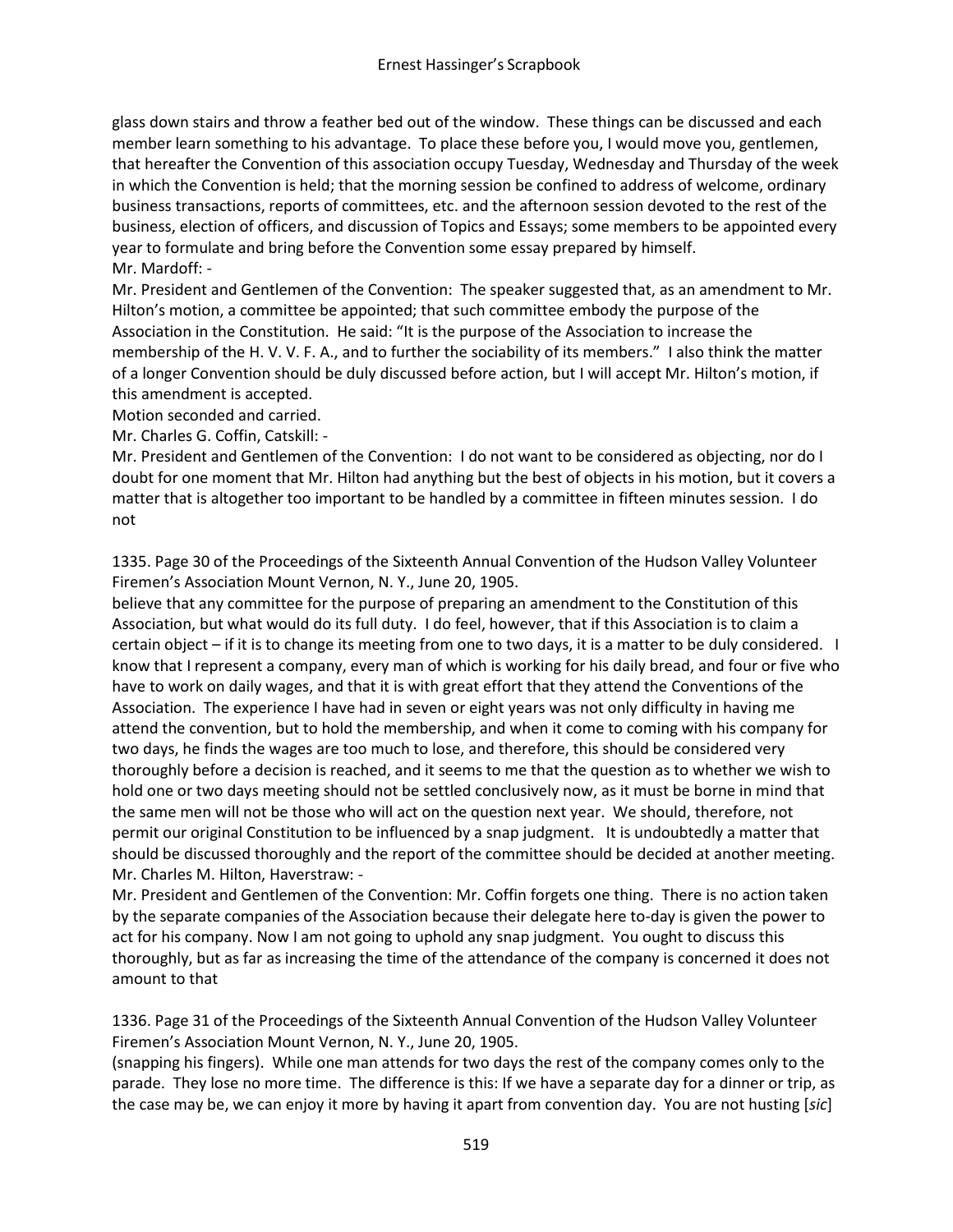for a train – its not a case of hurry up boys – got to get back again, or we have to get off, etc. There will be nothing in the way. It should simply be voted in the Convention, that is always required, and whatever action is taken should stand.

Mr. Charles G. Coffin, Catskill: -

Mr. President and Gentlemen of the Convention: One other point. For instance, our Conventions have always been held on one day with a parade following on the next day. Now, if we radically change this order for a period amounting to three days, we will radically increase in expense and trouble to the place holding the Convention. One of the great difficulties the H. V. V. F.A. has found is the continual increase in the cost of entertaining its Conventions. I do not believe that we ought to take any action tending to increase the cost of the Convention. Rensselaer has formerly offered to entertain this Association next year. Now I do not think we should increase our meeting time to three days in which they have to care for us. I simply submit it for consideration. Delegate: -

Mr. President and Gentlemen of the Convention: It seems to me that the discussion is not under the head of new business, and therefore is out of order.

President Hassinger: -

Gentlemen of the Convention: Anything further under the head of New Business?

1337. Page 32 of the Proceedings of the Sixteenth Annual Convention of the Hudson Valley Volunteer Firemen's Association Mount Vernon, N. Y., June 20, 1905.

Mr. Mardoff: -

Mr. President and Gentlemen of the Convention: We elected a delegate to the State Convention every year and of course we pay his bills, but we never hear from him. We never know whether they do anything there or not, and I therefore move that the delegate we elect to the State Convention make a report in writing to the Secretary of this Association within two weeks after the actual meeting of the said convention. Said report to be included in the printed proceedings of this Convention. Delegate: -

Mr. President and Gentlemen of the Convention: I second the motion. President Hassinger: -

Gentlemen of the Convention: if has been regularly moved and seconded that our delegate make a report in writing to the Secretary of this Association of the proceedings at the State Convention. Motion carried.

Delegate: -

Mr. President and Gentlemen of the Convention: I move that we elect Mr. Charles A. Weiant to represent the H. V. V. F. A. at the State Convention in Glens Falls, this August.

Mr. Charles A. Weiant, Haverstraw : -

Mr. President and Gentlemen of the Convention: I am very much obliged to the gentleman for the honor he wishes to confer upon me, but it has always been the custom to give that honor to the place where the Convention is held. I think Mr. Ehrbar of Mt. Vernon, is justly deserving of that honor.

1338. Delegate's Ticket. Grand Vaudeville Entertainment Under Auspices of The General Committee of the Fire Department, Ossining, N. Y. At Olive Opera House, Tuesday Evening, June 16th, 1908, at eight o'clock. In honor of the Delegates to the 1908 Convention of the Hudson Valley Volunteer Firemen's Association. [illustration]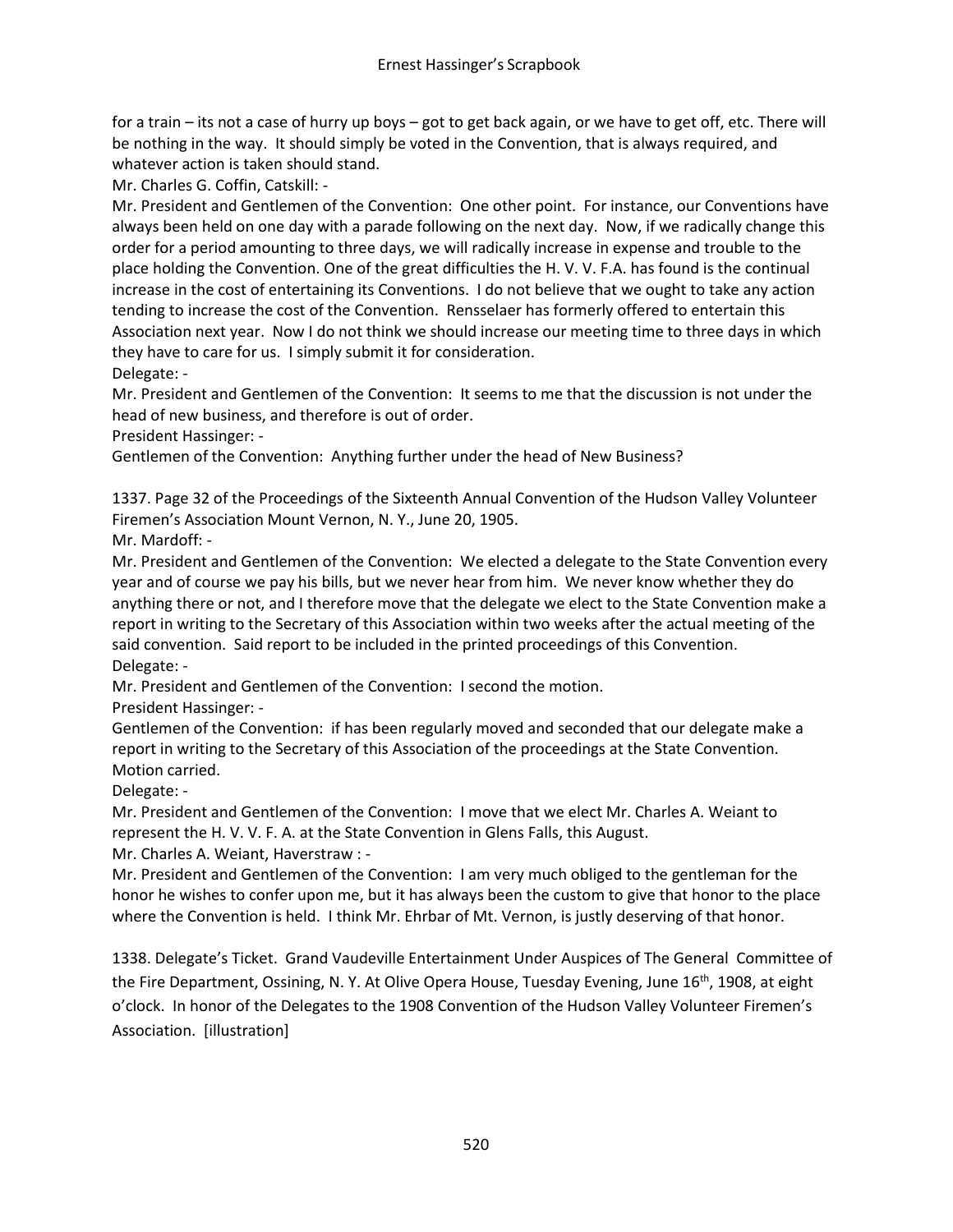1339. Delegates Ticket, Banquet under the auspices of The General Committee of the Fire Department, Ossining, N. Y., Robbins Opera House, Tuesday Afternoon, June 16<sup>th</sup> 1908, at half-past one o'clock. In honor of the Delegates to the 1908 Convention of the Hudson Valley Volunteer Firemen's Association. [illustration]

1340. Collins, Manager, Minneapolis A. A. [illustration]

# Page 179

1341. Page 45 of the Proceedings of the Sixteenth Annual Convention of the Hudson Valley Volunteer Firemen's Association Mount Vernon, N. Y., June 20, 1905.

Association, that I hold in my hand a description and brief history of the Volunteer Firemen's Home of the State of New York and a complete fire list of all the cities and towns within the jurisdiction of this Association. It is long and I think you would be just as well satisfied if I submitted it without reading. Delegate: -

Mr. President and Gentlemen of the Convention: I move that the list be referred to the Secretary to be published.

Motion seconded and carried.

(See list at end of these proceedings.)

Mr. Charles M. Hilton, Haverstraw: -

Mr. President and Gentlemen of the Convention: Your Committee appointed to draft resolutions on the death of John N. Bruck, of Kingston, and Ernest Myer, of Saugerties, respectfully submit the following: Whereas, This Association has heard with deep regret and profound sorrow that death has removed another from the ranks of its honored members in the years gone by, in the person of Ernest Myer of Saugerties: therefore be it

Resolved, That we deeply mourn the loss of our esteemed friend and associate and tender our heartfelt sympathy to those bereft of a true counselor and sincere friend, and be it further

Resolved, That by the death of Ernest Myer this Association has suffered the loss of an honored and honorable citizen, and be it further

Resolved, That as an expression of our appreciation of his worth, these resolutions be entered in full on the minutes of this meeting and a copy of the same be sent to the family of the deceased.

1342. Page 46 of the Proceedings of the Sixteenth Annual Convention of the Hudson Valley Volunteer Firemen's Association Mount Vernon, N. Y., June 20, 1905.

Whereas, We are called upon to mourn the death of one who had in former times served as one of our members, and whose memory is revered by all who were associated with him for his strict integrity, his social virtues and his honest, upright character which won friends on every hand, but who has been called away by the messenger of death, and thus did John N. Bruck, of Newburgh pass from this life into the unknown.

Resolved, That by the death of John N. Bruck this Association has suffered the loss of a true friend and an honored and honorable member, and be it further

Resolved, That we express our appreciation of his worth by the adoption of this preamble and resolution, and that a copy of the same be sent to the family of the deceased, and that it be spread upon the minute book of this Association. Charles M. Hilton, Haverstraw. Joseph Hurley, Kingston. Patrick Byron, Troy. Committee.

Delegate: -

Mr. President and Gentlemen of the Convention: Before adjourning this Convention, we have another duty to perform and that is, we owe Chief Angevine and his able assistants a vote of thanks. It is my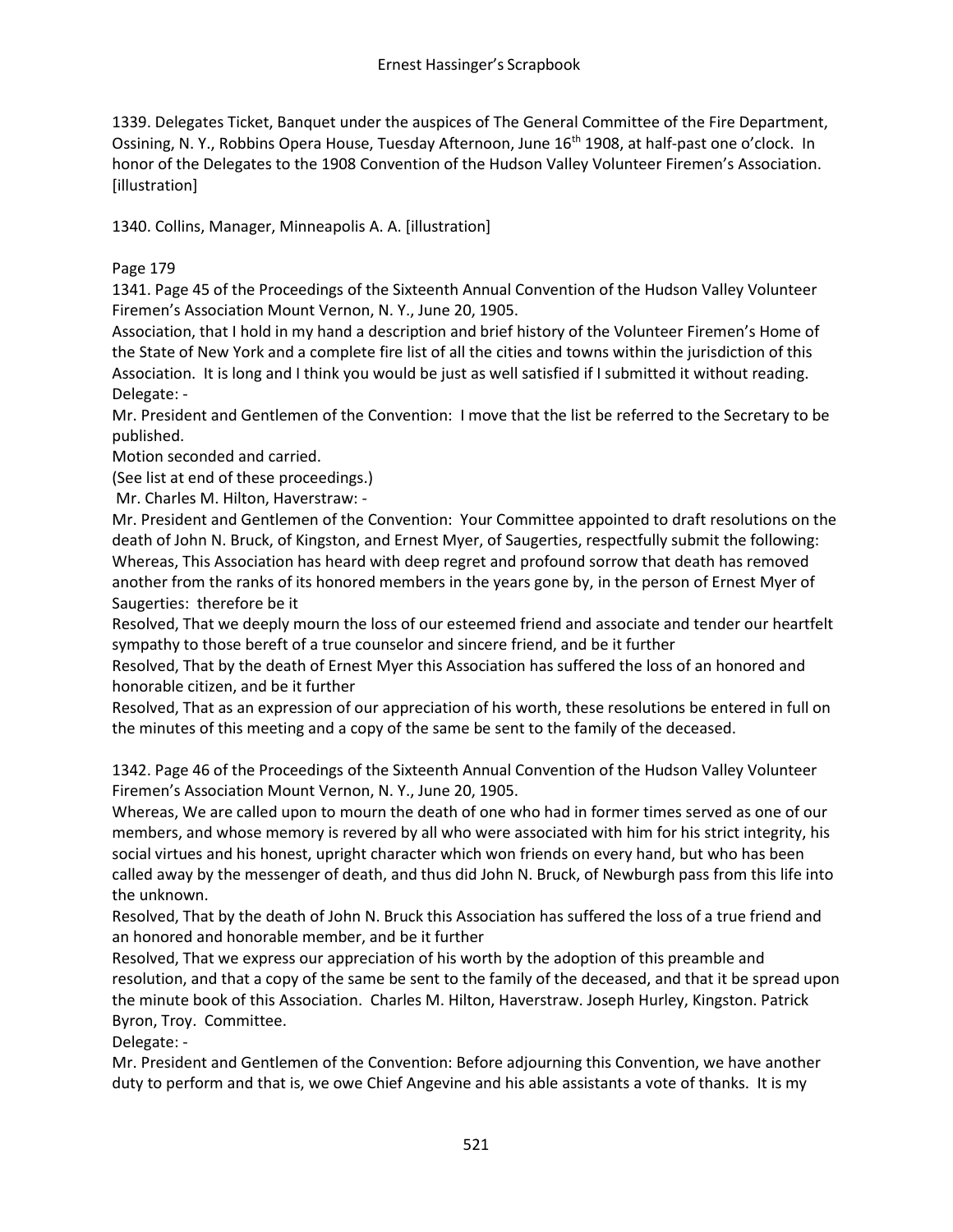pleasure to know Chief Angevine a number of years, and I do not know of any more self-sacrificing fireman than he. I therefore move that this Convention give Chief Angevine a rising vote of thanks. Motion seconded and carried.

Delegate: -

Mr. President and Gentlemen of the Convention:

1343. Page 47 of the Proceedings of the Sixteenth Annual Convention of the Hudson Valley Volunteer Firemen's Association Mount Vernon, N. Y., June 20, 1905.

I move that this Convention extend a vote of thanks to the Mayor and citizens of Mount Vernon. Motion seconded and carried.

Delegate: -

Mr. President and Gentlemen of the Convention: I move that this Convention extend a vote of thanks to the President, Secretary and Treasurer of this Association for their able work.

Motion seconded and carried.

Delegate: -

Mr. President and Gentlemen of the Convention: I move that this Convention be adjourned. Motions seconded and carried.

The Committee on Resolutions and Delegate to the State Firemen's Convention reported after Convention closed, therefore no action could be taken on the reports.

1344. Road to Phoenicia. [illustration]

1345. Page 48 of the Proceedings of the Sixteenth Annual Convention of the Hudson Valley Volunteer Firemen's Association Mount Vernon, N. Y., June 20, 1905.

New York State Volunteer Firemen's Home - Hudson, N. Y.

The Firemen's Association of the State of New York held its first meeting in the City of Auburn, October 1<sup>st</sup>, 1872. The Association was incorporated under the laws of the State of New York, May 7<sup>th</sup>, 1873. In 1875, it was instrumental in having the 2 per cent foreign insurance tax made a law, and from the date of organization until the present time it has been instrumental in passing every law on the statue books beneficial to the firemen.

At the Cortland Convention in August, 1888 the following preamble and resolutions were passed: Whereas, The services rendered by the volunteer [companies] of the State of New York are at all times [dangerous] and involve risk of life, but are given freely [---] protection of life and property of their fellow [---] without compensation or reward: therefore.

Resolved, That the Firemen's Association of the State of New York take such action to provide a home for those who, by reason of adversity or force of circumstances, may become so situated that they are not able to provide for themselves:

Resolved, That the President of this Association appoint a committee of five members, whose duty it shall be to report to the next meeting of this Association a plan to carry out the intention expressed in the foregoing resolutions." [edge of paper worn away, best guess.]

1346. Page 49 of the Proceedings of the Sixteenth Annual Convention of the Hudson Valley Volunteer Firemen's Association Mount Vernon, N. Y., June 20, 1905.

The following committee was appointed for the purpose named in the above resolution: George W. Anderson of Brooklyn; Charles S. Rogers, of Hudson; Charles A. Josephs, of Buffalo; Alexander Wiltse, of Catskill, and George W. Aldrich, of Rochester. In 1889, at Plattsburg, the committee reported to the convention in favor of the project, and instructions were given to the president, George W. Irish and George W. Anderson to carry the measure.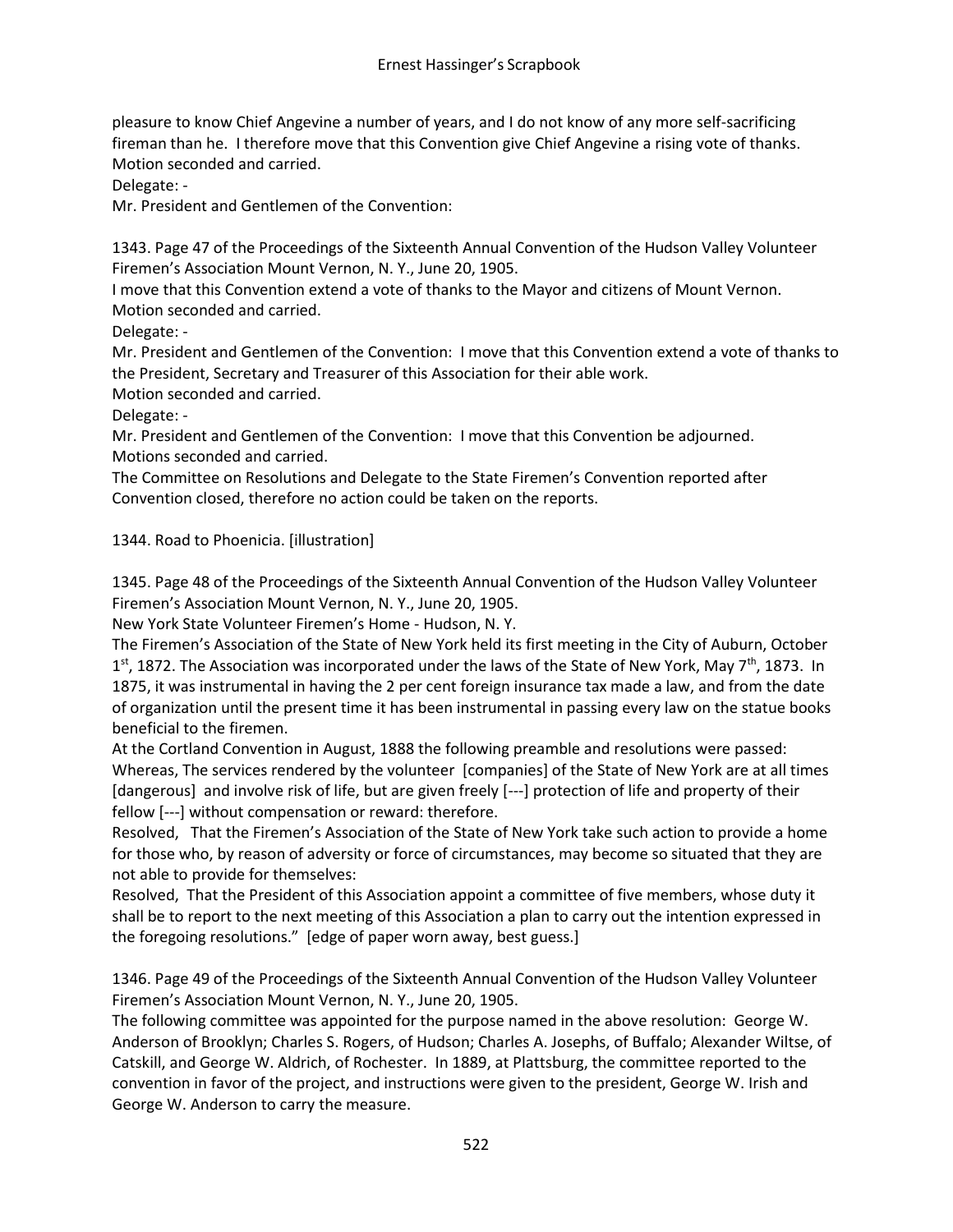The State Association being restrained, under its charter, from engaging in a work of this character, specific articles of incorporation were filed, and the institution, under the name of the Volunteer Firemen's Home Association of the State of New York, was incorporated April 30, 1890, with the following Board of Trustees: George W. Anderson, Edward Wemple, John Courtney, O. S. Ingram, L. E. Griffith, James A. Taggart, George W. Irish, Charles S. Rogers, John W. Waydell, Edmund Stephenson, Elliott Danforth, Smith M. Weed, Roswell P. Flower, J. W. Vrooman, J. E. Eggleston.

On October 5, 1894, the Home was completed, and after having been properly furnished and equipped, on June 5, 1895, it was formally opened with appropriate ceremonies.

For a description, etc., of the Home, the following is taken from the last report of the Treasurer: The site of the Home consists of 180 acres of land, near the city of Hudson. It is beautifully situated on the banks of the Hudson River, and from the windows and piazza can be seen a beautiful views of that magnificent river. From the East side of the home, a different but equally beautiful view meets the eye; the Berkshire hills of Massachusetts are only about twenty miles distant.

1347. Page 50 of the Proceedings of the Sixteenth Annual Convention of the Hudson Valley Volunteer Firemen's Association Mount Vernon, N. Y., June 20, 1905.

The building is of brick, with granite trimmings and granite foundations. It is so constructed that it can be made larger as necessity demands. Its frontage is 120 feet, the depth on the north is 80 feet, and 40 feet on the south. There are three stories above the basement and a broad piazza across the front. The inside of the building is as homelike as practical as the outside is attractive. It is heated by steam and lighted by gas. The institution is a fitting refuge to those of our volunteer and veteran firemen who need the fraternal aid this provides for them. The grounds are tastefully laid out with shade trees, and flower beds make the entire premises attractive and pleasant. The management is vested in a Board of Trustees, elected by the Firemen's Association of the State of New York. This board consists of fifteen members. The meeting of the Board of Trustees is held every three months, and more often If necessary. The Home is directly in charge of a manager, selected by the Board of Trustees. Applicants are admitted by vote of the Board of Trustees, after the application blank has been duly filled out and the rule strictly complied with. Before the applicant is formally admitted, he must undergo an examination by the Home physician, in compliance with the State Board of health and State Board of Charities. Persons suffering from tuberculosis or any pulmonary disease, or from epilepsy, cannot be admitted under any circumstances.

The total number in the Home on the  $1<sup>st</sup>$  of July, 1902, was 55.

Following are the present officers of the Firemen's Home association:

President – Elias P. Mann, Troy.

Vice-President – Hon. John Courtney, Brooklyn.

Treasurer – Frank M. Baker, Owego.

1348. Battery and New York Harbor, C. Graham. [illustration] 1349. Big Trees of California, C. Graham. [illustration]

1350. John Anderson, Chicago American. [illustration]

Page 180

1351. Page 51 of the Proceedings of the Sixteenth Annual Convention of the Hudson Valley Volunteer Firemen's Association Mount Vernon, N. Y., June 20, 1905.

Secretary – John F. Schlosser, Fishkill Landing.

Superintendent of Home – W. J. Watson.

From 1890 until 1899 the title of the home was vested in the Board of Trustees. For several years previous to 1899 there was a great deal of agitation in conventions relative to the title. In 1899 at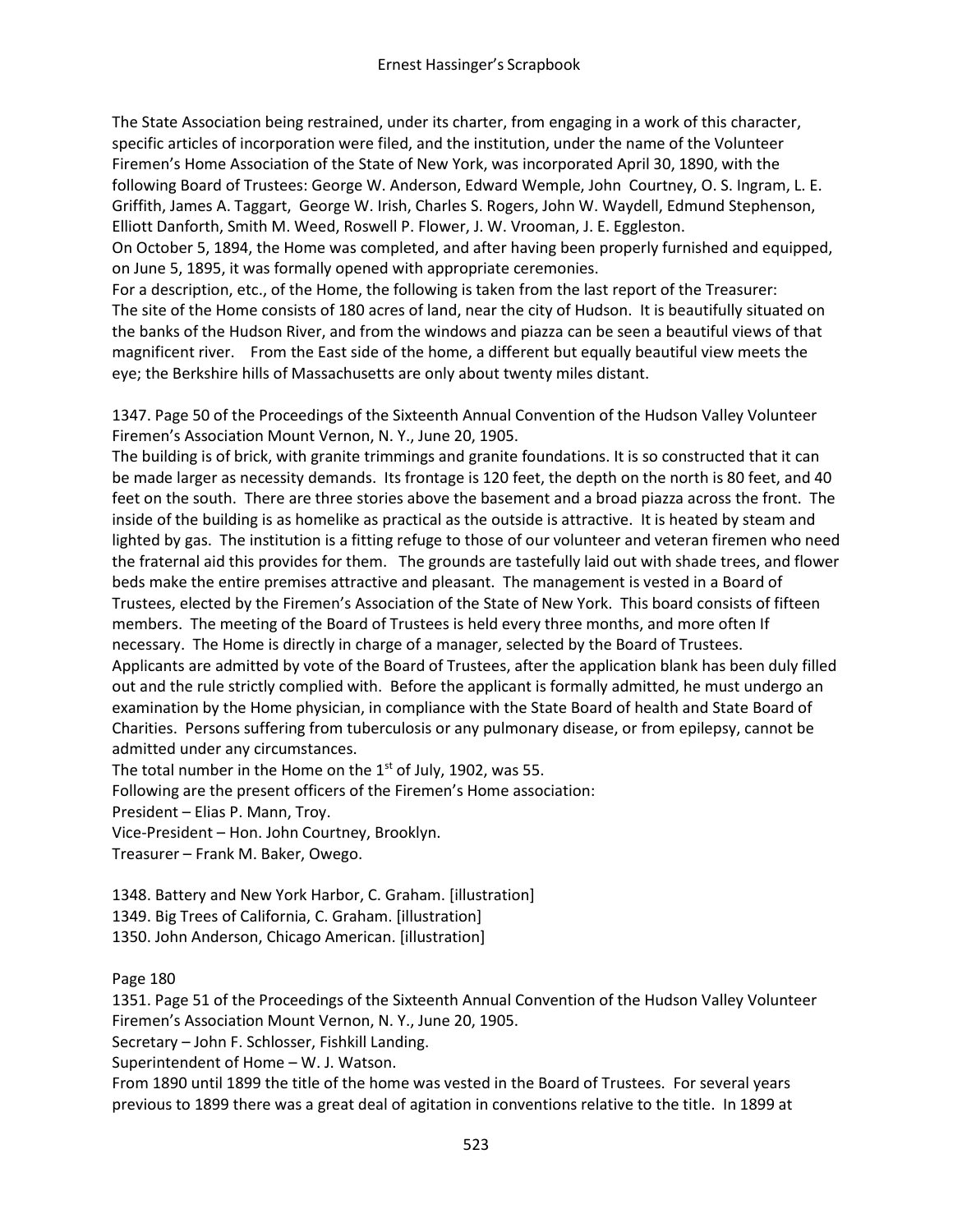Yonkers, the Board of Trustees of the Home by resolution assigned all their right, title and interest held by them in the name of the Volunteer Firemen's Home Association to the Firemen's Association of the State of New York. In 1900 an enabling act was passed by the Legislature, permitting the State Association to take title to the property. Since the passage of this act, the title to the property has been vested in the State Association and the Volunteer Firemen's Home Association was disbanded. In 1901 the 2 per cent. foreign insurance tax law was amended whereby every city, village and fire district in the State paid 10 per cent. of this amount to to the Treasurer of the State Association for the care and maintenance of the inmates of the Home.

The revenue previous to 1901 for the care and maintenance of the inmates of the Home averaged about \$16,000 per year. Since 1901 it has averaged about \$43,000 a year. This amount, if we were sure of its continuation, would in time, by judicious investments

1352. Page 52 of the Proceedings of the Sixteenth Annual Convention of the Hudson Valley Volunteer Firemen's Association Mount Vernon, N. Y., June 20, 1905.

place the Home in a safe financial condition, but we are not sure of this money from year to year. There has not been a year for the past five years but what there have been bills introduced in the Legislature, if they became a law, would deprive us of our revenue for the support and maintenance of our disabled brothers. Even last year a bill was introduced in Congress to create an insurance bureau under the Commissioner of Commerce and Labor. The passage of this bill simply meant the first step towards Federal control of all insurance. This was not a new measure by any means, as the late Senator Platt, of Connecticut, was sponsor for a measure similar to this a few years ago, and it was only defeated by hard work and a great deal of expense by the State Association. Gentlemen, this is my reason for again appealing to you to-day for you to contribute your mite to the Endowment Fund so that we may, as soon as possible, place that Home on the Hudson, which is our Home, for who knows among us to-day, but at some time we will be glad to seek admission to that monument erected by the energetic work work of the firemen of the State of New York. Gentlemen, I thank you for this opportunity. Respectfully submitted, John P. Powers.

1353. Two cent Washington stamp. [illustration]

1354. Page 53 of the Proceedings of the Sixteenth Annual Convention of the Hudson Valley Volunteer Firemen's Association Mount Vernon, N. Y., June 20, 1905. Hudson Valley Firemen's Association. Year Ending December 31, 1904. ALBANY COUNTY:

| 1903. | 1904.    | Incr'se          | Decr'se |
|-------|----------|------------------|---------|
|       | \$496.35 | \$519.25         | \$22.90 |
|       |          |                  |         |
|       |          |                  |         |
|       |          |                  |         |
|       |          |                  |         |
|       |          |                  |         |
|       |          |                  |         |
|       |          |                  |         |
|       |          |                  |         |
|       |          |                  |         |
|       |          |                  |         |
|       |          | Am't. 2 pct. tax |         |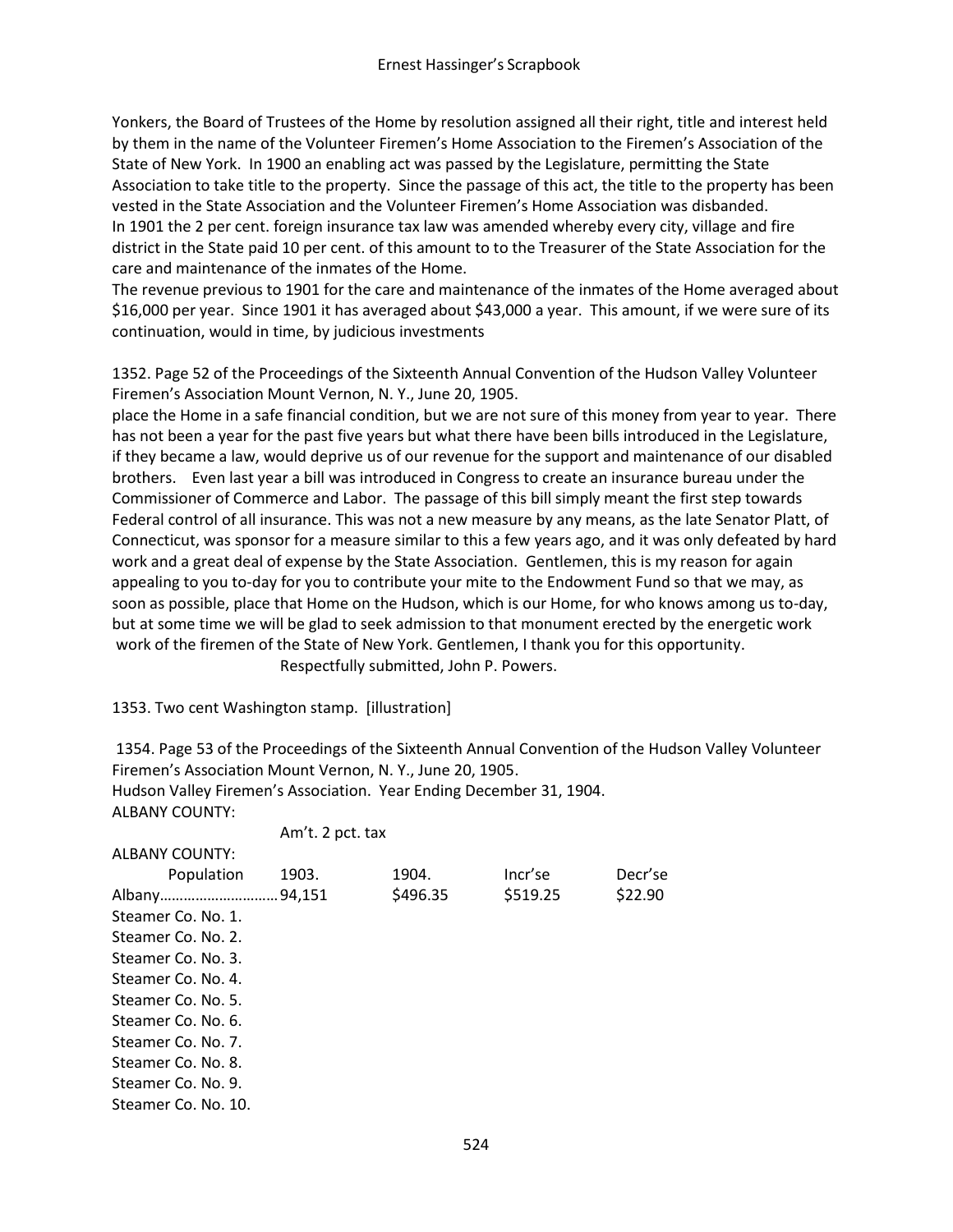| Truck Co. No. 1.            |        |        |    |       |
|-----------------------------|--------|--------|----|-------|
| Truck Co. No. 2.            |        |        |    |       |
| Truck Co. No. 3.            |        |        |    |       |
| Albany Protectives.         |        |        |    |       |
| Albany Vet. F. Ass'n.       |        |        |    |       |
| Altamont<br>689             | 77     | 77     |    |       |
| Altamont Hose Co.           |        |        |    |       |
| Coeymans 1,300              | 1 77   | 192    | 15 |       |
| Hazelton H. & L. Co.        |        |        |    |       |
| Sherman Hose Co.            |        |        |    |       |
|                             | 105 33 | 134 27 |    | 28 94 |
| Cascade Hose Co. No. 3      |        |        |    |       |
| Johnson Steamer Co. No. 1   |        |        |    |       |
| Mitchell H. & L. Co.        |        |        |    |       |
| Shover Hose Co. No. 2.      |        |        |    |       |
| Adams Steamer Co.           |        |        |    |       |
| Leversee Hose Co. No. 1.    |        |        |    |       |
| M'Cleary Steamer Co. No. 3. |        |        |    |       |
| Green Island  4,770         | 24 33  | 25 36  |    | 103   |
| Gilbert Hose Co.            |        |        |    |       |
| M'Gowan Hose Co.            |        |        |    |       |

1355. Page 54 of the Proceedings of the Sixteenth Annual Convention of the Hudson Valley Volunteer Firemen's Association Mount Vernon, N. Y., June 20, 1905.

|                                | Am't. 2 pct. tax |       |         |         |       |
|--------------------------------|------------------|-------|---------|---------|-------|
| Population                     | 1903.            | 1904. | Incr'se | Decr'se |       |
| Ravena 1,112                   |                  | 282   | 286     | 94      |       |
| Ravena Hose Co. No. 1.         |                  |       |         |         |       |
| Rensselaerville                | 235              |       |         |         |       |
| Rensselaerville Fire Co.       |                  |       |         |         |       |
| Voorheesville                  | 554              | 168   | 179     | 11      |       |
| Vooheesville Hose Co.          |                  |       |         |         |       |
| Watervliet 14,721              |                  | 61 71 | 5206    |         | 963   |
| M'Intyre Hose Co.              |                  |       |         |         |       |
| Protection Hose Co.            |                  |       |         |         |       |
| Kelly Hose Co.                 |                  |       |         |         |       |
| Oswald Hose Co.                |                  |       |         |         |       |
| Gleason H. & L. Co.            |                  |       |         |         |       |
| <b>COLUMBIA COUNTY:</b>        |                  |       |         |         |       |
|                                |                  | 1048  | 8 2 0   |         | 2 1 8 |
| Ocean Engine & Hose Co. No. 1. |                  |       |         |         |       |
| Hudson 10,290                  |                  | 4878  | 46 29   |         | 209   |
| Edmonds Hose Co. No. 1.        |                  |       |         |         |       |
| Evans H. & L. Co. No. 3.       |                  |       |         |         |       |
| Rogers Hose Co. No. 2.         |                  |       |         |         |       |
| Washington Hose Co. No. 8.     |                  |       |         |         |       |
| Hoysradt Hose Co. No. 8.       |                  |       |         |         |       |
|                                |                  |       |         |         |       |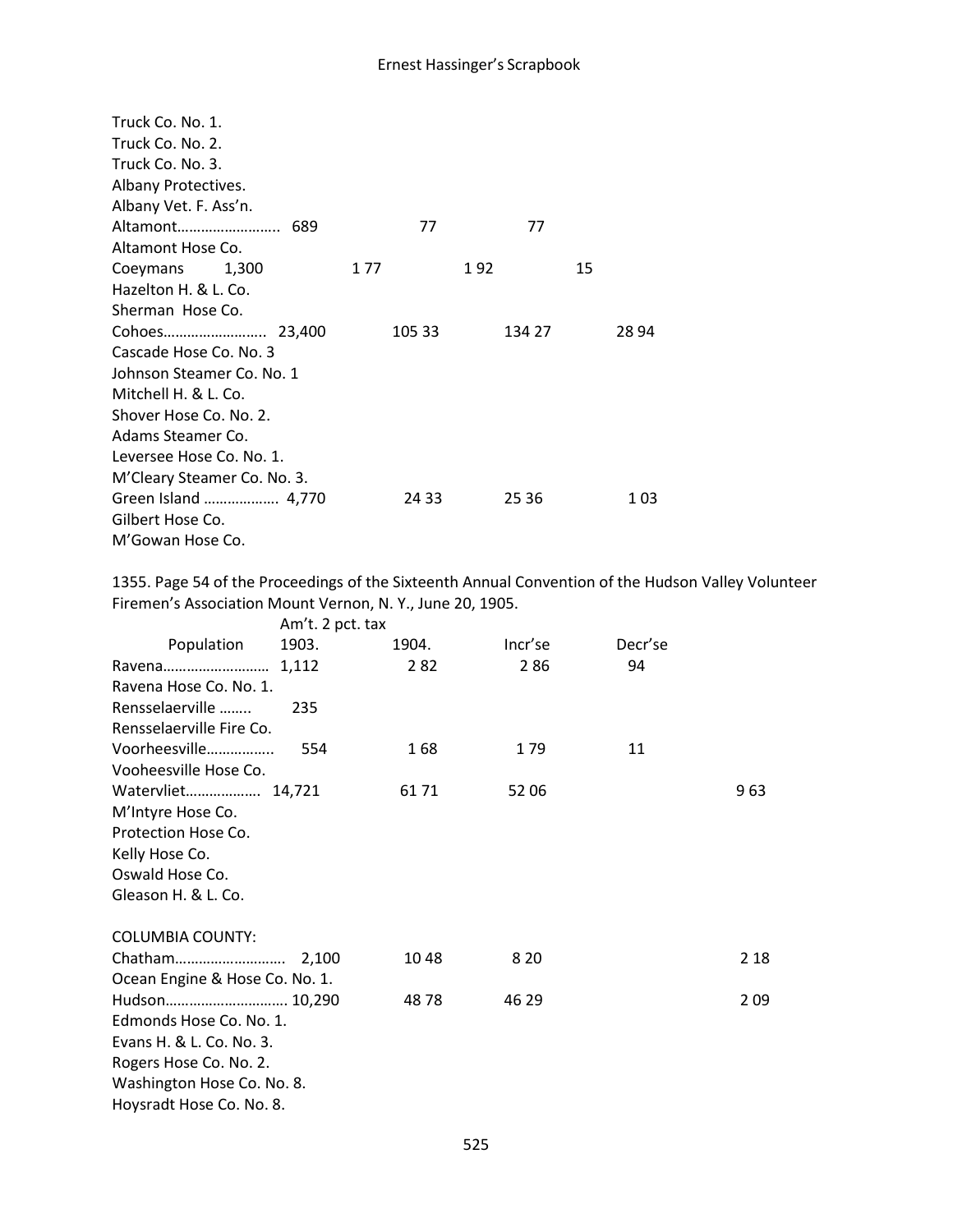| Phoenix Hose Co. No. 5.  |       |       |    |    |
|--------------------------|-------|-------|----|----|
|                          | 297   | 242   |    | 55 |
| Hook & Ladder Co.        |       |       |    |    |
| Palmer Engine & Hose Co. |       |       |    |    |
| Philmont 1,964           | 587   | 6 1 5 | 28 |    |
| Volunteer Hose Co.       |       |       |    |    |
| Valatie1,300             | 4 5 1 | 393   |    | 58 |
| Lafayette Engine Co.     |       |       |    |    |
| Lafayette Hose Co.       |       |       |    |    |
| Purcell Hose Co.         |       |       |    |    |
| <b>DUTCHESS COUNTY:</b>  |       |       |    |    |
|                          | 4 1 1 | 3 1 7 |    | 94 |
| Hose & H. L. Co.         |       |       |    |    |

1356. Page 55 of the Proceedings of the Sixteenth Annual Convention of the Hudson Valley Volunteer Firemen's Association Mount Vernon, N. Y., June 20, 1905.

|                                 |       | Am't. 2 pct. tax |         |         |    |
|---------------------------------|-------|------------------|---------|---------|----|
| Population                      | 1903. | 1904.            | Incr'se | Decr'se |    |
| Fishkill                        | 300   | 132              | 157     | 25      |    |
| Eureka Fire Engine Co.          |       |                  |         |         |    |
| Fishkill-on-Hudson. 3,600       |       | 1483             | 14 69   |         | 14 |
| Tompkins Hose Co.               |       |                  |         |         |    |
| Hyde Park                       | 2,873 | 382              | 3 3 4   |         | 48 |
| Rescue H. & L. Co.              |       |                  |         |         |    |
| Eagle Engine Co.                |       |                  |         |         |    |
| Active Hose Co.                 |       |                  |         |         |    |
| Matteawan 5,817                 |       | 1869             | 19 13   | 53      |    |
| Mase H. & L. Co.                |       |                  |         |         |    |
| Bacon Engine Co.                |       |                  |         |         |    |
| Millerton                       | 802   | 853              | 968     | 1 1 5   |    |
| Thompson H. & L. Co.            |       |                  |         |         |    |
| Pawling                         | 781   | 291              | 2 9 0   |         | 01 |
| Union H. & L. Co.               |       |                  |         |         |    |
| Liberty Hose Co.                |       |                  |         |         |    |
| Pine Plains                     | 563   | 46               | 83      | 37      |    |
| Sadler H. & L. Co.              |       |                  |         |         |    |
| Cole Hose Co.                   |       |                  |         |         |    |
| Hose Co. No. 1.                 |       |                  |         |         |    |
| Poughkeepsie24,029              |       | 11876            | 121 62  | 286     |    |
| Phoenix Hose Co. No. 1.         |       |                  |         |         |    |
| Lady Washington Hose Co. No. 3. |       |                  |         |         |    |
| Young America Hose Co. No. 6.   |       |                  |         |         |    |
| Booth Hose co. No. 2.           |       |                  |         |         |    |
| Niagara Steamer Co.             |       |                  |         |         |    |
| Cataract Steamer Co.            |       |                  |         |         |    |
| Associated Fire Dept.           |       |                  |         |         |    |
| Crockett H. & L. Co.            |       |                  |         |         |    |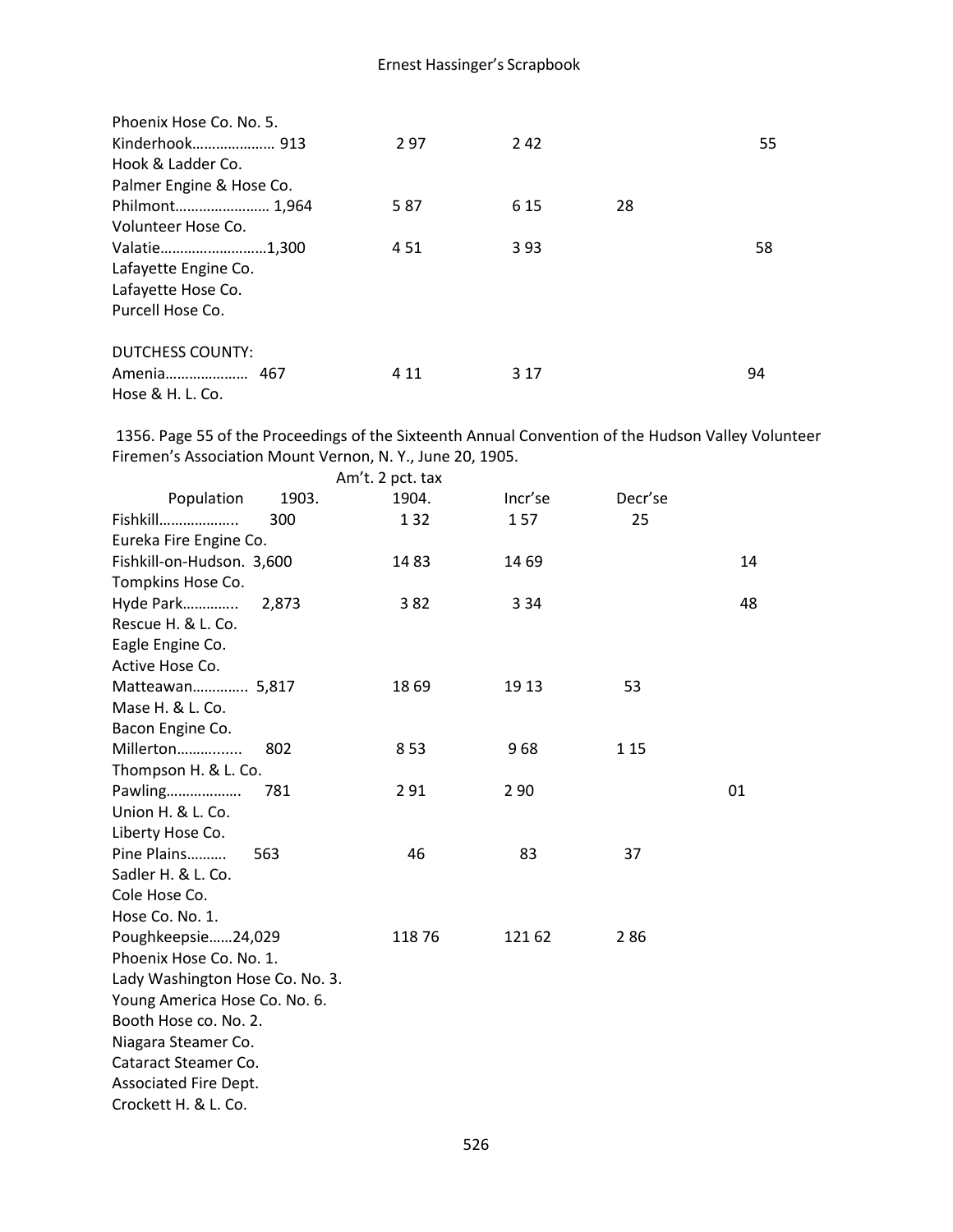Vet. Fire Ass'n. Red Hook.........................857 **375** 432 57 Armstrong H. & L. Co. Wilbur Hose Co.

1357. Page 56 of the Proceedings of the Sixteenth Annual Convention of the Hudson Valley Volunteer Firemen's Association Mount Vernon, N. Y., June 20, 1905.

|                              |       | Am't. 2 pct. tax |         |         |       |
|------------------------------|-------|------------------|---------|---------|-------|
| Population                   | 1903. | 1904.            | Incr'se | Decr'se |       |
| Rhinebeck                    | 1,494 | 673              | 695     | 22      |       |
| Kipp Hose Co. No. 1.         |       |                  |         |         |       |
| Sayre Steamer Co. No. 1      |       |                  |         |         |       |
| Pocohantas Engine Co. No. 2. |       |                  |         |         |       |
| Relief Engine Co.            |       |                  |         |         |       |
| Associated Fire S Dept.      |       |                  |         |         |       |
| Staatsburgh                  | 497   | 240              | 176     |         | 64    |
| Staatsburgh Fire Dept.       |       |                  |         |         |       |
| Tivoli                       | 1,153 | 95               | 2 2 0   | 1 2 5   |       |
| Ormsby Engine Co. No. 1.     |       |                  |         |         |       |
| DePeyster Hose Co. No. 1.    |       |                  |         |         |       |
| DePeyster Engine Co. No. 1.  |       |                  |         |         |       |
| DePeyster H. & L. Co.        |       |                  |         |         |       |
| Wappingers Falls             | 3,504 | 8 3 1            | 969     | 158     |       |
| Garner Fire Engine Co.       |       |                  |         |         |       |
| Johnson Engine Co.           |       |                  |         |         |       |
|                              |       |                  |         |         |       |
| <b>GREENE County:</b>        |       |                  |         |         |       |
| Athens                       | 2,171 | 481              | 501     | 17      |       |
| Morton Steamer Co.           |       |                  |         |         |       |
| Mackowomuc Engine Co.        |       |                  |         |         |       |
| Rescue H. &. L. Co           |       |                  |         |         |       |
| Cairo                        | 600   | 30               | 17      |         | 13    |
| Porter Engine Co.            |       |                  |         |         |       |
| Hose Co. No. 1.              |       |                  |         |         |       |
| Hose Co. No. 2.              |       |                  |         |         |       |
| Catskill                     | 5,484 | 22 61            | 1950    |         | 3 1 1 |
| Citizen's Hose Co.           |       |                  |         |         |       |
| Osborne Hose Co.             |       |                  |         |         |       |
| Wiley Hose Co.               |       |                  |         |         |       |
| Wilson Steamer Co.           |       |                  |         |         |       |
| Coxsackie                    | 3,000 | 14 18            | 1608    | 160     |       |
| Scott H. & L. Co. No. 1.     |       |                  |         |         |       |
| Coxsackie Hose Co. No. 3.    |       |                  |         |         |       |
| Hamilton Steamer Co. No. 2.  |       |                  |         |         |       |
| Morgan Hose Co.              |       |                  |         |         |       |
| Veteran F. Ass'n.            |       |                  |         |         |       |
| Board of Fire Wardens.       |       |                  |         |         |       |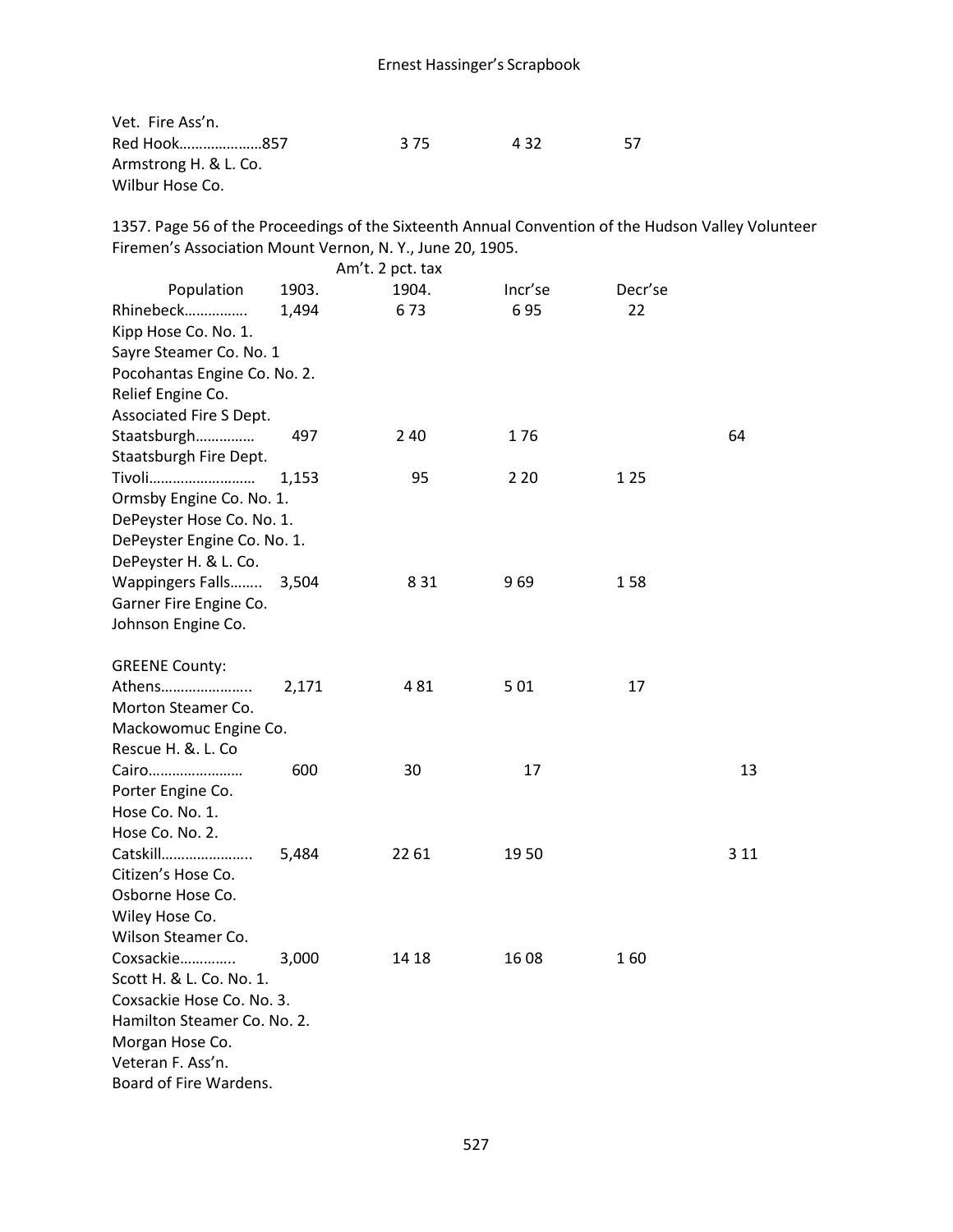1358. Clam Bake of the H. V. V. F. Association At the Fair Grounds, Hudson, N. Y., Wednesday June 16<sup>th</sup>, 1909. at 2:00 P. M. No. \_\_\_\_\_ Admit one. [illustration]

1359. Hudson N. Y., 1909. This is to certify that Mr. \_\_\_\_\_ is a member in good standing of the Hudson Valley Volunteer Firemen's Association and entitled to all privileges of such membership at its Twentieth Annual Convention at HUDSON, N. Y., June 15, 16, 17, 1909. Henry Buxbury, Secretary. You present this ticket in order to get reduced railroad fare. [illustration]

1360. Saugerties Post, Jan. 19, 1910. A Painful Injury.

Charles Mc Cormick of upper Partition street, suffered a very painful injury, Tuesday evening that will confine him to his home for several weeks. Mr. Mc Cormick was bowling on Ziegler's alleys when the accident happened and was in the act of throwing the ball, when he slipped and fell to the floor, breaking his left thigh. He was taken to his home and Dr. Diedling set the broken limb.

Page 181

1361. Page 57 of the Proceedings of the Sixteenth Annual Convention of the Hudson Valley Volunteer Firemen's Association Mount Vernon, N. Y., June 20, 1905.

|                                                                                                                                                                                                        |       |       | Am't. 2 pct. tax |       |         |     |         |    |    |
|--------------------------------------------------------------------------------------------------------------------------------------------------------------------------------------------------------|-------|-------|------------------|-------|---------|-----|---------|----|----|
| Population<br>Greenville                                                                                                                                                                               | 1903. |       | 1904.            |       | Incr'se |     | Decr'se |    |    |
| Phoenix Hose Co.                                                                                                                                                                                       |       |       |                  |       |         |     |         |    |    |
| Hunter 431<br>Hunter Hose Co.                                                                                                                                                                          |       | 2 2 4 |                  | 1 2 1 |         |     |         | 93 |    |
| New Baltimore 999<br>Cornell H. & L. Co.                                                                                                                                                               |       |       | 151              |       | 2 2 0   |     | 69      |    |    |
| Tannersville<br>Frommer Hose Co. No. 1.                                                                                                                                                                | 593   |       | 6 2 2            |       | 878     |     | 2 5 6   |    |    |
| <b>ORANGE COUNTY:</b>                                                                                                                                                                                  |       |       | 2 1 0            |       | 199     |     |         |    | 11 |
| Central Valley<br>Central Valley Fire Co.                                                                                                                                                              |       |       |                  |       |         |     |         |    |    |
| Chester 1,250<br>Walton Hose Co. No. 1.                                                                                                                                                                |       | 187   |                  | 293   |         | 106 |         |    |    |
| Cromwell<br>Canterbury Fire Co.<br>Hose Co.                                                                                                                                                            | 1,800 |       | 2 5 4            |       | 2 2 7   |     |         |    | 37 |
| Cornwall-on-Hudson 800<br>Storm King Co. No.1.                                                                                                                                                         |       |       | 706              |       | 869     |     | 154     |    |    |
| Florida 600                                                                                                                                                                                            |       |       |                  | 143   |         |     |         |    |    |
| Highland Engine & Hose Co.<br>Goshen 2,826<br>Cataract Engine Co.<br>Dielman Hose Co.<br>Elliot H. & L. Co.<br>Highland Falls2,272<br>Goodsell Hose Co.<br>Bald Rock Hose Co.<br>Bald Rock H. & L. Co. |       | 1048  |                  | 12 58 |         | 209 |         |    |    |

528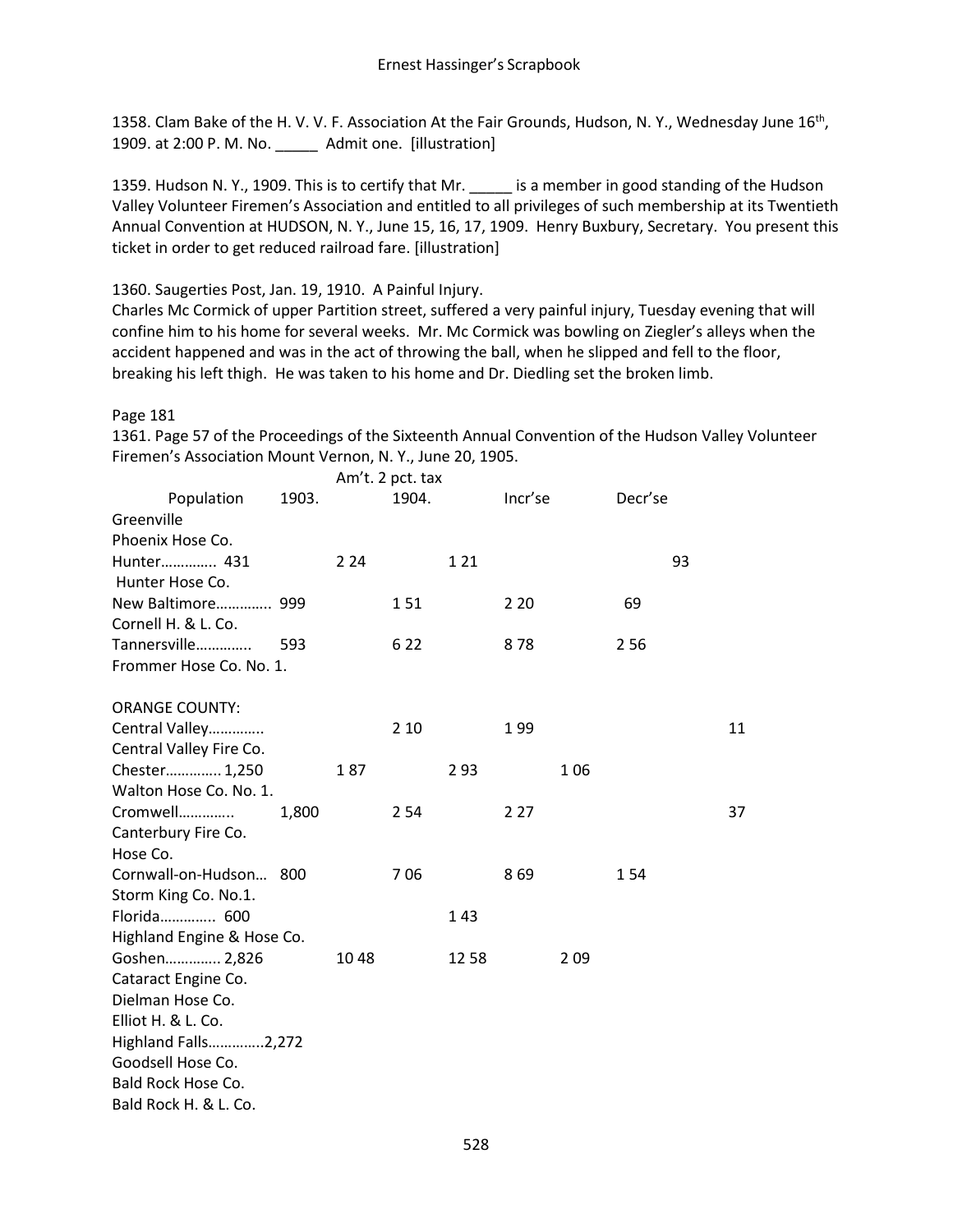Middletown………….. 14,522 68 98 66 36 2 62 Monhagen Hose Co. No. 1. Eagle Hose Co. No. 2. Mc Quoid Engine Co. No. 3. Phoenix Engine Co. No. 4.

1362. Page 58 of the Proceedings of the Sixteenth Annual Convention of the Hudson Valley Volunteer Firemen's Association Mount Vernon, N. Y., June 20, 1905.

|                               |        | Am't. 2 pct. tax |           |         |         |     |
|-------------------------------|--------|------------------|-----------|---------|---------|-----|
| Population<br>1903.           |        | 1904.            |           | Incr'se | Decr'se |     |
| Ontario Hose Co. No. 5.       |        |                  |           |         |         |     |
| Wallkill Engine Co. No. 6.    |        |                  |           |         |         |     |
| Excelsior H. & L. Co. No. 1.  |        |                  |           |         |         |     |
| Monroe                        | 796    | 3 0 3            |           | 380     | 77      |     |
| Mombasha Fire Co.             |        |                  |           |         |         |     |
| Montgomery                    | 973    | 2 2 4            |           | 2 28    | 04      |     |
| Wallkill Engine & Hose Co.    |        |                  |           |         |         |     |
| Fleet H. & L. Co.             |        |                  |           |         |         |     |
| Newburgh                      | 24,943 | 13396            |           | 13111   |         | 285 |
| Chapman Engine Co. No. 1.     |        |                  |           |         |         |     |
| Leinard Engine Co. No. 2.     |        |                  |           |         |         |     |
| Highland Engine Co. No. 3.    |        |                  |           |         |         |     |
| Washington Engine Co. No. 4.  |        |                  |           |         |         |     |
| Ringold Hose Co. No. 1.       |        |                  |           |         |         |     |
| Lawson Hose Co. No. 5.        |        |                  |           |         |         |     |
| Washington Chemical Co.       |        |                  |           |         |         |     |
| Brewster H. & L. Co. No. 1.   |        |                  |           |         |         |     |
| Columbia Hose Co. No. 2.      |        |                  |           |         |         |     |
| Port Jervis                   | 9385   | 4394             | 4275      |         | 18      |     |
| Neversink Hose Co. No. 1.     |        |                  |           |         |         |     |
| Delaware Hose Co. No. 2.      |        |                  |           |         |         |     |
| Fowler Hose Co. No. 3.        |        |                  |           |         |         |     |
| Port Jarvis Hose Co. No. 4.   |        |                  |           |         |         |     |
| Excelsior Hose Co. No. 5.     |        |                  |           |         |         |     |
| Tri-States Hose Co. No. 6.    |        |                  |           |         |         |     |
| Magomomuck H. & L. Co.        |        |                  |           |         |         |     |
| Tuxedo Park 1,250             |        | 1561             | 26623 102 |         |         |     |
| Tuxedo Fire Dept.             |        |                  |           |         |         |     |
| Unionville                    | 454    | 74               | 105       | 31      |         |     |
| Hose Co. No. 1.               |        |                  |           |         |         |     |
| Walden                        | 3,147  | 995              | 1423      | 428     |         |     |
| Orange Hose Co. No. 1.        |        |                  |           |         |         |     |
| Rock Hill Hose Co. No. 2.     |        |                  |           |         |         |     |
| Enterprise Steamer Co. No. 2. |        |                  |           |         |         |     |
| Fearless H. & L. Co. No. 1.   |        |                  |           |         |         |     |

1363. Page 59 of the Proceedings of the Sixteenth Annual Convention of the Hudson Valley Volunteer Firemen's Association Mount Vernon, N. Y., June 20, 1905.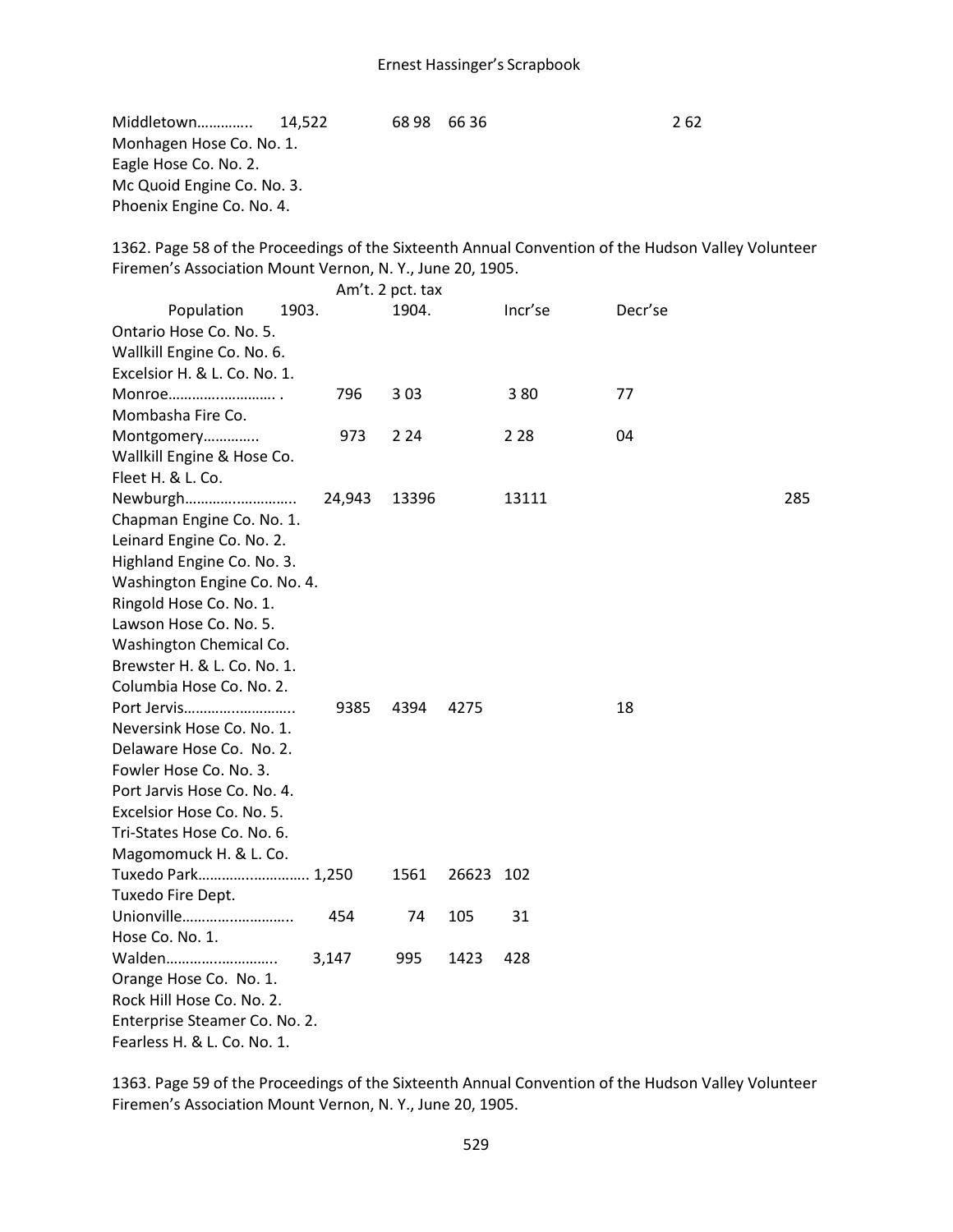|                                          |       | Am't. 2 pct. tax |         |         |
|------------------------------------------|-------|------------------|---------|---------|
| Population                               | 1903. | 1904.            | Incr'se | Decr'se |
| Warwick 1735                             |       | 774              | 811     | 37      |
| Excelsior Hose Co. No. 1.                |       |                  |         |         |
| Raymond Hose Co. No. 2.                  |       |                  |         |         |
| Goodwill H. & L Co. No. 1.               |       |                  |         |         |
| Washingtonville 667                      |       | 272              | 247     | 25      |
| Washingtonville Fire Co. No. 1.          |       |                  |         |         |
| PUTNAM COUNTY                            |       |                  |         |         |
| Brewsters1,192                           |       | 900              | 935     | 35      |
| Tonetta H. & L. Co.                      |       |                  |         |         |
| Brewsters Engine Co.                     |       |                  |         |         |
| Borden Hose Co.                          |       |                  |         |         |
| Protection Fire Co. No. 1.               |       |                  |         |         |
| Cold Springs 2,067                       |       | 738              | 740     | 02      |
| Cold Spring Fire Co. No. 1.              |       |                  |         |         |
| <b>RENSSELAER COUNTY</b>                 |       |                  |         |         |
| Averill Park463                          |       | 118              | 140     | 22      |
| Averill Park & Sand Lake Fire Co. No. 1. |       |                  |         |         |
| Castleton 1,214                          |       | 364              | 429     | 55      |
| Wheeler Hose Co.                         |       |                  |         |         |
| Citizens Hose Co.                        |       |                  |         |         |
| Harder Engine Co.                        |       |                  |         |         |
| Hoosick Falls                            | 5,671 | 1816             | 1924    | 108     |
| Parsons Steamer Co. No. 1.               |       |                  |         |         |
| Miller Hose Co. No. 1.                   |       |                  |         |         |
| Howe Hose Co. No. 3.                     |       |                  |         |         |
| Fourth Ward Hose Co. No. 4.              |       |                  |         |         |
| Hook & Ladder Co. No. 1.                 |       |                  |         |         |
| Rensselaer                               | 7,466 | 2034             | 2385    | 351     |
| Ring Engine Co. No. 1.                   |       |                  |         |         |
| Mink Steamer Co. No. 2.                  |       |                  |         |         |
| Hart Hose Co. No.3.                      |       |                  |         |         |
| Hill H. & L. Co. No. 4.                  |       |                  |         |         |
| Belbringer Steamer Co.                   |       |                  |         |         |
| Claxton Steamer Co.                      |       |                  |         |         |
| Bailey H. & L. Co.                       |       |                  |         |         |
| Citizens Hose Co.                        |       |                  |         |         |
| Dearstyne Hose Co.                       |       |                  |         |         |

1364. Page 60 of the Proceedings of the Sixteenth Annual Convention of the Hudson Valley Volunteer Firemen's Association Mount Vernon, N. Y., June 20, 1905.

|              |       | Am't. 2 pct. tax |         |         |
|--------------|-------|------------------|---------|---------|
| Population   | 1903. | 1904.            | Incr'se | Decr'se |
| Schaghticoke | 1.061 | 4 18             | 1 1 9   | 1 01    |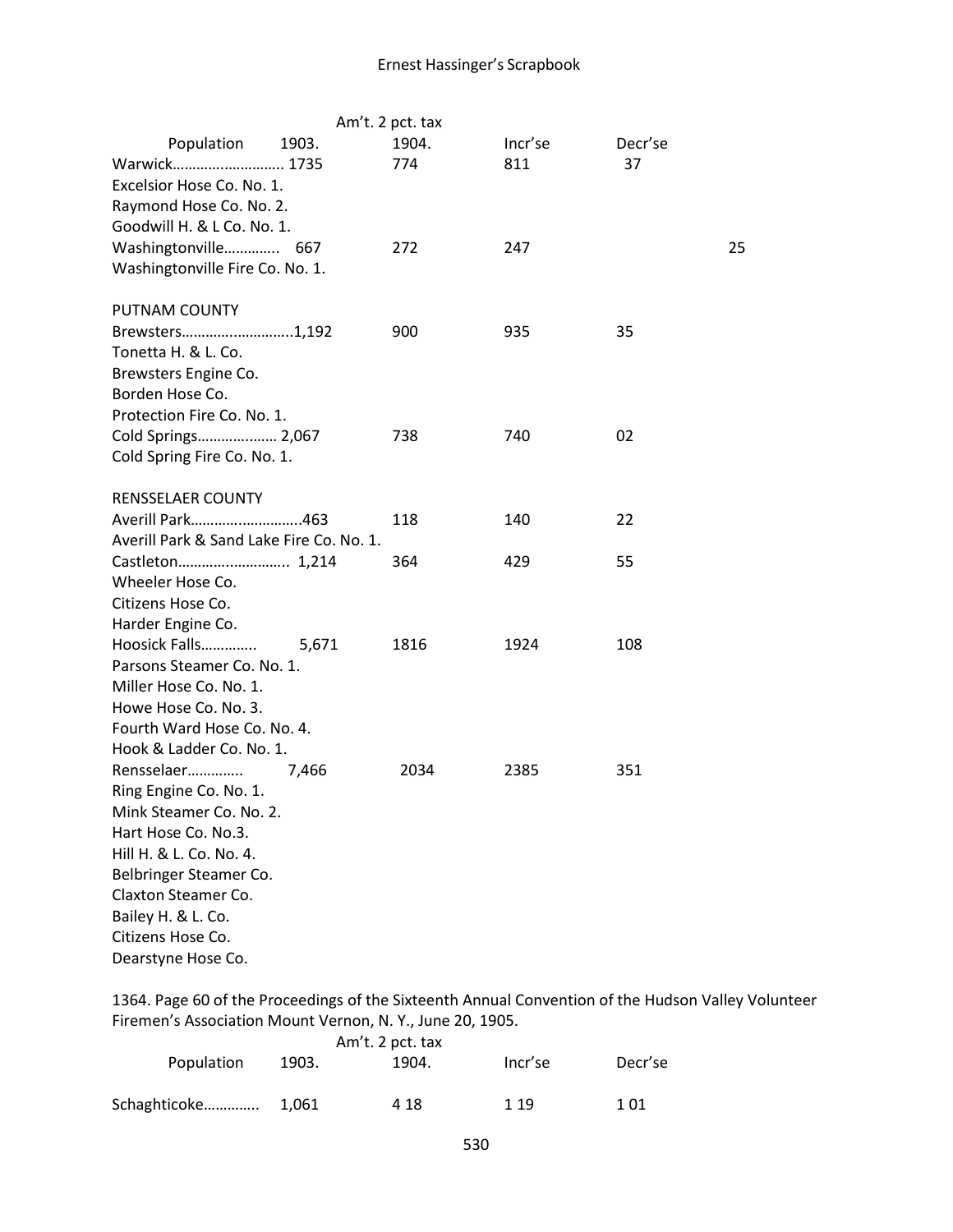| Washington Engine Co.<br>Troy<br>60,650<br><b>Bussey Steamer Co.</b><br>Hope Steamer Co.<br>Ranken Steamer Co.<br>Beman Park Hose Co.<br>Stanton Steamer Co.<br>Read Steamer Co.<br>Farnham Steamer Co.<br>Eddy Steamer Co.<br>Twinning Steamer Co. No. 12.<br>Osgood Steamer Co.<br>Trojan H. & L. Co.<br>Mason Hose Co. No. 10.<br>Washington Vol. Steamer Co. | 488 61 |      | 544 86 |     | 56 25 |    |     |    |
|------------------------------------------------------------------------------------------------------------------------------------------------------------------------------------------------------------------------------------------------------------------------------------------------------------------------------------------------------------------|--------|------|--------|-----|-------|----|-----|----|
| RENSSELAER COUNTY<br>West Sand Lake                                                                                                                                                                                                                                                                                                                              | 300    |      | 147    |     | 52    |    |     | 95 |
| West Sand Lake Fire Co.                                                                                                                                                                                                                                                                                                                                          |        |      |        |     |       |    |     |    |
| Nassau<br>418                                                                                                                                                                                                                                                                                                                                                    |        | 78   |        | 166 |       | 88 |     |    |
| Nassau Hose Co. No. 1.                                                                                                                                                                                                                                                                                                                                           |        |      |        |     |       |    |     |    |
| ROCKLAND COUNTY                                                                                                                                                                                                                                                                                                                                                  |        |      |        |     |       |    |     |    |
| Congers                                                                                                                                                                                                                                                                                                                                                          | 463    |      | 1 1 7  |     | 1 38  |    | 21  |    |
| Alert H. & L. Co.<br>Garnerville                                                                                                                                                                                                                                                                                                                                 | 600    |      | 169    |     | 249   |    | 80  |    |
| Johnson Steamer Co.                                                                                                                                                                                                                                                                                                                                              |        |      |        |     |       |    |     |    |
| Haverstraw                                                                                                                                                                                                                                                                                                                                                       | 5,935  |      | 14 18  |     | 21 11 |    | 693 |    |
| Cosgriff Hose Co.                                                                                                                                                                                                                                                                                                                                                |        |      |        |     |       |    |     |    |
| Rescue H. & L. Co. No. 1.                                                                                                                                                                                                                                                                                                                                        |        |      |        |     |       |    |     |    |
| Triumph Hose Co. No. 1.                                                                                                                                                                                                                                                                                                                                          |        |      |        |     |       |    |     |    |
| Warren Hose Co. No. 2.                                                                                                                                                                                                                                                                                                                                           |        |      |        |     |       |    |     |    |
| Relief Hose Co. No 2.                                                                                                                                                                                                                                                                                                                                            |        |      |        |     |       |    |     |    |
| Lady Nora Hose Co. No. 5.                                                                                                                                                                                                                                                                                                                                        |        |      |        |     |       |    |     |    |
| Hillburn824                                                                                                                                                                                                                                                                                                                                                      | 1 10   | 1 18 |        | 08  |       |    |     |    |
| Hook & Ladder Co. No. 1.<br>Hose Co. No. 1.                                                                                                                                                                                                                                                                                                                      |        |      |        |     |       |    |     |    |
|                                                                                                                                                                                                                                                                                                                                                                  |        |      |        |     |       |    |     |    |

1365. Page 61 of the Proceedings of the Sixteenth Annual Convention of the Hudson Valley Volunteer Firemen's Association Mount Vernon, N. Y., June 20, 1905.

|                                 |       | Am't. 2 pct. tax |       |         |       |         |    |               |
|---------------------------------|-------|------------------|-------|---------|-------|---------|----|---------------|
| Population                      | 1903. | 1904.            |       | Incr'se |       | Decr'se |    |               |
| Monsey                          | 210   | 2 2 2            |       | 137     |       |         | 95 | <b>Brewer</b> |
| Fire Engine Co. No. 1.          |       |                  |       |         |       |         |    |               |
| Nanuet 679                      |       | 97               | 2 2 9 |         | 1 3 2 |         |    |               |
| Nanuet Fire Engine Co.          |       |                  |       |         |       |         |    |               |
| New City                        | 407   | 103              |       | 86      |       |         | 17 |               |
| New City Fire Engine Co. No. 1. |       |                  |       |         |       |         |    |               |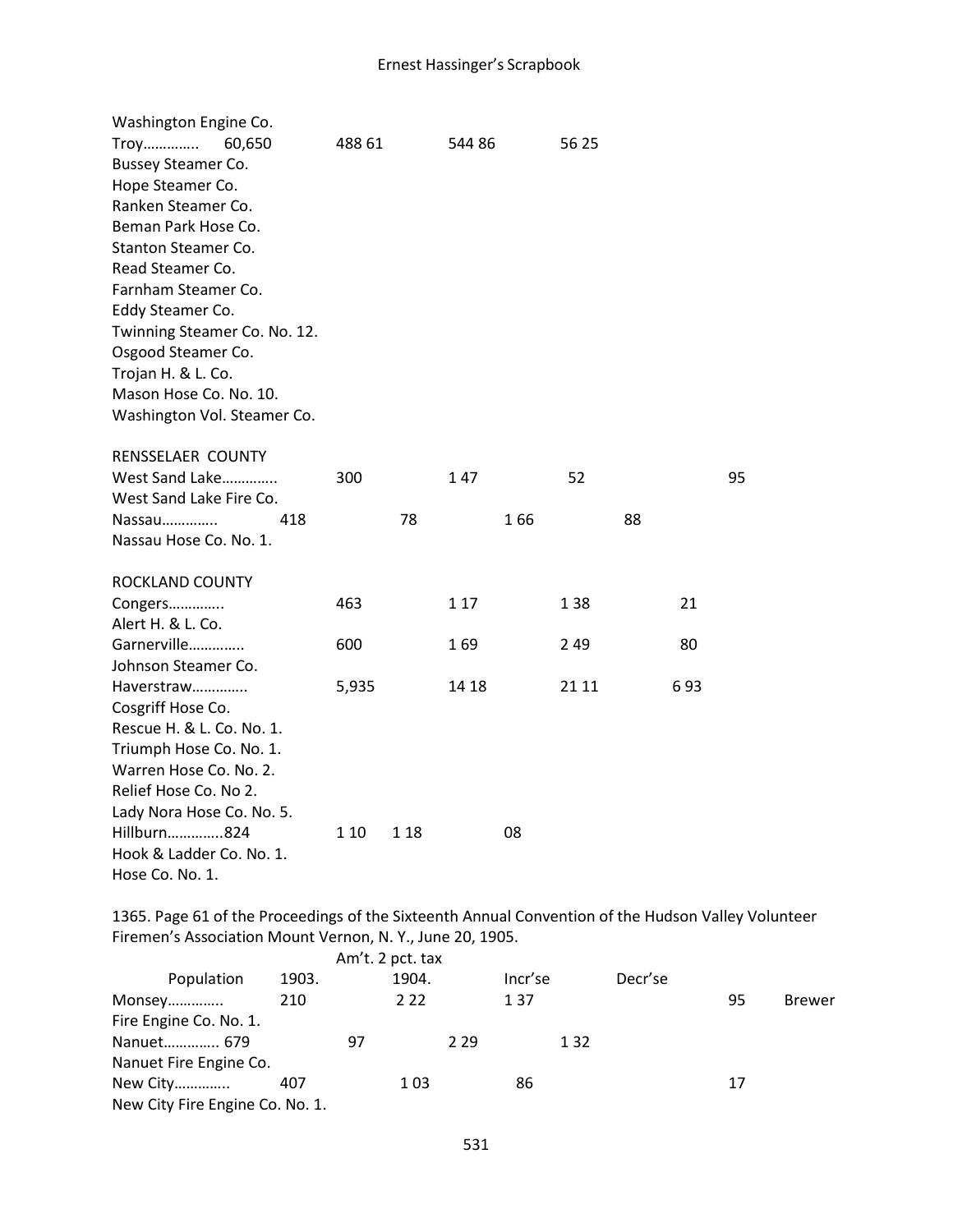| Nyack 4,275                     |       | 36 15 |       | 37 10 |       | 95  |    |     |
|---------------------------------|-------|-------|-------|-------|-------|-----|----|-----|
| Orangetown Steamer Co. No. 1.   |       |       |       |       |       |     |    |     |
| Mazeppa Steamer Co. No. 2.      |       |       |       |       |       |     |    |     |
| Jackson Steamer Co. No. 3.      |       |       |       |       |       |     |    |     |
| Jackson Hose Co. No. 3.         |       |       |       |       |       |     |    |     |
| Highland Hose Co.               |       |       |       |       |       |     |    |     |
| Chelsea H. & L. Co.             |       |       |       |       |       |     |    |     |
| Empire H. & L. Co.              |       |       |       |       |       |     |    |     |
| Pearl River                     | 1,200 |       |       |       | 2 5 7 |     |    |     |
| Pearl River H. & L. Co.         |       |       |       |       |       |     |    |     |
| Piermont                        | 1,153 |       | 1096  |       | 3 1 3 |     |    |     |
| Engine Co. No. 1.               |       |       |       |       |       |     |    |     |
| Empire Steam Fire Co.           |       |       |       |       |       |     |    |     |
| Rockland Lake                   | 523   |       | 97    |       | 35    |     |    | 68  |
| Knickerbocker Engine Co. No. 1. |       |       |       |       |       |     |    |     |
| Spring Valley                   | 1,698 |       | 7 27  |       | 781   |     | 58 |     |
| S. P. Fire Co.                  |       |       |       |       |       |     |    |     |
| Columbia Engine C. No. 1.       |       |       |       |       |       |     |    |     |
| Hook & Ladder Co.               |       |       |       |       |       |     |    |     |
| Stony Point                     | 591   |       | 2 4 4 |       | 288   |     | 44 |     |
| Wayne Hose Co. No. 1.           |       |       |       |       |       |     |    |     |
| Suffern 1,619                   |       | 596   |       | 805   |       | 209 |    |     |
| Suffern H. & L. Co. No. 1.      |       |       |       |       |       |     |    |     |
| Suffern Hose Co. No. 1.         |       |       |       |       |       |     |    |     |
| SARATOGA COUNTY                 |       |       |       |       |       |     |    |     |
| Ballston Spa                    | 3,923 |       | 32 27 |       | 29 20 |     |    | 307 |
| Eagle Hose Co.                  |       |       |       |       |       |     |    |     |
| Union Hose Co.                  |       |       |       |       |       |     |    |     |
| Lee H. & L. Co.                 |       |       |       |       |       |     |    |     |

1366. Page 62 of the Proceedings of the Sixteenth Annual Convention of the Hudson Valley Volunteer Firemen's Association Mount Vernon, N. Y., June 20, 1905.  $A = \begin{pmatrix} 1 & 2 & 3 \\ 1 & 2 & 3 \end{pmatrix}$ 

|                           | Am t. 2 pct. tax |         |         |    |
|---------------------------|------------------|---------|---------|----|
| 1903.                     | 1904.            | Incr'se | Decr'se |    |
|                           |                  | 750     | 46      |    |
| Elixman Hose Co. No. 1.   |                  |         |         |    |
|                           |                  |         |         |    |
| Mechanicville 4,692       | 26 52            | 26 62   | 10      |    |
|                           |                  |         |         |    |
|                           |                  |         |         |    |
| Ladow Steamer & Hose Co.  |                  |         |         |    |
| Neilson Hose Co. No. 4.   |                  |         |         |    |
| 1.800                     | 10 26            | 10 66   | 40      |    |
|                           |                  |         |         |    |
| 361                       | 4 2 2            | 340     |         | 82 |
|                           |                  |         |         |    |
| 12,490                    | 145 40           | 150 46  | 506     |    |
| Saratoga Fire Department. |                  |         |         |    |
|                           |                  | 704     |         |    |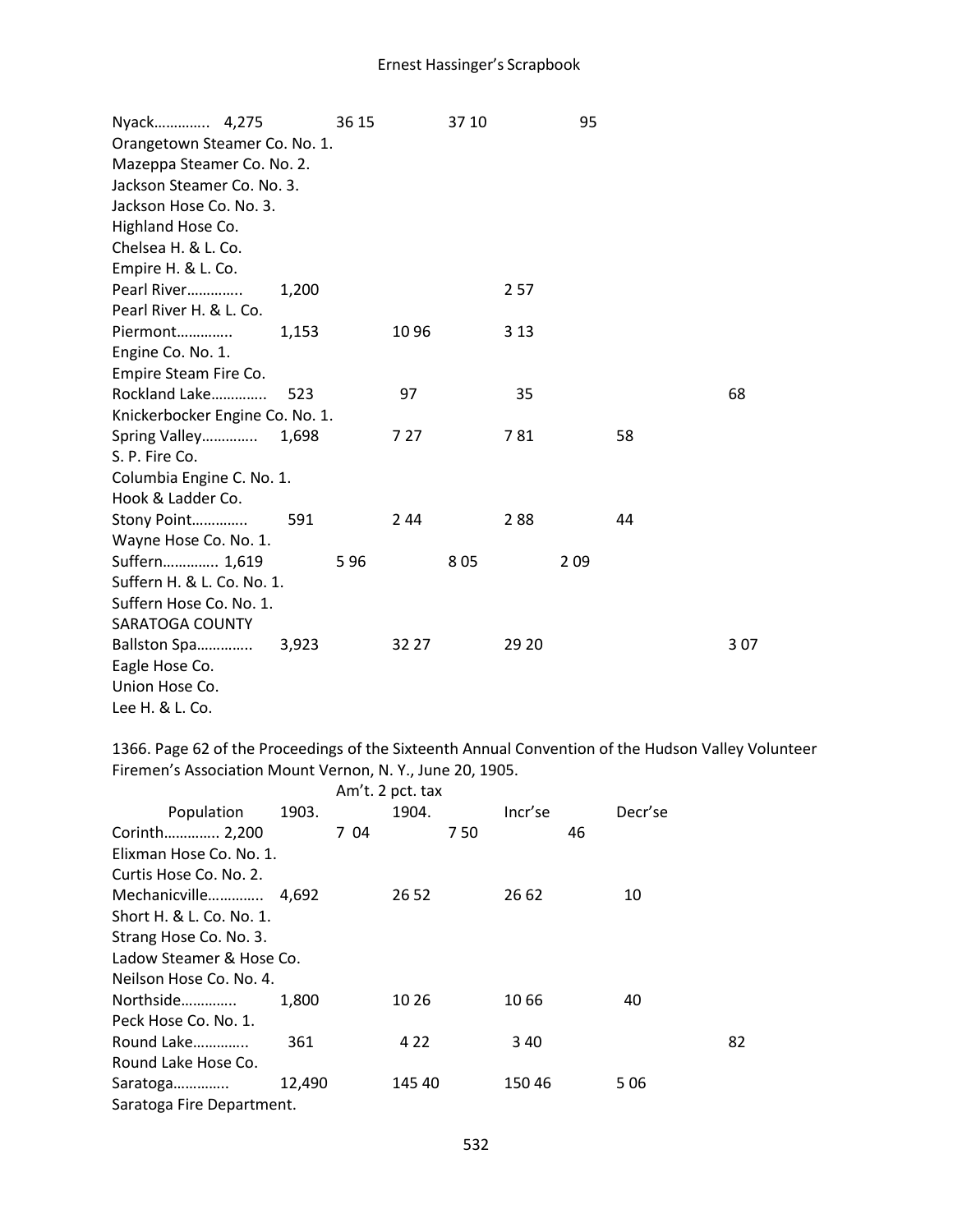| Schuylerville 1,601       |       | 7 32  | 796   | 64  |    |
|---------------------------|-------|-------|-------|-----|----|
| Schuylerville Steamer Co. |       |       |       |     |    |
| Schuylerville Hose Co.    |       |       |       |     |    |
| South Glens Falls 2,025   |       | 1 46  | 3 3 6 | 190 |    |
| Glen Hose Co. No. 1.      |       |       |       |     |    |
| White Hose Co. No. 2.     |       |       |       |     |    |
| Stillwater                | 1,007 | 5 0 0 | 465   |     | 95 |
| Newland Hose Co.          |       |       |       |     |    |
| Wood Steamer Co.          |       |       |       |     |    |
| Sullivan Supply Co.       |       |       |       |     |    |
| Victory Mills             | 175   |       |       |     |    |
| Nevins Fire Co. No. 1.    |       |       |       |     |    |
| Engine Co.                |       |       |       |     |    |
| Waterford                 | 3.146 | 22 74 | 23 45 | 71  |    |
| Knickerbocker Steamer Co. |       |       |       |     |    |
| Hose Co. No. 2.           |       |       |       |     |    |
| Hose Co. No. 3.           |       |       |       |     |    |

1367. This Ticket Entitles the holder to One Grand Stand at or near the curbstone along Pennsylvania Avenue, between the Capitol and the White House Thursday, March 4, 1909 Where, if he be tall enough, he can see the Inaugural Procession of William H. Taft. Don't Turn This Over. T R 23 Row, Front if vacant. Group Pick it Carefully. [illustration]

1368. Entertainment at the Hudson Theatre, Wednesday Evening, June 16, '09 Delegate H. V.V. F. Convention. Admit one. [illustration]

1369. Johnson, Pitcher, Washington A. L. [illustration]

### Page 182

1370. Page 63 of the Proceedings of the Sixteenth Annual Convention of the Hudson Valley Volunteer Firemen's Association Mount Vernon, N. Y., June 20, 1905.

|                             | Am't. 2 pct. tax |        |         |         |
|-----------------------------|------------------|--------|---------|---------|
| Population                  | 1903.            | 1904.  | Incr'se | Decr'se |
| <b>ULSTER COUNTY</b>        |                  |        |         |         |
| Ellenville                  | 3,000            | 15.90  | 1964    | 3 74    |
| Pioneer Engine Co.          |                  |        |         |         |
| Kimble Hose Co.             |                  |        |         |         |
| Scoresby Hose & H. & L. Co. |                  |        |         |         |
| Terwilliger Hose Co.        |                  |        |         |         |
| Glasco                      | 1,260            | 3 1 2  | 381     | 69      |
| Mulford Engine Co. No. 1.   |                  |        |         |         |
|                             |                  | 2 2 0  | 2 1 7   |         |
| Highland Hose Co.           |                  |        |         |         |
|                             |                  | 156 62 | 157 94  | 1 31    |
| Rapid Hose Co. No. 1.       |                  |        |         |         |
| Rescue H. & L. Co.          |                  |        |         |         |
| Cornell Hose Co.            |                  |        |         |         |
| Weber Hose Co.              |                  |        |         |         |
|                             |                  |        |         |         |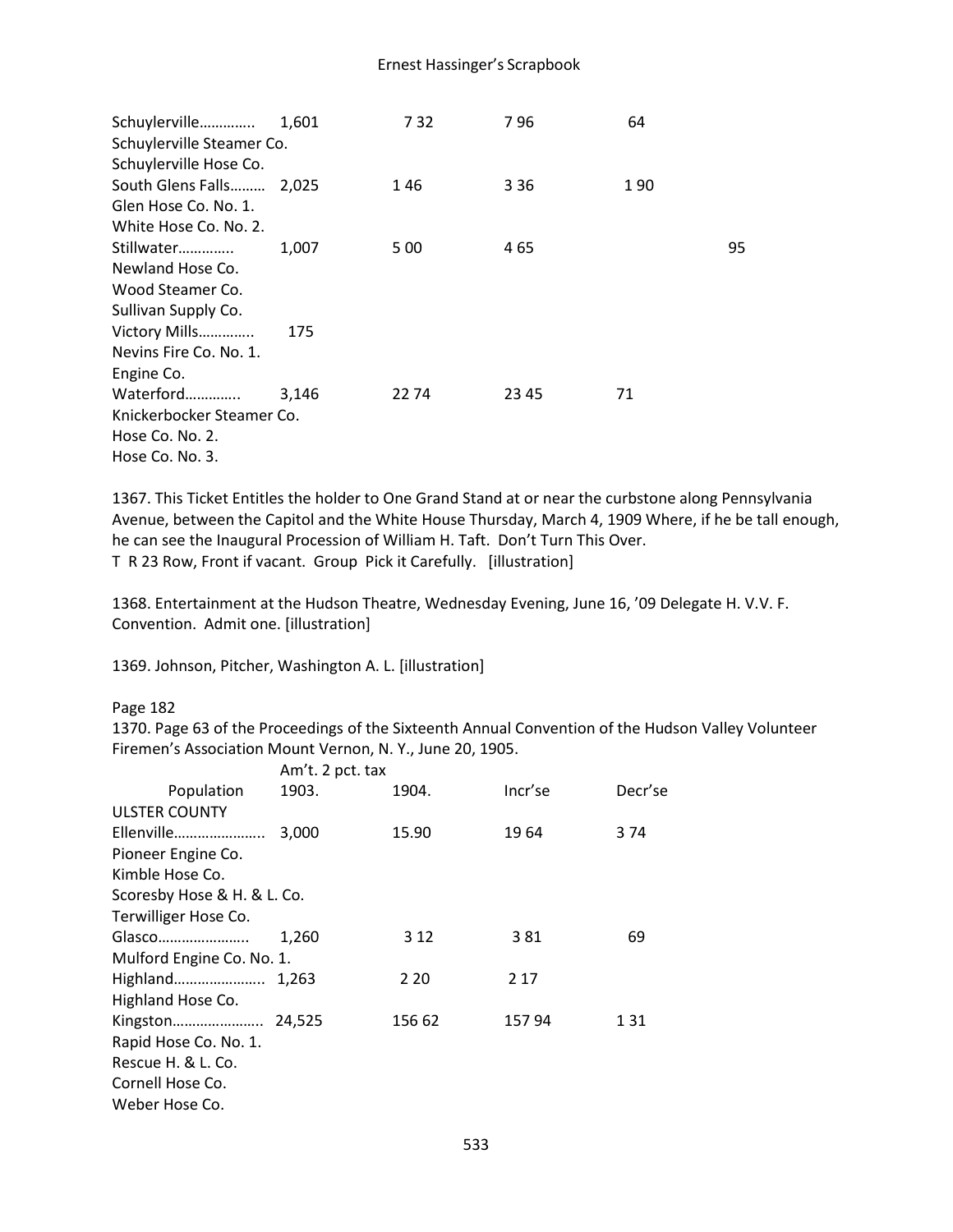| Union Hose Co.<br>Cordts Hose Co.<br>Weiner Hose Co.<br>[printed as Weimer]<br>Wiltwyck Hose Co.<br>Clinton Hose Co.<br>Moore Hose Co.<br>Twaffsville Hose Co.<br>Dep't Fund Ass'n. |     |       |       |    |
|-------------------------------------------------------------------------------------------------------------------------------------------------------------------------------------|-----|-------|-------|----|
| Exempt Firemen's Ass'n.                                                                                                                                                             |     |       |       |    |
| Vet. Vol F. Ass'n.                                                                                                                                                                  |     |       |       |    |
| Marlboro                                                                                                                                                                            | 700 | 2 1 9 | 1 29  | 90 |
| Hose Co. No. 1.                                                                                                                                                                     |     |       |       |    |
| Napanoch                                                                                                                                                                            | 506 | 2 9 0 | 3 3 9 | 49 |
| Hornbuch H. & L. Co.                                                                                                                                                                |     |       |       |    |
| New Paltz 1,022                                                                                                                                                                     |     | 4 1 6 | 4 3 9 | 23 |
| Ulster H. & L. Co.                                                                                                                                                                  |     |       |       |    |
| Star Hose Co.                                                                                                                                                                       |     |       |       |    |
| Pine Hill                                                                                                                                                                           | 425 | 340   | 379   | 39 |
| Hook & Ladder Co.                                                                                                                                                                   |     |       |       |    |
| Morton Hose Co.                                                                                                                                                                     |     |       |       |    |

1371. Page 64 of the Proceedings of the Sixteenth Annual Convention of the Hudson Valley Volunteer Firemen's Association Mount Vernon, N. Y., June 20, 1905.

| 1903.                         | 1904. | Incr'se          | Decr'se |
|-------------------------------|-------|------------------|---------|
| 63                            | 39    |                  | 24      |
|                               |       |                  |         |
| 3 71                          | 250   |                  | 1 2 1   |
|                               |       |                  |         |
| 1905                          | 1791  |                  | 1 1 4   |
|                               |       |                  |         |
|                               |       |                  |         |
| Washington H. & L. Co. No. 1. |       |                  |         |
| Exempt Firemen's Ass'n.       |       |                  |         |
|                               | 250   |                  |         |
|                               |       |                  |         |
| <b>WASHINGTON COUNTY</b>      |       |                  |         |
| 10 53                         | 10 60 | 97               |         |
| Stafford Hose Co. No. 1.      |       |                  |         |
|                               |       |                  |         |
|                               |       |                  |         |
|                               |       |                  |         |
|                               |       |                  |         |
| 3,800                         | 1701  | 1645             | 56      |
| Saterlee Hose Co. No. 2.      |       |                  |         |
|                               |       |                  |         |
|                               |       | Am't. 2 pct. tax |         |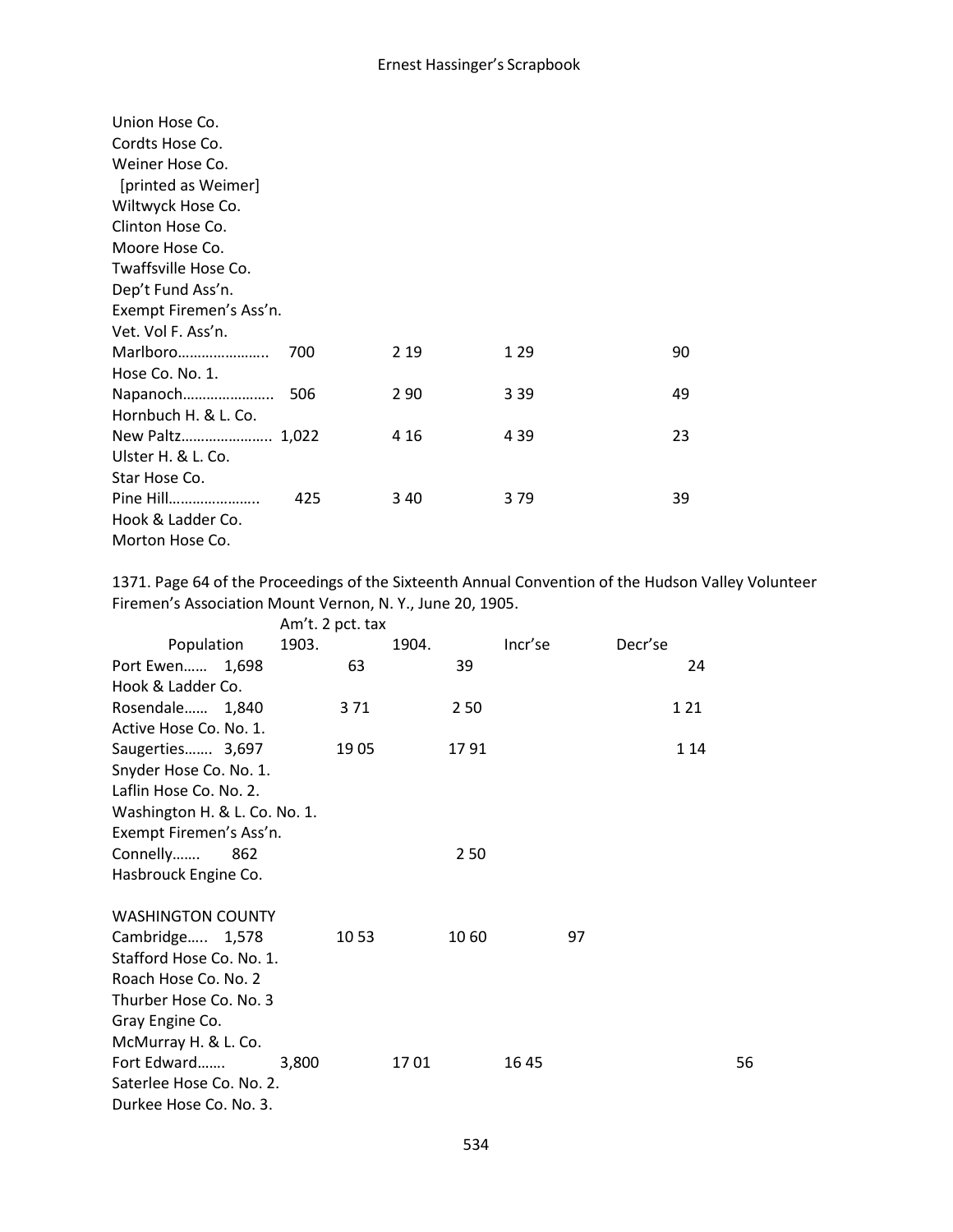| Bibbey Hose Co. No. 4.     |       |      |       |       |     |
|----------------------------|-------|------|-------|-------|-----|
| Fire Council               |       |      |       |       |     |
| Granville                  | 2,700 | 1343 | 15 64 | 2 2 2 |     |
| Henry Hose Co.             |       |      |       |       |     |
| Buckley Hose Co.           |       |      |       |       |     |
| Greenwich 3,115            |       | 1377 | 1271  |       | 106 |
| Rough and Ready Engine Co. |       |      |       |       |     |
| Union Engine Co.           |       |      |       |       |     |
| Sylvia H. & L. Co.         |       |      |       |       |     |
| Salem                      | 1.391 | 6 29 | 703   | 1 2 8 |     |
| Steamer Co.                |       |      |       |       |     |
| Union Engine Co.           |       |      |       |       |     |
| Hook & Ladder Co.          |       |      |       |       |     |
| Marion Hose Co.            |       |      |       |       |     |
| Union Hose Co.             |       |      |       |       |     |

1372. Page 65 of the Proceedings of the Sixteenth Annual Convention of the Hudson Valley Volunteer Firemen's Association Mount Vernon, N. Y., June 20, 1905.  $Am't.$  2 pct. tax

|                             |       |       | Am t. 2 pct. tax |       |       |         |       |         |       |
|-----------------------------|-------|-------|------------------|-------|-------|---------|-------|---------|-------|
| Population                  |       | 1903. |                  | 1904. |       | Incr'se |       | Decr'se |       |
| Sandy Hill 4,473            |       |       | 3100             |       | 35 32 |         | 4 3 2 |         |       |
| Paris Hose Co. No. 1.       |       |       |                  |       |       |         |       |         |       |
| Wait Hose Co. No. 2.        |       |       |                  |       |       |         |       |         |       |
| Union Hose Co. No. 3.       |       |       |                  |       |       |         |       |         |       |
| Whitehall                   | 4,377 |       | 15 37            |       | 15 10 |         |       |         | 27    |
| Doren Hose Co. No. 1.       |       |       |                  |       |       |         |       |         |       |
| Citizens' Hose Co. No. 4.   |       |       |                  |       |       |         |       |         |       |
| Burleigh Hose Co. No. 7.    |       |       |                  |       |       |         |       |         |       |
| Mahan Hose Co. No. 2.       |       |       |                  |       |       |         |       |         |       |
| Torrent Hose Co. No. 5.     |       |       |                  |       |       |         |       |         |       |
| Picor Steamer & H. & L. Co. |       |       |                  |       |       |         |       |         |       |
|                             |       |       |                  |       |       |         |       |         |       |
| <b>WESTCHESTER COUNTY:</b>  |       |       |                  |       |       |         |       |         |       |
| Ardsley                     | 404   |       | 70               | 51    |       |         |       |         | 19    |
| Ardsley Hose Co.            |       |       |                  |       |       |         |       |         |       |
| Bedford Station             |       | 800   |                  | 4 2 2 | 468   |         | 46    |         |       |
| Bedford Fire Co.            |       |       |                  |       |       |         |       |         |       |
| Briar Cliff Manor           |       | 159   |                  | 5 5 6 | 11 19 |         | 5 6 3 |         |       |
| Steamer Co. No. 1.          |       |       |                  |       |       |         |       |         |       |
| Bronxville                  | 400   |       | 707              | 5 3 6 |       |         |       |         | 1 7 1 |
| Bronxville Hose Co.         |       |       |                  |       |       |         |       |         |       |
| Croton Falls 425            |       |       | 79               | 87    |       | 08      |       |         |       |
| Croton Falls Fire Co.       |       |       |                  |       |       |         |       |         |       |
| Croton-on-Hudson            |       | 1,533 |                  | 04    |       |         |       |         |       |
| Washington Engine Co.       |       |       |                  |       |       |         |       |         |       |
| Chemical Engine Co.         |       |       |                  |       |       |         |       |         |       |
| Columbia H. & L. Co.        |       |       |                  |       |       |         |       |         |       |
| Dobbs Ferry                 |       | 2,900 |                  | 5.88  | 1088  |         | 504   |         |       |
|                             |       |       |                  |       |       |         |       |         |       |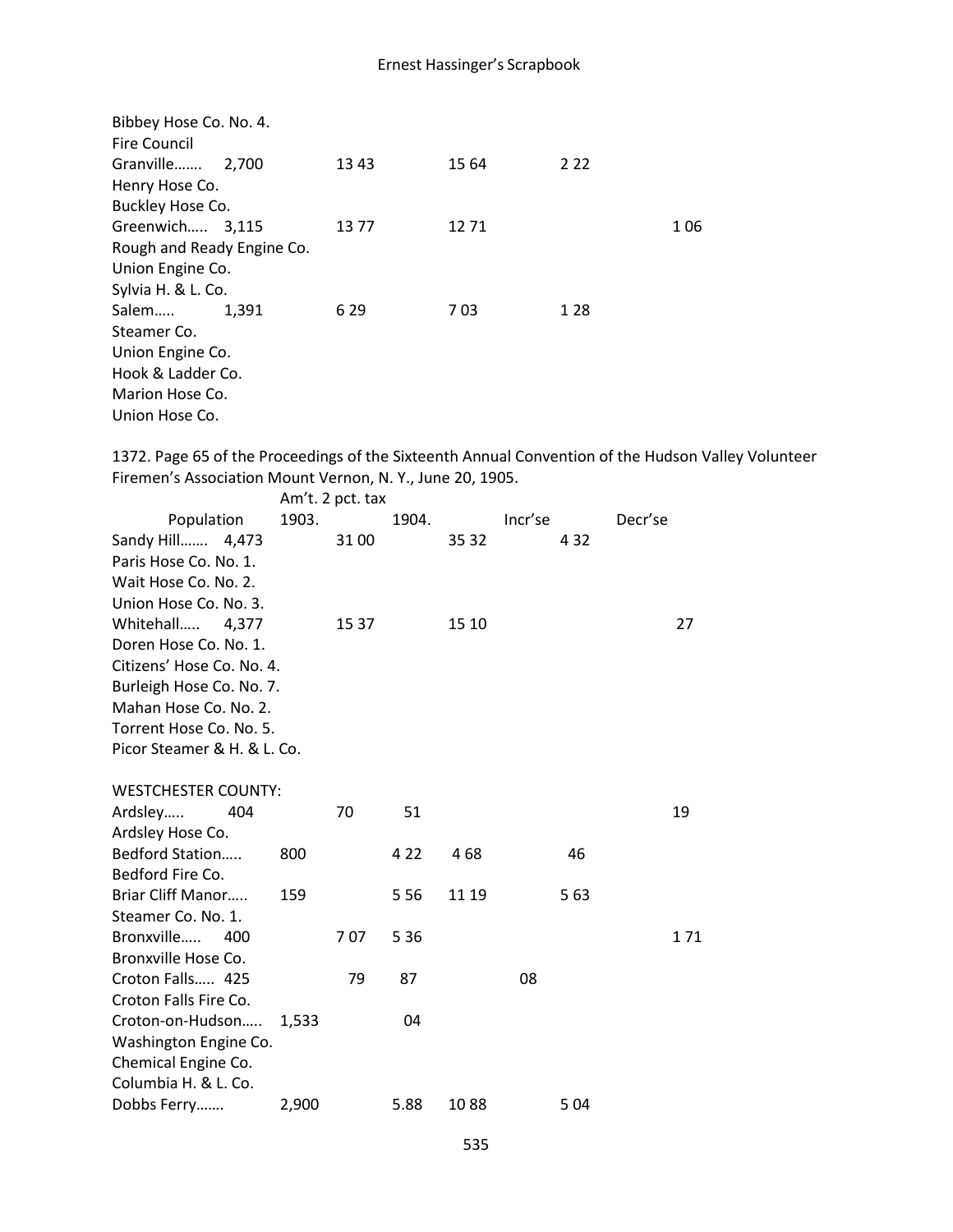| Livingston Hose Co.  |         |       |
|----------------------|---------|-------|
| Ogden Hose Co.       |         |       |
| Resolute H. & L. Co. |         |       |
| Chauncey Hose Co.    |         |       |
| Harrison 1,108       | 145 575 | 4 2 9 |
| Harrison Fire Co.    |         |       |

1373. Page 66 of the Proceedings of the Sixteenth Annual Convention of the Hudson Valley Volunteer Firemen's Association Mount Vernon, N. Y., June 20, 1905.

|                            | Am't. 2 pct. tax |       |         |         |
|----------------------------|------------------|-------|---------|---------|
| Population                 | 1903.            | 1904. | Incr'se | Decr'se |
| Hastings-on-Hudson2,002    |                  | 16 47 | 20 21   | 374     |
| Protection Hose Co. No. 1. |                  |       |         |         |
| Uniontown Hose Co. No. 2.  |                  |       |         |         |
| Irvington                  | 3,231            | 741   | 1734    | 993     |
| Fire Ass'n Hose Co.        |                  |       |         |         |
| Katonah                    | 652              | 2 1 9 | 3 1 0   | 99      |
| Larchmont                  | 945              | 9 1 9 | 992     | 73      |
| Larchmont Hose Co.         |                  |       |         |         |
| Hook & Ladder Co.          |                  |       |         |         |
| Engine Co.                 |                  |       |         |         |
| Mamaroneck4,722            |                  | 1544  | 2097    | 5 5 3   |
| Hook & Ladder Co. No. 1.   |                  |       |         |         |
| Volunteer Engine Co.       |                  |       |         |         |
| Fire Patrol No. 1.         |                  |       |         |         |
| Columbia Hose Co.          |                  |       |         |         |
| Mamaroneck Eng. & Hose Co. |                  |       |         |         |
| Mount Kisco 1,346          |                  | 476   | 5 1 6   | 40      |
| Malone H. & L. Co.         |                  |       |         |         |
| Mutual Engine Co.          |                  |       |         |         |
| Eagle Eng. & Hose Co.      |                  |       |         |         |
| Mount Vernon 21,228        |                  | 63 47 | 6640    | 293     |
| Engine Co. No. 3.          |                  |       |         |         |
| Independent Hose Co.       |                  |       |         |         |
| Clinton Hose Co.           |                  |       |         |         |
| Protective Hose Co.        |                  |       |         |         |
| Washington Hose Co.        |                  |       |         |         |
| Niagara Hose Co.           |                  |       |         |         |
| Central Hose Co.           |                  |       |         |         |
| Protective Hose Co.        |                  |       |         |         |
| Washington Hose Co.        |                  |       |         |         |
| Niagara Hose Co.           |                  |       |         |         |
| Central Hose Co.           |                  |       |         |         |
| Columbia Hose Co.          |                  |       |         |         |
| Clinton H. & L. Co.        |                  |       |         |         |
| <b>Fire Patrol</b>         |                  |       |         |         |
| New Rochelle14,720         |                  | 49 81 | 64 08   | 14 37   |
| Enterprise H. & L. Co.     |                  |       |         |         |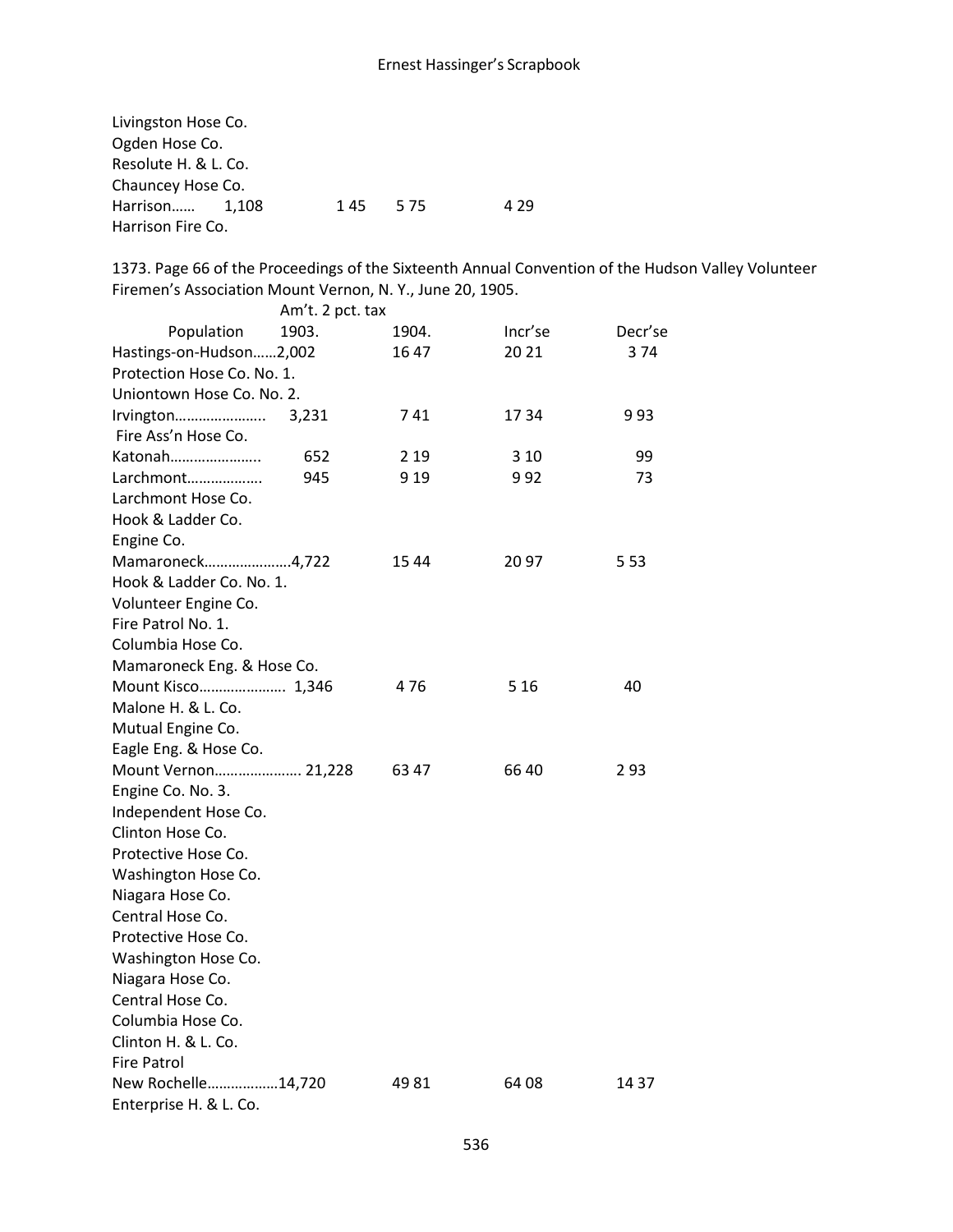Union Fire Co. Chemical Engine Co. Relief Engine Co. Hugenot Engine Co.

1374. Page 67 of the Proceedings of the Sixteenth Annual Convention of the Hudson Valley Volunteer Firemen's Association Mount Vernon, N. Y., June 20, 1905.

Am't. 2 pct. tax Population 1903. 1904. Incr'se Decr'se No. Tarrytown 4,241 629 880 128 Rescue Hose Co. No. 1. Union Hose Co. No. 2 Pocantico H. & L. Co. Columbia Hose Co. Conqueror H. & L. Co. Rescue H. & L. Co. Ossining....... 7,929 23 40 29 86 6 46 Ossining Hose Co. No. 1. Cataract Hose Co. No. 2. Protection Hose Co. No. 3. Monitor Hose Co. No. 4. Holla Hose Co. No. 5. Steamer Co. No. 1. Senate H. & L. Co. No. 1 Washington H. & L. Co. No. 3. Peekskill……. 10,353 71 80 40 97 30 92 Columbia Engine Co. Hose Co. No. 1. Washington Engine Co. No. 2. Centennial Hose Co. No. 4. Hook & Ladder Co. Columbia Hose Co. Peekskill Fire Dept. Cortland H. & L. Co. Department Trustees. Pelham.......... 369 2 39 1 90 49 Relief H. & L. Co. Liberty Hose Co. Pelham Manor....... 361 101 Hose Co. No. 1. Hose Co. No. 2. Hose Co. No. 3. H. & L. Co. No. 1. Pleasantville..... 1,204 4 15 5 26 1 11 Pioneer H. & L. Co. Pioneer Engine Co.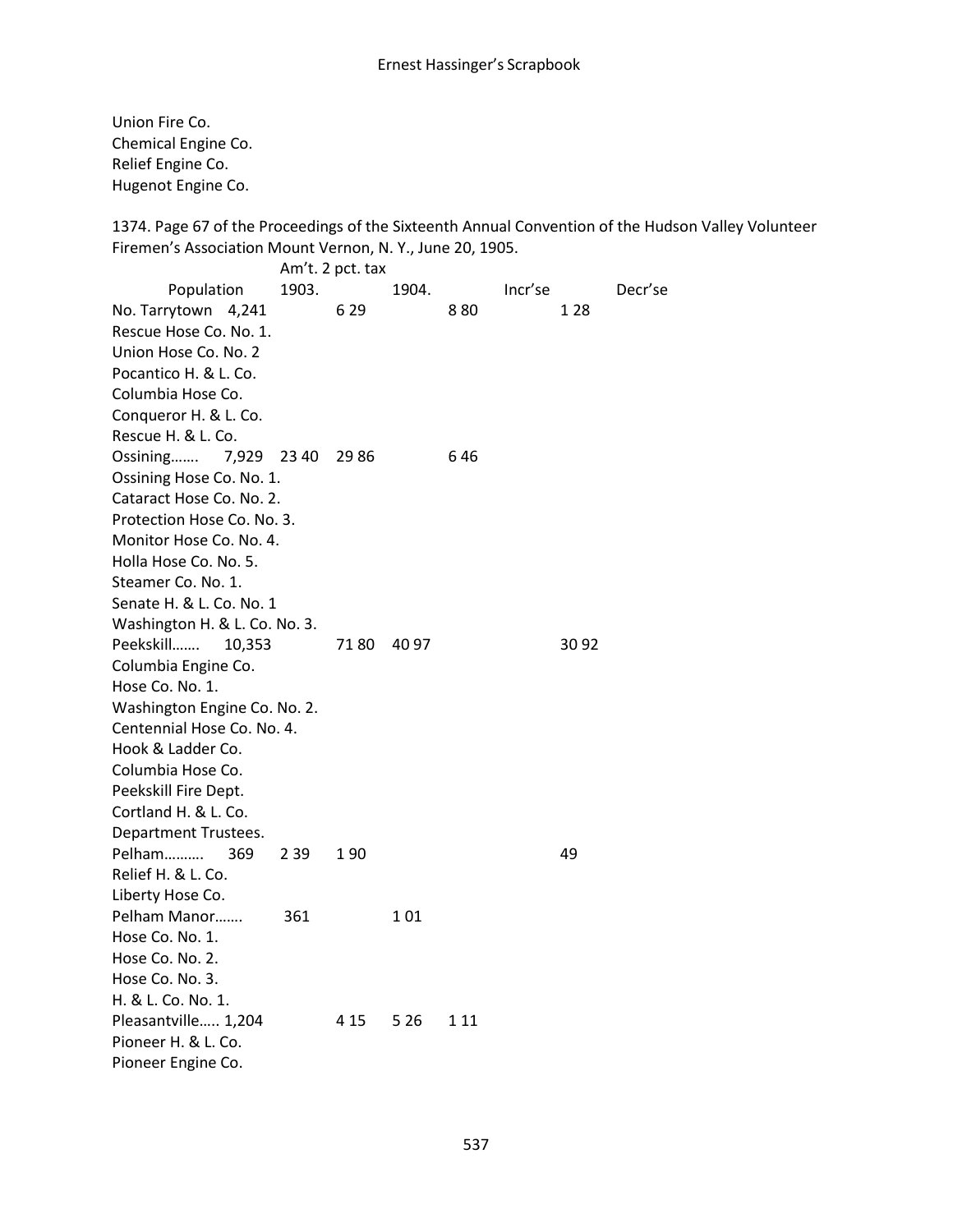1375. Page 68 of the Proceedings of the Sixteenth Annual Convention of the Hudson Valley Volunteer Firemen's Association Mount Vernon, N. Y., June 20, 1905.

|                               | Am't. 2 pct. tax |        |         |         |
|-------------------------------|------------------|--------|---------|---------|
| Population                    | 1903.            | 1904.  | Incr'se | Decr'se |
| Portchester                   | 7,440            | 44 13  | 45 33   | 1 20    |
| Reliance Engine Co. No. 1.    |                  |        |         |         |
| Mellor Engine Co. No. 1.      |                  |        |         |         |
| Fire Patrol.                  |                  |        |         |         |
| Fire Police Co.               |                  |        |         |         |
| Putnam Engine Co. No. 2.      |                  |        |         |         |
| Hook & L. Co. No. 1.          |                  |        |         |         |
| 1,062<br>Rye                  | 940              | 11 05  | 165     |         |
| Engine & Hose Co. No. 1.      |                  |        |         |         |
| Hook & Ladder Co. No. 1.      |                  |        |         |         |
| Scarsdale<br>350              | 497              | 2 3 9  |         | 258     |
| Scarsdale Fire Co.            |                  |        |         |         |
| Tarrytown 4,770               | 24 06            | 25 44  | 138     |         |
| Riverside Hose Co.            |                  |        |         |         |
| Hope Hose Co. No. 1.          |                  |        |         |         |
| Phoenix Hose Co. No. 2.       |                  |        |         |         |
| Irving Hose Co. No. 3.        |                  |        |         |         |
| Jackson Engine Co. No. 1.     |                  |        |         |         |
| Conqueror H. & L. Co.         |                  |        |         |         |
| Rescue H. & L. Co.            |                  |        |         |         |
| Fire Patrol.                  |                  |        |         |         |
| Tuckahoe<br>1,800             |                  |        |         |         |
| Rescue H. & L. Co.            |                  |        |         |         |
| Waverly Engine Co.            |                  |        |         |         |
| Tuckahoe Hose Co.             |                  |        |         |         |
| Bronxville Hose Co.           |                  |        |         |         |
| White Plains 7,899            | 35 23            | 39 26  | 394     |         |
| Hope Engine Co. No. 1.        |                  |        |         |         |
| East Side Hose Co. No. 3.     |                  |        |         |         |
| Independent Engine Co. No. 2. |                  |        |         |         |
| Union H. & L. Co.             |                  |        |         |         |
| Fire Patrol.                  |                  |        |         |         |
| Yonkers<br>47,931             | 155 08           | 180 90 | 25 82   |         |
| Protection Engine Co. No. 1.  |                  |        |         |         |
| Hudson Hose Co. No. 1.        |                  |        |         |         |
| City Hose Co. No. 3.          |                  |        |         |         |
| Irving Hose Co. No. 5.        |                  |        |         |         |
| Avalanche Hose Co. No. 7.     |                  |        |         |         |
| Lowerre Hose Co.              |                  |        |         |         |

1376. No. 897 – Clam Bake To the Delegates and Members of the State Firemen's Association. At Lookout farm, Wednesday, August the 18<sup>th</sup>, 1909, 3 o'clock P. M. [illustration]

1377. Social Dance. Laflin Hose Co. No. 2, Columbus Hall, Saugerties, N. Y. Wednesday, Aug. 4th. '09.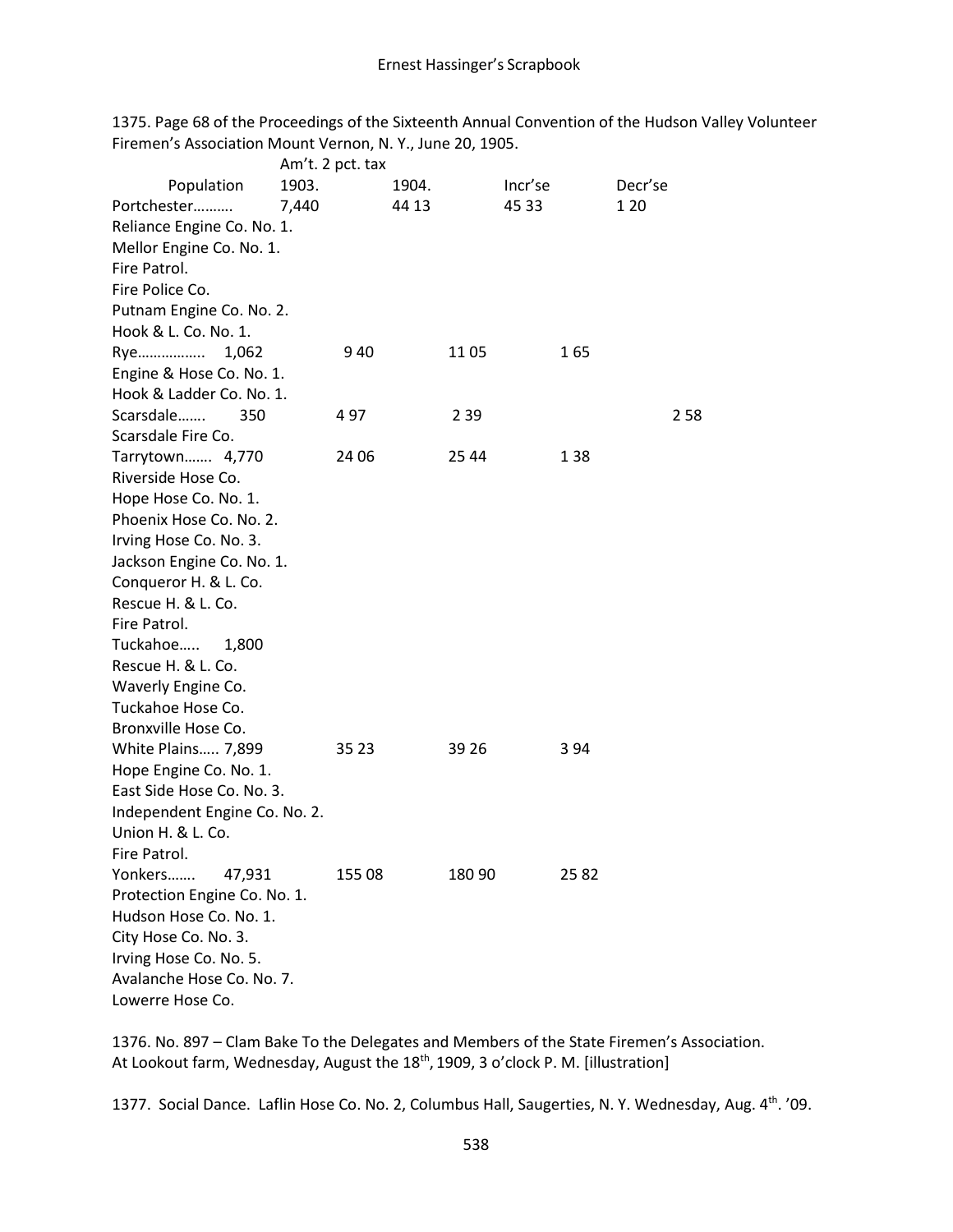### Tickets 25 cts. [illustration]

1378. Saugerties Post, May 17, 1910. Death of Mrs. Bidwell.

Mrs. George A. Bidwell, whose illness has been mentioned heretofore, died at her home in Pittsfield, Mass., on Monday, her death being caused by a stroke of paralysis. Mrs. Bidwell was a daughter of the late Captain James Sickles of this village. The funeral and interment will be held Thursday afternoon. [illustration]

### Page 183

1379. Page 69 of the Proceedings of the Sixteenth Annual Convention of the Hudson Valley Volunteer Firemen's Association Mount Vernon, N. Y., June 20, 1905.

|                                  | Am't. 2 pct. tax |       |       |         |       |         |      |    |
|----------------------------------|------------------|-------|-------|---------|-------|---------|------|----|
| Population                       | 1903.            | 1904. |       | Incr'se |       | Decr'se |      |    |
| Nepara Park Hose Co. No. 11.     |                  |       |       |         |       |         |      |    |
| Columbia H. & L. No. 2.          |                  |       |       |         |       |         |      |    |
| Mountaineer Engine Co. No. 2.    |                  |       |       |         |       |         |      |    |
| Lady Washington Hose Co., No. 2. |                  |       |       |         |       |         |      |    |
| Palisade Hose Co. No. 4.         |                  |       |       |         |       |         |      |    |
| Houston Hose co. No. 6.          |                  |       |       |         |       |         |      |    |
| Schenedale Hose Co. No. 6.       |                  |       |       |         |       |         |      |    |
| Sherwood Park Hose Co. No. 10.   |                  |       |       |         |       |         |      |    |
| Sherman Park                     | 760              |       | 85    |         | 84    |         |      | 01 |
| Sherman Park Fire Dep't.         |                  |       |       |         |       |         |      |    |
| Valhalla                         | 360              |       | 2 2 1 |         | 130   |         |      | 91 |
| Valhalla Fire Co.                |                  |       |       |         |       |         |      |    |
| SULLIVAN COUNTY.                 |                  |       |       |         |       |         |      |    |
| Jeffersonville                   | 432              |       | 54    |         | 181   |         | 1 27 |    |
| Protection Hose Co. No. 1.       |                  |       |       |         |       |         |      |    |
| Liberty                          | 1,760            | 18 18 |       | 1928    |       | 1 15    |      |    |
| Hallock Hose Co. No. 1.          |                  |       |       |         |       |         |      |    |
| Liberty Hose Co. No. 2.          |                  |       |       |         |       |         |      |    |
| Ontario Hose Co. No. 3.          |                  |       |       |         |       |         |      |    |
| Livingston Manor                 | 740              |       | 391   |         | 297   |         | 04   |    |
| Manor Hose Co. No. 1.            |                  |       |       |         |       |         |      |    |
| Monticello                       | 1, 160           |       | 13 39 |         | 1380  |         | 41   |    |
| Neptune Hose Co.                 |                  |       |       |         |       |         |      |    |
| Mountain Hose Co.                |                  |       |       |         |       |         |      |    |
| H. & L. Co.                      |                  |       |       |         |       |         |      |    |
| Narrowsburg                      | 387              |       | 2 1 6 |         | 2 2 5 |         | 09   |    |
| Cataract Engine Co.              |                  |       |       |         |       |         |      |    |
| Alert Hose Co.                   |                  |       |       |         |       |         |      |    |
| Tristan H. & L. Co.              |                  |       |       |         |       |         |      |    |
| Roscoe                           | 743              | 2 2 6 |       | 3 3 3   |       | 107     |      |    |
| Call Department.                 |                  |       |       |         |       |         |      |    |
| Wurtsboro                        | 450              | 1 1 9 |       | 136     |       | 17      |      |    |
| H. &. L. Co. No. 1.              |                  |       |       |         |       |         |      |    |
| Hose Co. No. 1.                  |                  |       |       |         |       |         |      |    |
| Number of towns and Cities165    |                  |       |       |         |       |         |      |    |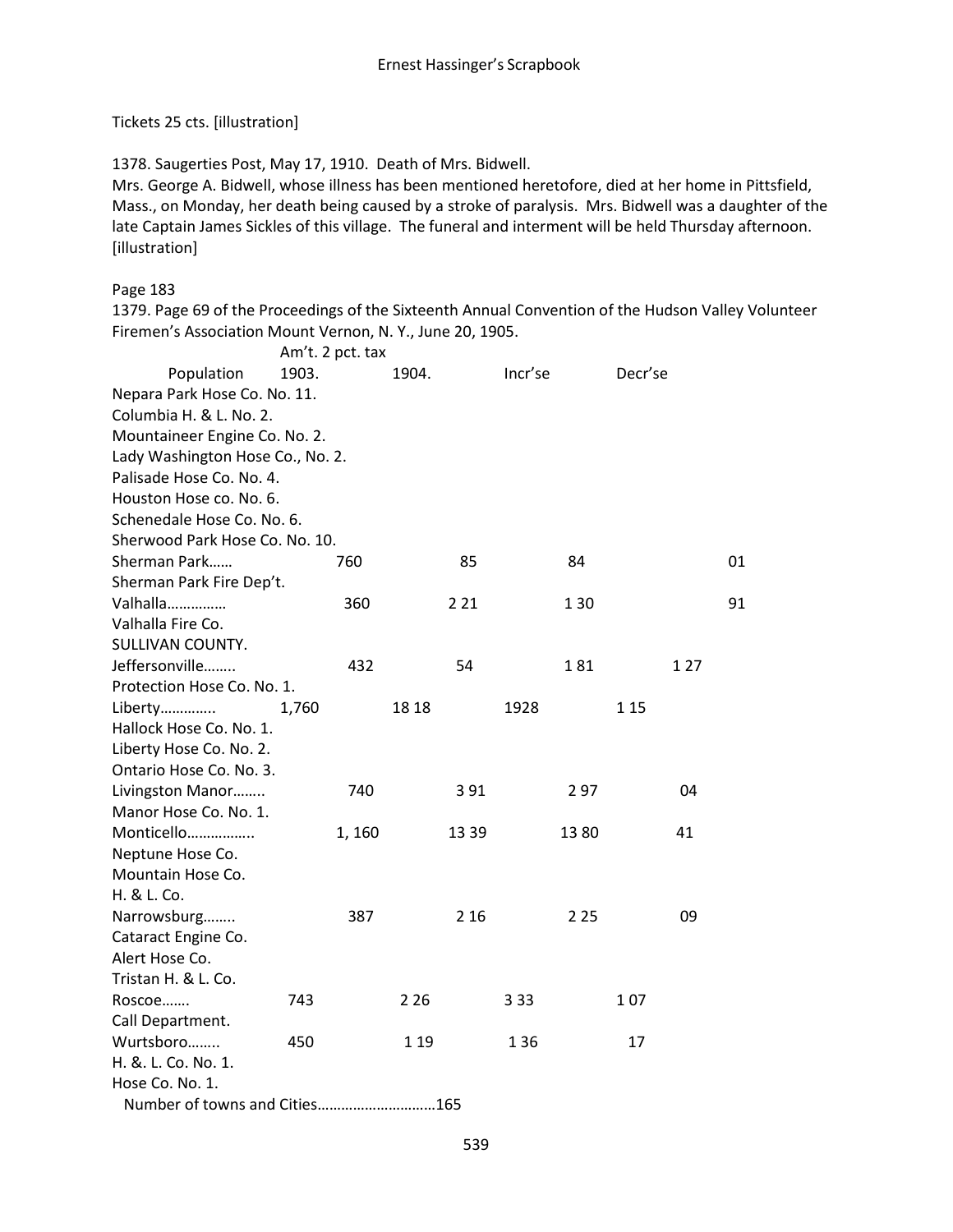Number of Fire Companies…………………………..479

1380. Page 70 of the Proceedings of the Sixteenth Annual Convention of the Hudson Valley Volunteer Firemen's Association Mount Vernon, N. Y., June 20, 1905.

|                                                  |        |            |              |             | <b>RECAPITULATION</b> |          |        |
|--------------------------------------------------|--------|------------|--------------|-------------|-----------------------|----------|--------|
|                                                  |        |            |              |             | Am't 2 pct tax        |          |        |
| 1903                                             |        | 1904       |              | Incr'se     | Decr'se               |          |        |
| Albany \$694 76                                  |        | \$738 28   |              | \$43 52     |                       |          |        |
| Columbia                                         | 72 21  |            | 6709         |             |                       | 5 1 2    |        |
| Dutchess 195 48                                  |        |            | 20185        |             | 6 2 7                 |          |        |
| Greene 5177                                      |        | 52 95      |              | 1 18        |                       |          |        |
| Orange 312 97                                    |        | 329 59     |              | 16 62       |                       |          |        |
| Putnam 638                                       |        | 16 75      |              | 37          |                       |          |        |
| Rensselaer 538 36                                |        |            | 601 01       |             | 62 65                 |          |        |
| Rockland                                         | 86 17  |            | 93 07        |             | 690                   |          |        |
| Saratoga                                         | 262 23 |            | 266 66       |             | 443                   |          |        |
| Sullivan 40 68                                   |        | 44 80      |              | 4 1 2       |                       |          |        |
| Ulster 213 89                                    |        | 21972      |              | 583         |                       |          |        |
| Washington 10749                                 |        |            | 112 85       |             | 5 3 6                 |          |        |
| Westchester 579 78                               |        |            | <u>49 72</u> |             | 60 94                 |          |        |
| Total                                            |        | \$3,172 17 |              | \$3,385 34  |                       | \$218 29 | \$5.12 |
| Increase for 1904                                |        | 213.17     |              |             |                       |          |        |
| Number of Towns and Cities 165                   |        |            |              |             |                       |          |        |
| Number of Fire Companies 479                     |        |            |              |             |                       |          |        |
| Total Amount of 2 per cent. tax collected by the |        |            |              |             |                       |          |        |
| entire department                                |        |            |              | \$33,853 40 |                       |          |        |

1381. Esopus, Near Mt. Pleasant. [illustration]

1382. Page 71 of the Proceedings of the Sixteenth Annual Convention of the Hudson Valley Volunteer Firemen's Association Mount Vernon, N. Y., June 20, 1905.

HUDSON V. V. FIREMEN'S ASSCOCIATION

ROLL CALL, 1905 ORGANIZATIONS

| Athens, Rescue Hook and Ladder<br>Athens, Morton Steamer | F. W. Titus<br>James Holmes |
|----------------------------------------------------------|-----------------------------|
| Altamont, Altamont Hose                                  |                             |
| Briarcliff, Manor, Briarcliff Steamer                    | D. B. Mc Keel               |
| Catskill, Citizens Hose                                  | <b>Charles Brandow</b>      |
| Catskill, Osborn Hose                                    | Michael Sullivan            |
| Catskill, Wilson Fire                                    | Frank Knoll, Jr.            |
| Catskill, Wiley Hose                                     | George Swartwout            |
| Croton-on-Hudson, Washington Engine                      | <b>Frank Decker</b>         |
| Croton-on-Hudson, Columbia Hook and Ladder               | John Pettit                 |
| Croton-on-Hudson, Chemical Engine                        | Frank Ray                   |
| Central Valley, Central Valley Fire Dept.                | Chas. J. Ford               |
| Coxsackie, Hamilton Steamer                              | John Longthon               |
| Coxsackie, Scott Hook and Ladder                         | James D. Mackey             |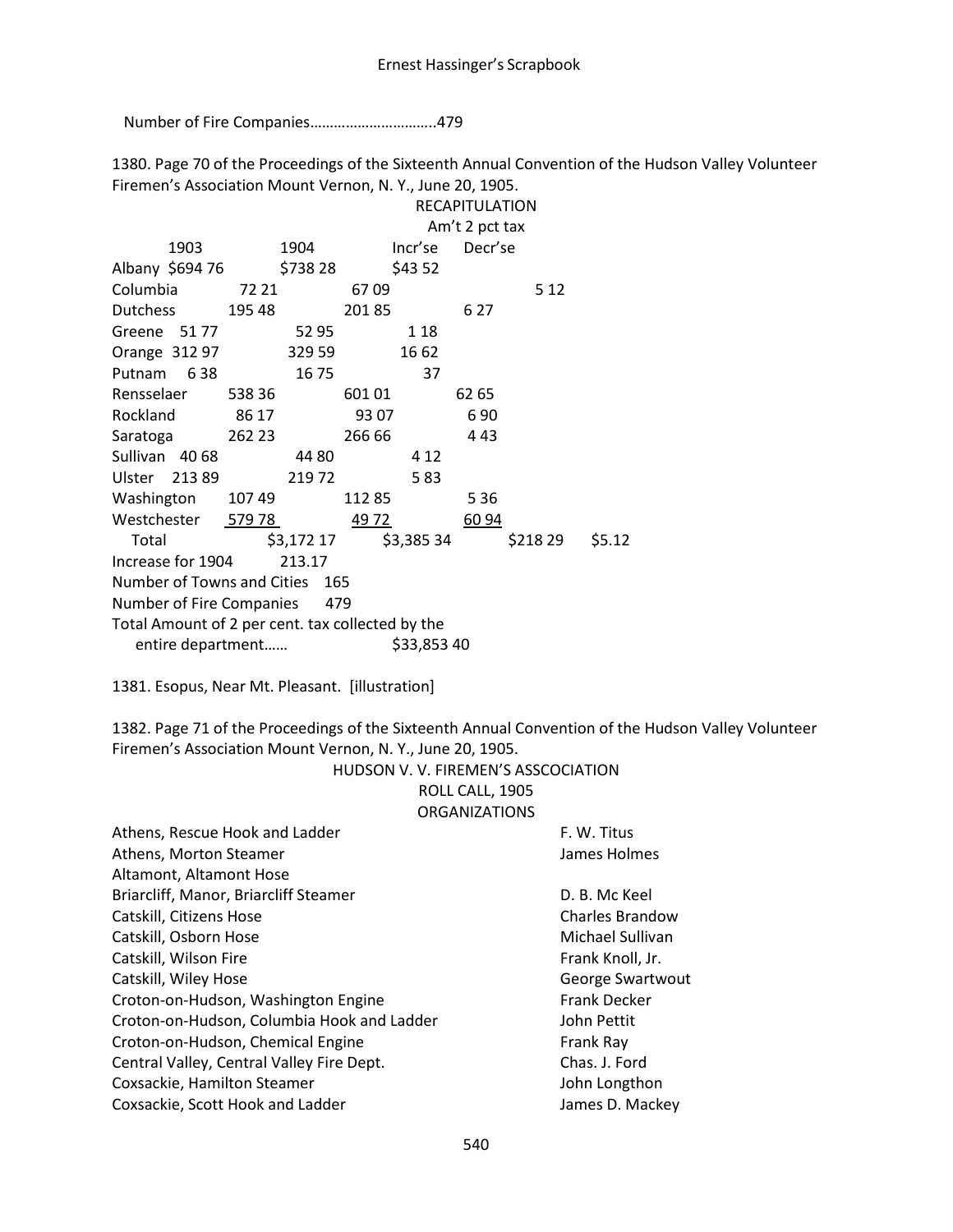Cornwall-on-Hudson, Storm King Engine **Harvey A. Call** Castleton, Seth Wheeler Hose Dunwoodie, Harry Howard Hose **Paul C. Borth** Paul C. Borth Dobbs Ferry, Livingston Hose **P. J. Gillespie** P. J. Gillespie Ellenville, Kimble Hose Joseph Keip Ellenville, Pioneer Engine Ellenville, Scoresby Hose and H. & L. C. G. A. Fischer Greene County Firemen's Association The M. Lackey, Jr. Glasco, Mulford Engine **Glasco**, Mulford Engine Hudson, Hoysradt Hose **Pelaques Schulze** Pelaques Schulze Hudson, C. H. Evans Hook and Ladder John J. Fardy Hudson, Washington Hose Frank Dwyer Hudson, Phoenix Hose Wm. H. Smith Hudson, Edmonds Hose John Horan Haverstraw, Cosgriff Hose Val Rembe, Jr. Haverstraw, Relief Hose National Communication of Muslim Wm. Nixon Haverstraw, Rescue H. & L. Thomas J. Lynch Highland, Highland Hose John J. Clearwater

1383. Page 72 of the Proceedings of the Sixteenth Annual Convention of the Hudson Valley Volunteer Firemen's Association Mount Vernon, N. Y., June 20, 1905.

Hunter, Hunter Hose Harrison, Harrison Fire **Harrison**, Harrison Fire John Shore Hillburn H. & L. Co. Edward F. Becraft Hillburn, Hose Co. No. 1 Thomas F. Keane Kingston, Clinton Hose **Frank J. Quigley** Frank J. Quigley Kingston, Cordts Hose John N. Cordts Kingston, Dept. Fund Ass'n S. B. Hull S. B. Hull Kingston, Excelsior Hose James V. Simpson Kingston, Exempt Firemen's Ass'n Sames McCardle James McCardle Kingston, Moore Hose John McLaughlin Kingston, Rescue Hook and Ladder **Glennon** Joseph Glennon Kingston, Twaafskill Hose George Leippert Kingston, Veteran Vol. Firemen's Ass'n Same Marine School John Horvers Kingston, Wiltwyck Hose and Truck C. Roscoe Banta Kingston, Weber Hose James Brown Kingston, Weiner Hose Casper Michael Kingston, Rapid Hose Richard K. Fox Katonah, Katonah Fire Dept Charles M. Clark Kinderhook, Palmer Engine and Hose Charles W. Reynolds Liberty, Hallock Hose Charles H. Garrett Liberty, Liberty Hose and Truck Theo. M. Millspaugh Mount Vernon, Clinton Hook and Ladder WM. M. Ruschaupt Mount Vernon, Columbia Hose James McElroy Mount Vernon, Central Hose James D. Falley Mount Vernon, Chief's and Foremen's Asso Nicholas Elhrbar Mount Vernon, Engine Co. No. 3 R. H. Rudd Mount Vernon, Exempt Firemen's Benevolent Ass'n Wm. J. Collins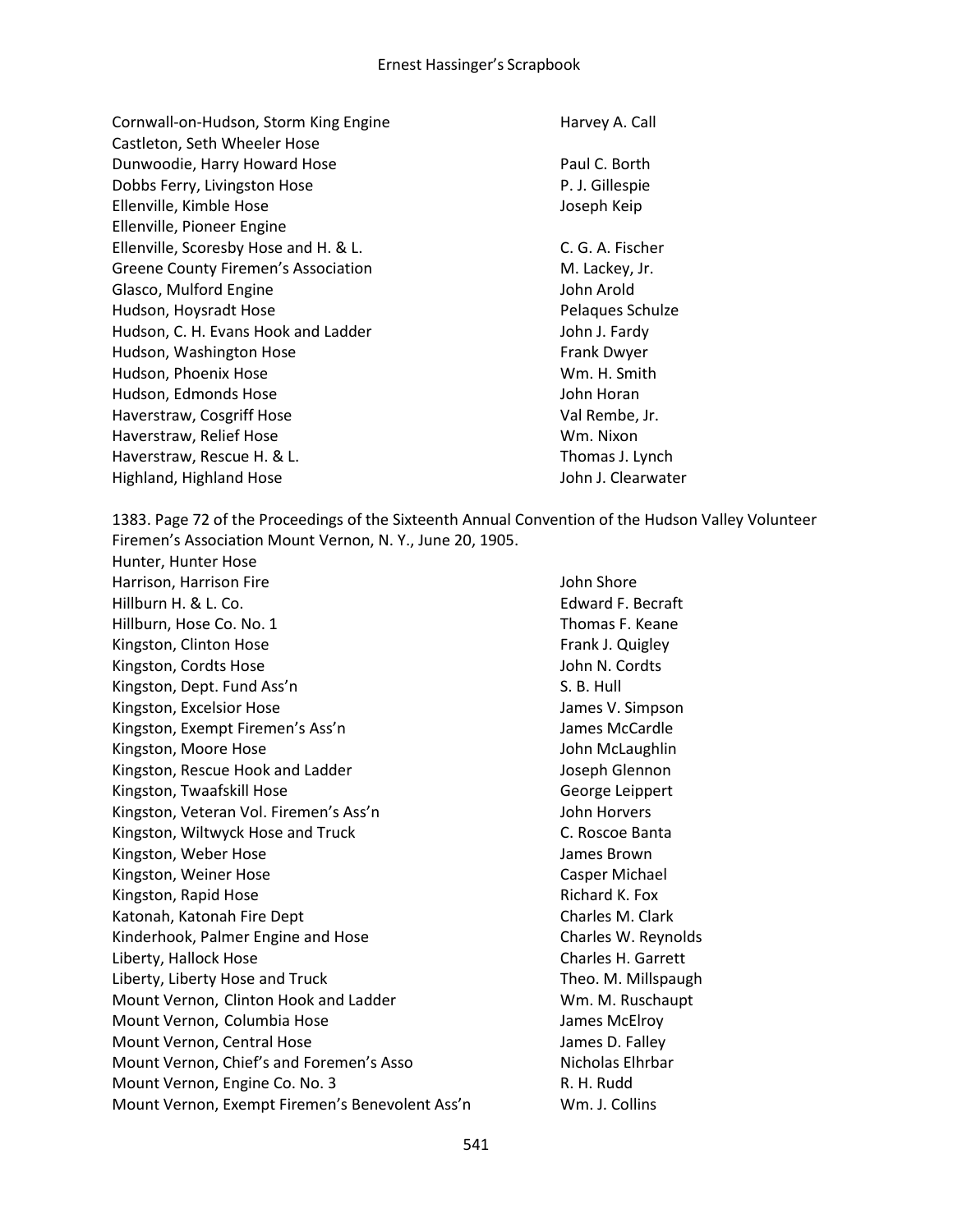Mount Vernon, Fire Patrol Charles H. Blase Mount Vernon, Independent Hose James Packman Mount Vernon, Protection Engine Co. Albert Wruffenhoefer Mount Vernon, The Firemen's Benevolent Fund Assn E. D. W. Heinshon Mt. Vernon, Washington Engine Leonard F. Sternhagen Mount Vernon, Niagara Hose Thomas Connolly Mamaroneck, Hook and Ladder No. 1 J. H. McArdle Mamaroneck, Columbia Hose Chauncey Haviland Mechanicville, Strange Hose N. P. Wendell Mechanicville, Howland Chemical Engine Floyd Carr Montgomery, Wallkill Hose New Baltimore, Cornell Hook and Ladder New Rochelle, Hugenot Engine New City, New city Fire Engine Charles Eberling Nanuet, Nanuet Fire Louis Rufner Louis Rufner

1384. Page 73 of the Proceedings of the Sixteenth Annual Convention of the Hudson Valley Volunteer Firemen's Association Mount Vernon, N. Y., June 20, 1905. Naples Park, Nepera Hose Henry Brandt, Sr.

North Tarrytown, Rescue Hose Charles A. Minnerly New Paltz, Ulster Hook and Ladder Martin Nilen Newburgh, Lawson Hose Newburgh, Lawson Hose Newburgh, Lawson Hose Newburgh, 2011 Ossining, Cataract Hose Charles H. Reynolds Ossining, Senate Hook and Ladder and Hook and Ladder James T. Rollins Poughkeepsie, Booth Hose Sherman Van Nostrand Poughkeepsie, Davy Crockett H. & L. M. M. T. Baumbusch Poughkeepsie, Lady Washington Hose Co. Show The Mass P. Hillery Poughkeepsie, Niagara Steamer Wm. Board Poughkeepsie, Phoenix Hose **Constanting Constanting Constanting Constanting Constanting Constanting Constanting Constanting Constanting Constanting Constanting Constanting Constanting Constanting Constanting Constanting Co** Poughkeepsie, Veteran Firemen's Ass'n George E. Dean Poughkeepsie, Young American Hose A. M. Osborn Peekskill, Columbian Engine W. H. Griffin Philmont, Philmont Vol. Fire **Hiram Dingman** Pelham, Liberty Hose Wm. G. Vaughan Rensselaer, Bailey Hook and Ladder **Edward Hudson** Rensselaer, Bellinger Steamer Wm. W. Wright Rensselaer, Citizen's Hose W. E. Benson Rensselaer, Hill Hook and Ladder George D. Bussey Rensselaer, Howland Hose Alfred E. Cole Rhinebeck, Kip Hose M. H. Traver Rhinebeck, Pocahontas Engine and Truck Rockland Lake, Knickerbocker Engine Theorem R. H. Brinkerhoff Rosendale, Active Hose **Herman DuBois Herman DuBois** Ravena, Ravena Hose Red Hook, Chanler Hook and Ladder **Leonard Mattice** Leonard Mattice Saugerties, Washington Hook & Ladder **Henry Schneider** Henry Schneider Saugerties, Exempt Firemen's Ass'n **Example 20** aniel N. Finger Saugerties, Laflin Hose Burton Lasher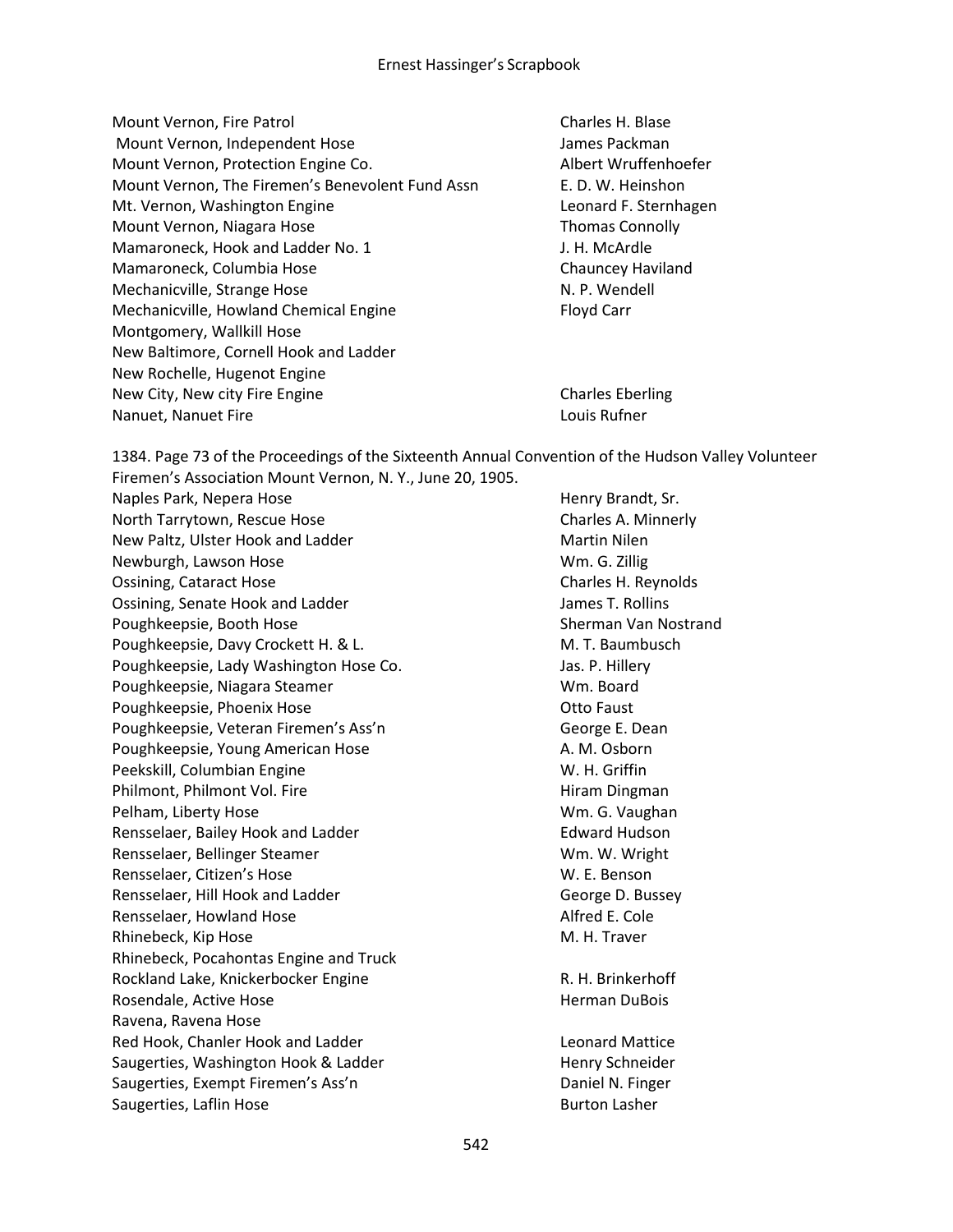Saugerties, Snyder Hose Wm. Keenan Suffern, Suffern Hook and Ladder Charles L. Sproule Suffern, Volunteer Hose Cornelius H. Pulis Cornelius H. Pulis South Rondout, Hasbrouck Engine Wendel Sherer South Glens Falls, White Hose George B. Wicks Stony Point, Wayne Hose Brewster A. Leet Tivoli, DePeyster Hose Louis C. Moore Tivoli, DePeyster Hook and Ladder **Romer Romer Rockefeller** Romer Rockefeller Troy, Hope Steamer Charles Fettig Tivoli, Ormsbee Engine Charles B. Sickler/s Troy, Osgood Steamer **Philip J. Reilly** Philip J. Reilly Tuckahoe, Tuckahoe Hose Benjamin B. Riley Tarrytown, Riverside Hose Frank Knowlden

1385. Page 74 of the Proceedings of the Sixteenth Annual Convention of the Hudson Valley Volunteer Firemen's Association Mount Vernon, N. Y., June 20, 1905.

Valhalla, Valhalla Fire **Islaming Community** Community Communist Communist Communist Communist Communist Communist Walden, Enterprise Steamer Frank Hargley Walden, Fearless Hook and Ladder **John Cunningham** Walden, Orange Hose White Plains, Fire Patrol Thomas J. Birmingham White Plains, Hope Engine Harry Cleary Harry Cleary White Plains, Union Hook and Ladder **John R. Sweeney** White Plains, Independent Engine Michael Drulan Wappingers Falls, Garner Engine Augustus Schmidt Wappingers Falls, Johnson Engine Van Hotel Boseph Manning West Coxsackie, Coxsackie Hose Wm. J. Brandow Yonkers, Hope Hook and Ladder A. J. Tompkins Yonkers, Hudson Hose John A. McLain Yonkers, Houston Hose John J. Bruce Yonkers, Mountaineer Engine George Van Wart Yonkers, City Hose Thomas J. Callan

#### MEMBERS 1905

| [these are listed in the program with surname first] |                              |
|------------------------------------------------------|------------------------------|
| Denton C. Anderson                                   | Poughkeepsie, 329 Main St.   |
| Wilson H. G. Applegate                               | Rhinebeck                    |
| James Anderson                                       | Ossining                     |
| Samuel J. Adams                                      | Saugerties                   |
| Gilbert J. Angevine                                  | Mount Vernon                 |
| Fred S. Bieber                                       | Poughkeepsie                 |
| Patrick Byron                                        | Trov                         |
| Ernest L. Brundage                                   | North Tarrytown, Box 123     |
| <b>Frederick Bowne</b>                               | Poughkeepsie, 318 Main St.   |
| James Brennan                                        | Kingston, 18 Hurley Ave      |
| Samuel M. Best                                       | Hudson                       |
| Robert B. Ballman                                    | Saugerties                   |
| John Bright                                          | Poughkeepsie, 465 Bridge St. |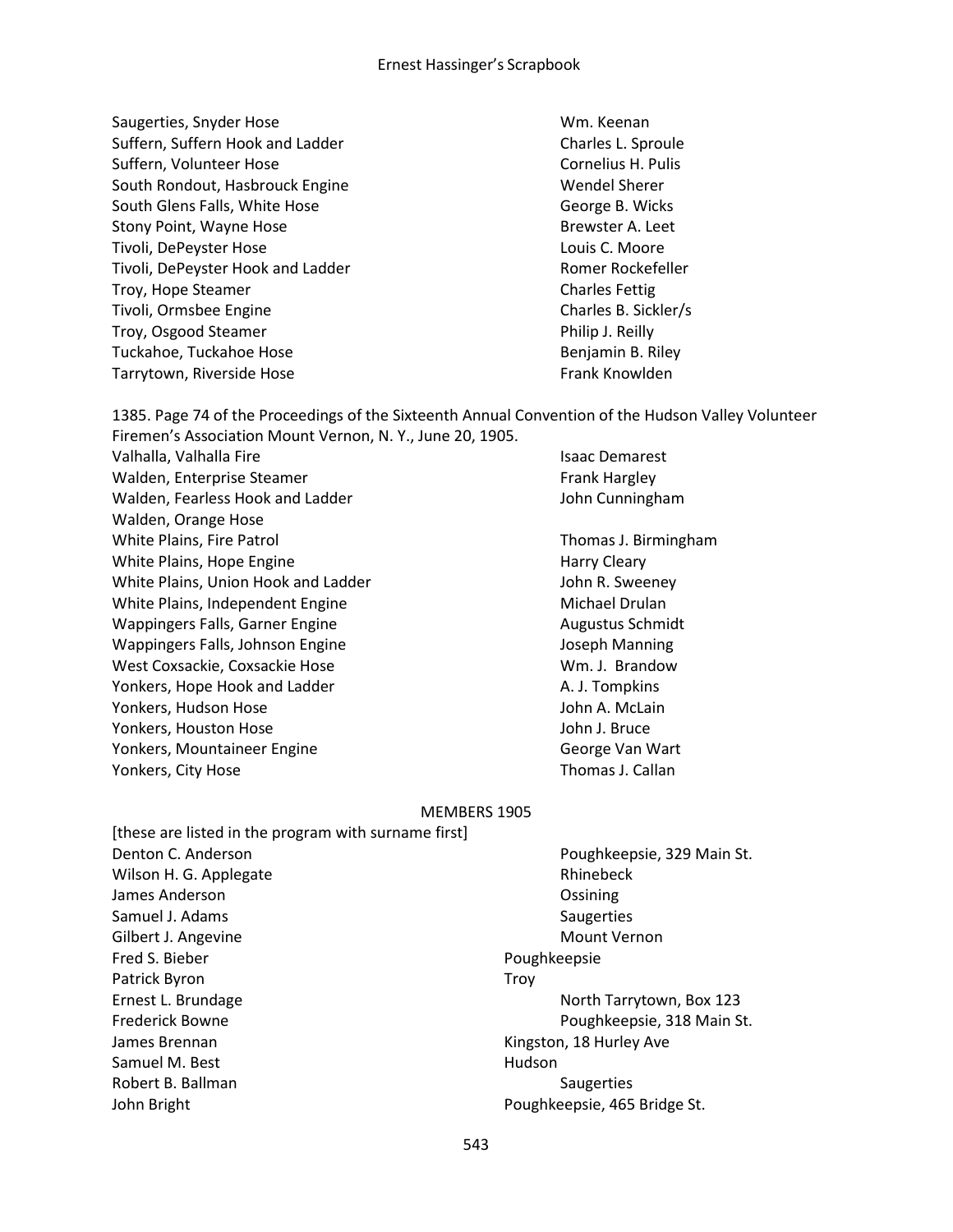Wm. H. Benson, Jr. No. 1998 and South American Mayerstraw Edward C. Buchenau New City Harry E. Barton **Mechanicville** Henry Buxbury **Human** Hudson Milton Blinkie Croton-on-Hudson Edwin L. Boice Tivoli Jerome Bailey **Ravena Ravena** William H. Benham Mechanicville

1386. Guib. [illustration] 1387. Striped Hyena. [illustration] 1388. Hartebeest. [illustration]

Thomas P. Brown **Peekskill**, care "Blade" **Peekskill**, care "Blade" Patrick Blake **Kingston**, 159 Greenhill Ave. Charles H. Buckley **Mount Vernon** 

Page 184

1389. Page 75 of the Proceedings of the Sixteenth Annual Convention of the Hudson Valley Volunteer Firemen's Mount Vernon, N. Y., June 20, 1905.

| Lewis Brown              | Kingston                        |
|--------------------------|---------------------------------|
| Walter J. Bronsveld      | Cornwall-on-Hudson              |
| William C. Brady         | <b>Athens</b>                   |
| Alfred H. Boldtman       | New York, 929 Sixth Ave.        |
| <b>Martin Cantine</b>    | Saugerties                      |
| Charles G. Coffin        | Catskill, 147 Broad St.         |
| Lawrence W. Clark*       | New York                        |
| Zobles T. Carter         | Catskill                        |
| Edward O. Caldwell       | Poughkeepsie, 172 Main St.      |
| John J. Cuneo            | Kingston                        |
| William Cohen            | Kingston, North Front St.       |
| <b>Thomas E. Carroll</b> | Kingston, 440 Washington Ave.   |
| Rodney A. Chipp          | Kingston, 753 Broadway          |
| Fred N. Chamberlain      | Poughkeepsie, 10 Allen Place    |
| Edwin A. Carter          | Philmont                        |
| James T. Carey           | Troy, 361 Third St.             |
| Walter S. Crook          | Kingston                        |
| Edward H. Craft          | Walden                          |
| George W. Conley         | Mechanicville                   |
| S. Girard Canfield, Jr.  | Kingston                        |
| William A. Dederick      | Kingston                        |
| David T. Denfield        | Peekskill                       |
| Anson Dolen              | Tarrytown                       |
| Edgar H. Davis           | Hudson, 11 North Sixth St.      |
| Wallace A. Dawson        | Hudson                          |
| Michael J. Donohue       | Kingston, North & Delaware Ave. |
| Michael J. Dunne         | Kingston                        |
| Homer A. Davis           | Kingston                        |
| Patrick H. Dalton        | Yonkers, 66 Riverdale Ave.      |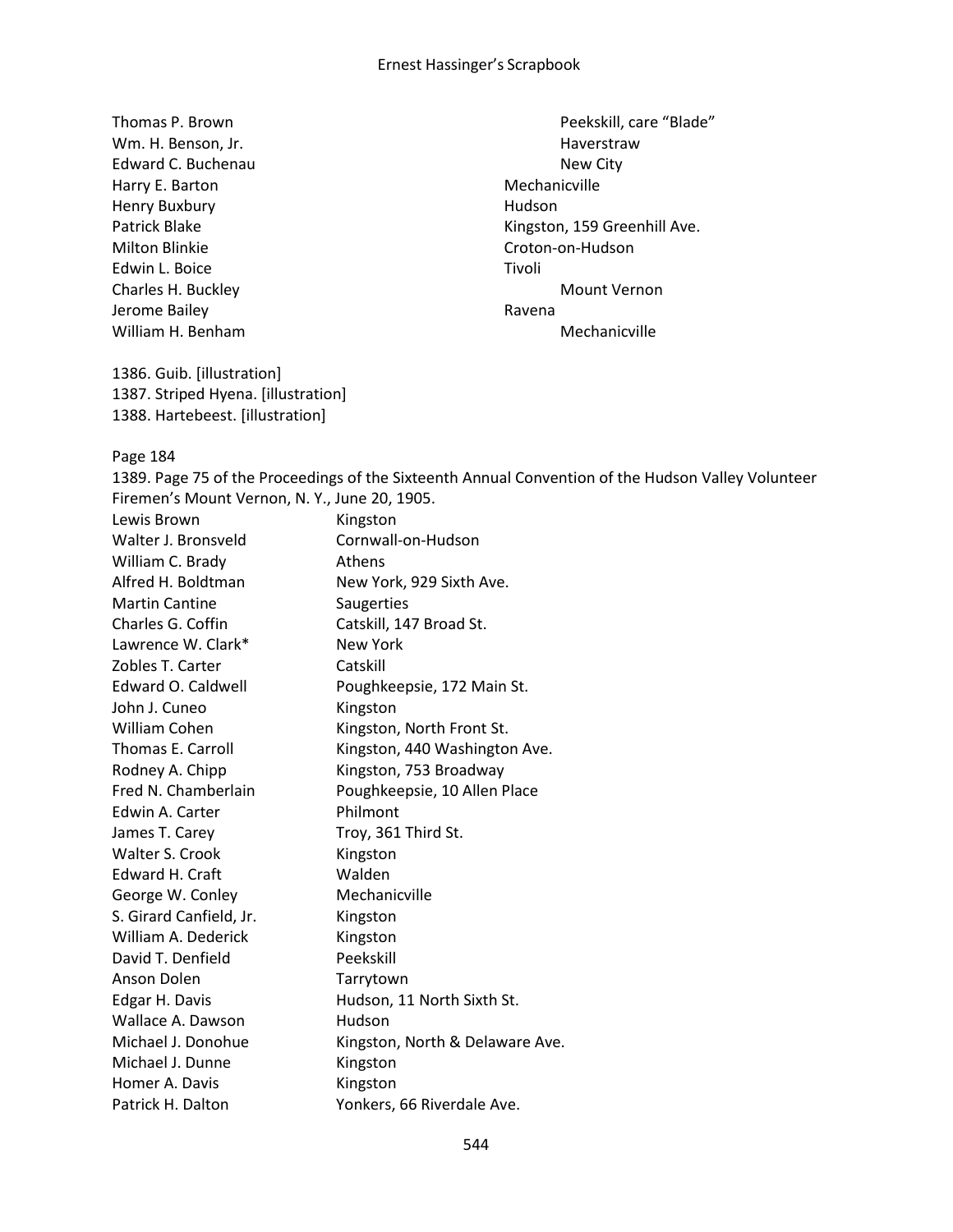| Joseph De Noyelles    | New City                        |
|-----------------------|---------------------------------|
| H. H. Esterbrook *    | New York, Care Firemen's Herald |
| H. Watson Elliott     | Kingston, Down St.              |
| Wm. H. Frank          | Poughkeepsie, 11 Tulip St.      |
| Isaac Fonda           | Catskill                        |
| Wm. P. S. Fancher     | Coxsackie                       |
| Wm. Fronefield        | Poughkeepsie, Arlington Sta.    |
| James Fitzpatrick     | Peekskill                       |
| <b>Charles Frieze</b> | Kingston, 37 Ann St., Rondout   |
| Andrew Funk           | Hudson, 28 South Front St.      |
| James V. Field        | Kingston                        |
| Anson J. Fowler       | Walden                          |
| Oscar Fishang         | Kingston                        |
| W. H. Flandreau       | <b>Mount Vernon</b>             |

1390. Page 76 of the Proceedings of the Sixteenth Annual Convention of the Hudson Valley Volunteer Firemen's Association Mount Vernon, N. Y., June 20, 1905. James A. Goldsmith Haverstraw John H. Greene Kingston, 20 Gill St., Rondout Charles J. Gassen Liberty, Lennon House John B. Glennon Kingston, 116 Abeel St. Ernest J. Guylee **Poughkeepsie, 66 South Clover St.** George B. Grossman Hudson, 504 Diamond St. Burdette Greene Funter James H. Haight Peekskill Henry R. Hinman Catskill Albert A. Henkel Kingston, 37 E. Strand, Rondout Charles M. Hilton Haverstraw Fred Hoffman Tivoli A. M. Hitchcock Mount Vernon, 14 E. Third St. Dudley C. Hasbrouck Peekskill , Union Stove Works Charles Higham Middletown J. Thomas Henderson Catskill Richard Hallenbeck Hudson P. DeWitt Hitchcock Catskill Harry Hall Catskill Roscoe C. Hallock Coxsackie Ernest Hassinger Saugerties E. A. Howland New York, 82 Wall St. Joseph C. Hurley Kingston Frank Hasselman, Jr. Catskill John W. Hawes Peekskill William Harp **Hudson** Chris. C. Hickey Kingston Edward M. Hogan Suffern Peter J. Hoey Kingston, 119 First Ave. Michael J. Hanna Walden George Horstmann Mount Vernon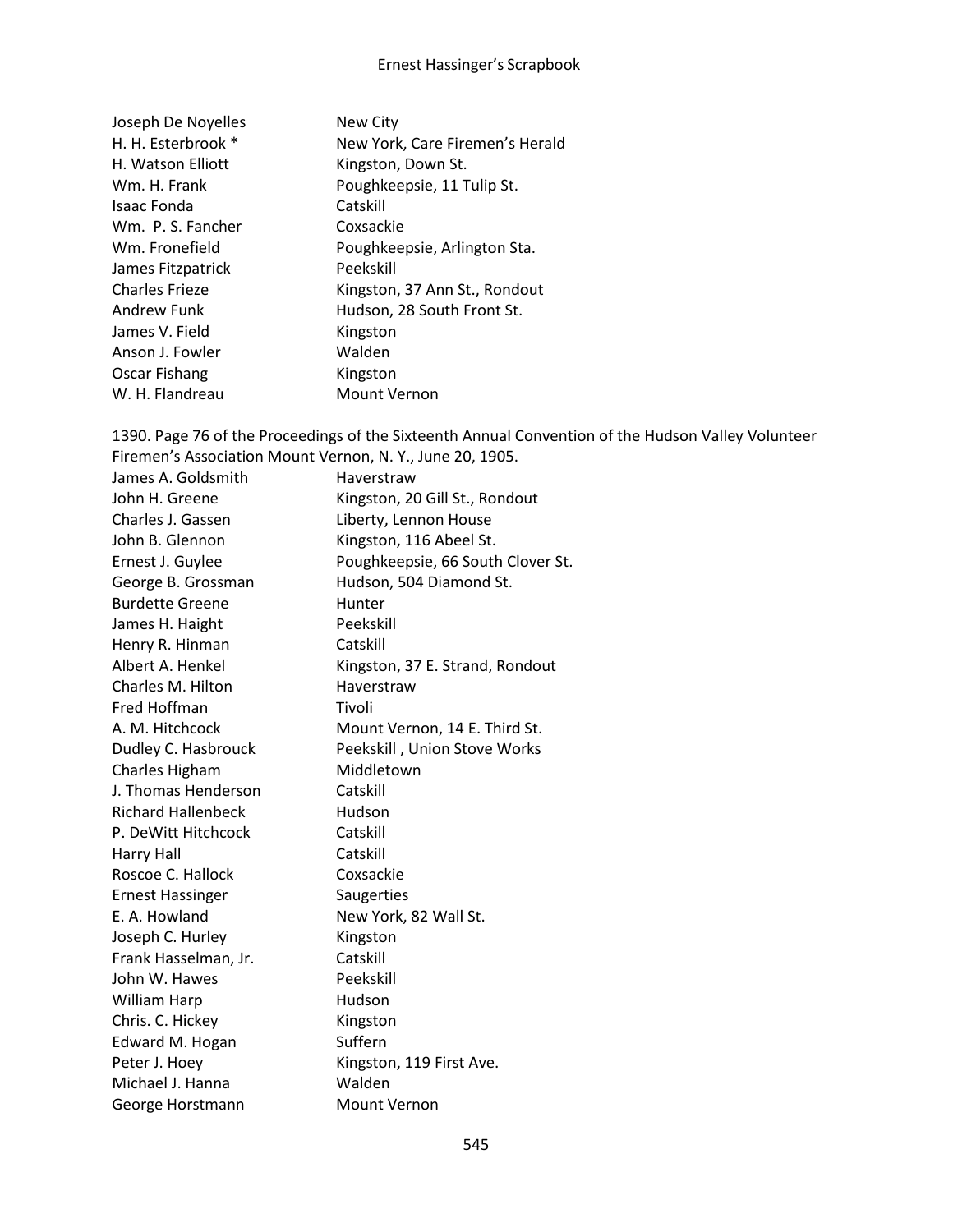| <b>Christ Huberts</b> | Saugerties                            |
|-----------------------|---------------------------------------|
| Edwin C. Hallenbeck   | Coxsackie                             |
| William A. Hanson     | White Plains, 27 Washington Ave.      |
| Charles W. Hitchcock  | <b>Athens</b>                         |
| William Hansmann      | Poughkeepsie                          |
| Frank Hoffman         | Poughkeepsie                          |
| Abraham Joseph        | Catskill                              |
| Angus T. Joy          | Yonkers, 72 Ash St.                   |
| Gilbert Johnson       | Suffern, 141 Ward St. Paterson, N. J. |
| Garrett Jones         | North Tarrytown, P. O. Box 296        |
| Henry Krieger         | Poughkeepsie, 121 Main St.            |
| William C. Kyer       | South Rondout                         |
| Lewis Kolts           | Kingston, 44 Ann St.                  |
| William H. Kolts      | Kingston, 77 Foxall Ave.              |
|                       |                                       |

1391. Page 77 of the Proceedings of the Sixteenth Annual Convention of the Hudson Valley Volunteer Firemen's Association Mount Vernon, N. Y., June 20, 1905. Joseph Keegan Kingston 30 Pierpont St., Rondout George C. Kirchner Kingston George Kiemmer **Hudson** James Kelley **Kingston, 140 Murray St., Rondout** Alfred M. Keene Yonkers, 67 North Broadway James H. Y. Kidd Newburgh Christian Kuhl South Rondout Lewis Kaplan Kingston, P. O. Box 296 Peter Lemmersdorf Kingston Ira P. Lowe Kingston Isaac S. Lawrence Yonkers Frank J. LeFevre New Paltz William Lang Croton-on-Hudson U. Grant Lucas Poughkeepsie, 136 Broadway Edward J. Lewis Saugerties W. H. Lockwood Mount Vernon Wilson Miller **Valatie** Hiram R. Miller Kingston, 698 Broadway Andrew W. Moore Poughkeepsie, 157 Main St. William S. Manning Saugerties John T. Meder Kingston, 583 Broadway Hugh Murphy Poughkeepsie George Maar **Poughkeepsie, 10 Washington St.** Charles Myers Croton-on-Hudson, P. O. Box 261 Allen S. Mead Peekskill, Municipal Building Michael F. Murphy Kingston, 46 Tompkins St. Peter Messing The Kingston Benjamin L. Morand Croton-on-Hudson Hiram W. Myers Poughkeepsie, P. O. Box 106

Albyn C. Mitchell Newburgh, 116 Liberty St. Frederick Mayer Kingston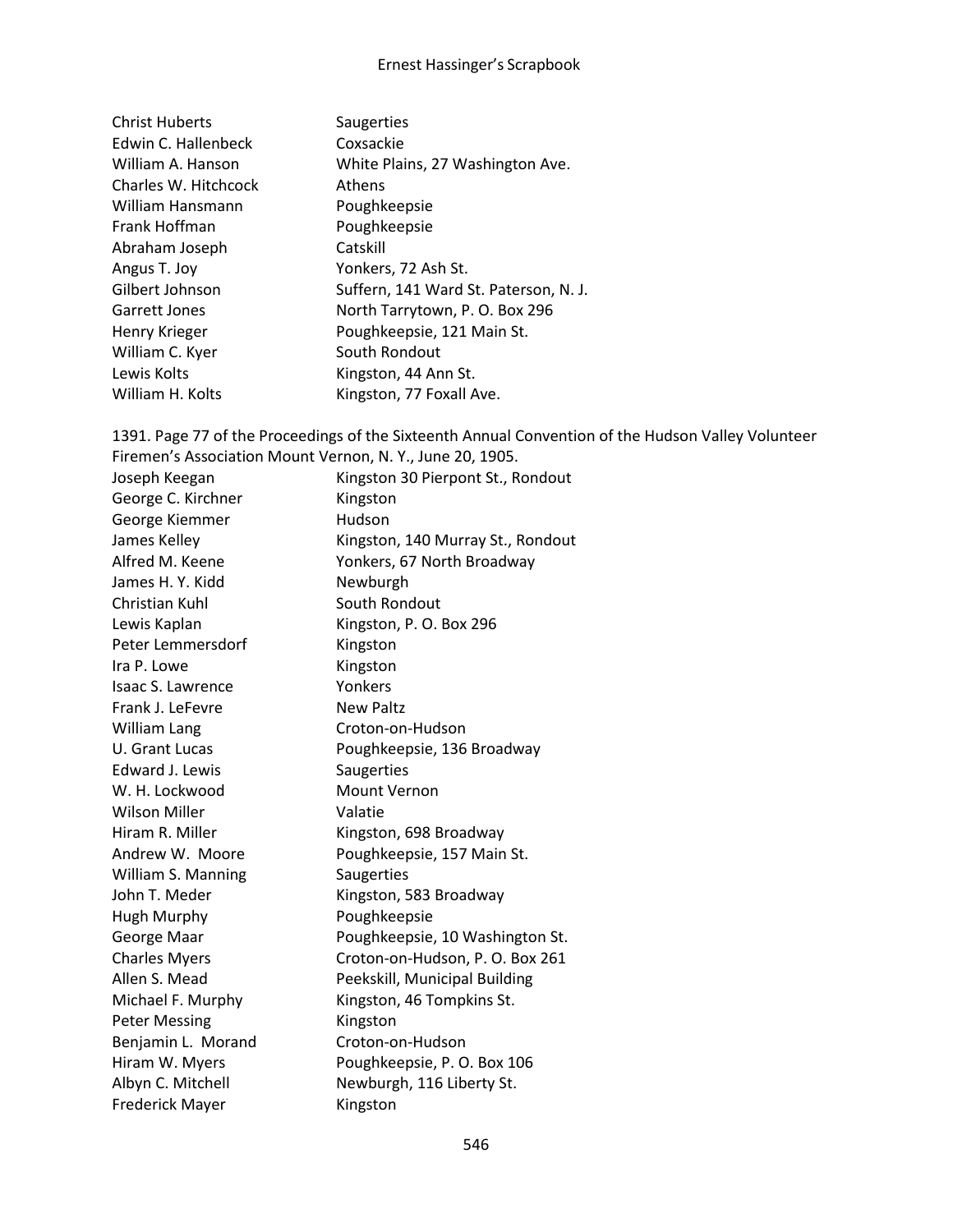| Frank Murray            | Croton-on-Hudson                     |
|-------------------------|--------------------------------------|
| George Mardorf          | Haverstraw                           |
| Frank V. Martin         | Saugerties                           |
| Edward J. McKee         | <b>White Plains</b>                  |
| <b>Martin Mayer</b>     | Kingston                             |
| Charles A. Minnerley    | North Tarrytown                      |
| John McVey              | Kingston                             |
| <b>Charles McDonald</b> | South Rondout, P. O. Connelly, N. Y. |
| William McElrath        | Kingston, Wilber and Greenhill Aves. |
| Milton McGibbon         | Liberty                              |
| Dennis McLaughlin       | Saugerties                           |
| Irving L. Nestell       | Kingston, 69 Prospect St.            |
| George W. Newkirk       | Kingston, P. O. Box 803              |
| George Nagengast        | Poughkeepsie                         |

1392. Page 78 of the Proceedings of the Sixteenth Annual Convention of the Hudson Valley Volunteer Firemen's Association Mount Vernon, N. Y., June 20, 1905. James B. Osborn Poughkeepsie Henry A. Ohley Saugerties Joseph Obert Catskill John L. O'Shea Kingston, 66 North Front St. John O'Donnell Poughkeepsie Thomas F. O'Bierne White Plains Jacob C. Port Kingston 101 Hone St. William H. Penny Kingston, 48 Abruyn St., Rondout, N.Y. James W. Price Hillburn Joseph L. Plough Kingston, General Delivery Abram F. Plass Kingston, 88 Cedar St. Albert W. Pierce West Coxsackie William H. Pratt Kingston Henry R. Porter Suffern John P. Powers **Ossining** Stephen Preston, Jr. Mount Vernon, 58 South Fourth Ave. Augustus Roe Kingston, 13 James St. Hubert C. Rush Kingston, 50 Wall St. Louis F. Rembe Haverstraw Fred B. Smith Newburgh Frank Sutton Catskill Edgar E. Schryver Kingston Charles L. G. Saxe New York, 309 W. 55<sup>th</sup> St. John L. Strubel Kingston George H. Scott Coxsackie J. Charles Snyder Kingston John Sheridan Kingston, 5 West Strand Fred W. Sudheimer Kingston O. Frank Schuler Kingston Edward C. Snyder Saugerties

Rudolph J. Stahl Catskill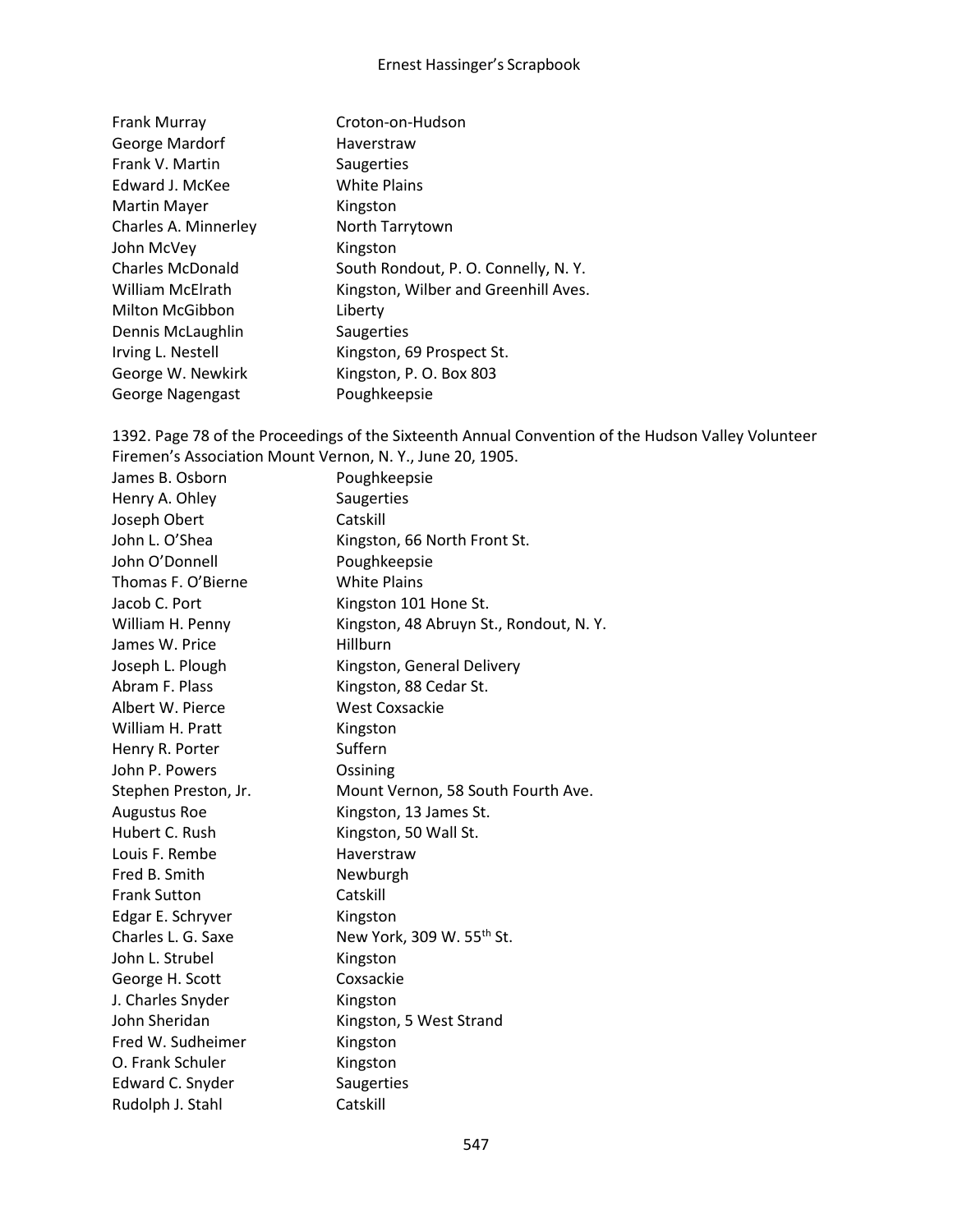| William P. Sherman    | Wappingers Falls, Box 188                 |
|-----------------------|-------------------------------------------|
| A. J. Schmidt         | <b>Spring Valley</b>                      |
| Ernest W. Steltz      | Mount Vernon, 28 N. Bond St.              |
| William E. Slater     | Poughkeepsie, 48 S. Bridge St.            |
| Earl Scullen          | Mount Vernon, 416 S. 6 <sup>th</sup> Ave. |
| Charles K. Searlls    | Mount Vernon, 2 Park Ave.                 |
| <b>Thomas Sutton</b>  | Kingston                                  |
| Charles S. Sloat      | Haverstraw                                |
| George Schick         | Kingston, Abeel St.                       |
| James Teller          | <b>Saugerties</b>                         |
| Edgar F. Thompson     | Kingston, 32 Lindsley Ave., Rondout.      |
| <b>Thomas Timmons</b> | Peekskill, 110 So. Division St.           |

1393. Page 79 of the Proceedings of the Sixteenth Annual Convention of the Hudson Valley Volunteer Firemen's Association Mount Vernon, N. Y., June 20, 1905.

| <b>William Townsend</b> | <b>West Coxsackie</b>              |
|-------------------------|------------------------------------|
| Lewis A. Thomas         | Poughkeepsie, Grand Street         |
| <b>Hiram Turner</b>     | Haverstraw                         |
| Joseph Thomas           | Poughkeepsie, 88 Jefferson Street  |
| Joseph L. Tubby         | Kingston                           |
| <b>Thomas Tierney</b>   | Haverstraw                         |
| Frank V. Underhill      | Saugerties                         |
| William C. Van Anden    | Kingston, Washington Ave.          |
| William T. Van Load     | Athens                             |
| Herbert C. Van Buskirk  | Saugerties                         |
| George Van Wart         | Yonkers                            |
| Dudley Van Duzer        | Newburgh                           |
| Fred J. Walter          | Kingston, 115 Spring St.           |
| William F. Walter       | Kingston                           |
| Charles F. Walter       | Kingston                           |
| <b>Howard Wilcox</b>    | Catskill                           |
| Theodore Weber          | Kingston                           |
| Charles S. Wallace      | Newburgh                           |
| Howard C. Wilbur        | Catskill                           |
| James R. Wood           | Kingston, 132 Foxall Ave.          |
| George Wachmeyer        | Kingston, 32 Strand, Rondout       |
| John Worf               | Kingston, Rondout                  |
| Fred D. Wygant          | Saugerties                         |
| Frederick S. Weber      | So. Rondout, P. O. Connelly, N. Y. |
| Charles A. Weiant       | Haverstraw                         |
| <b>Charles Wilbur</b>   | Saugerties                         |
| T. J. Wicks             | Haverstraw                         |
| Albert E. Woodard       | Mount Vernon                       |
| Albert Weinmann         | Rensselaer                         |
| Edward J. Wolff         | Poughkeepsie, 295 Main St.         |
| George H. Welfing       | Rensselaer, 850 Broadway           |
| Frank E. Wiley          | Suffern                            |
| <b>Howard Weist</b>     | Kingston                           |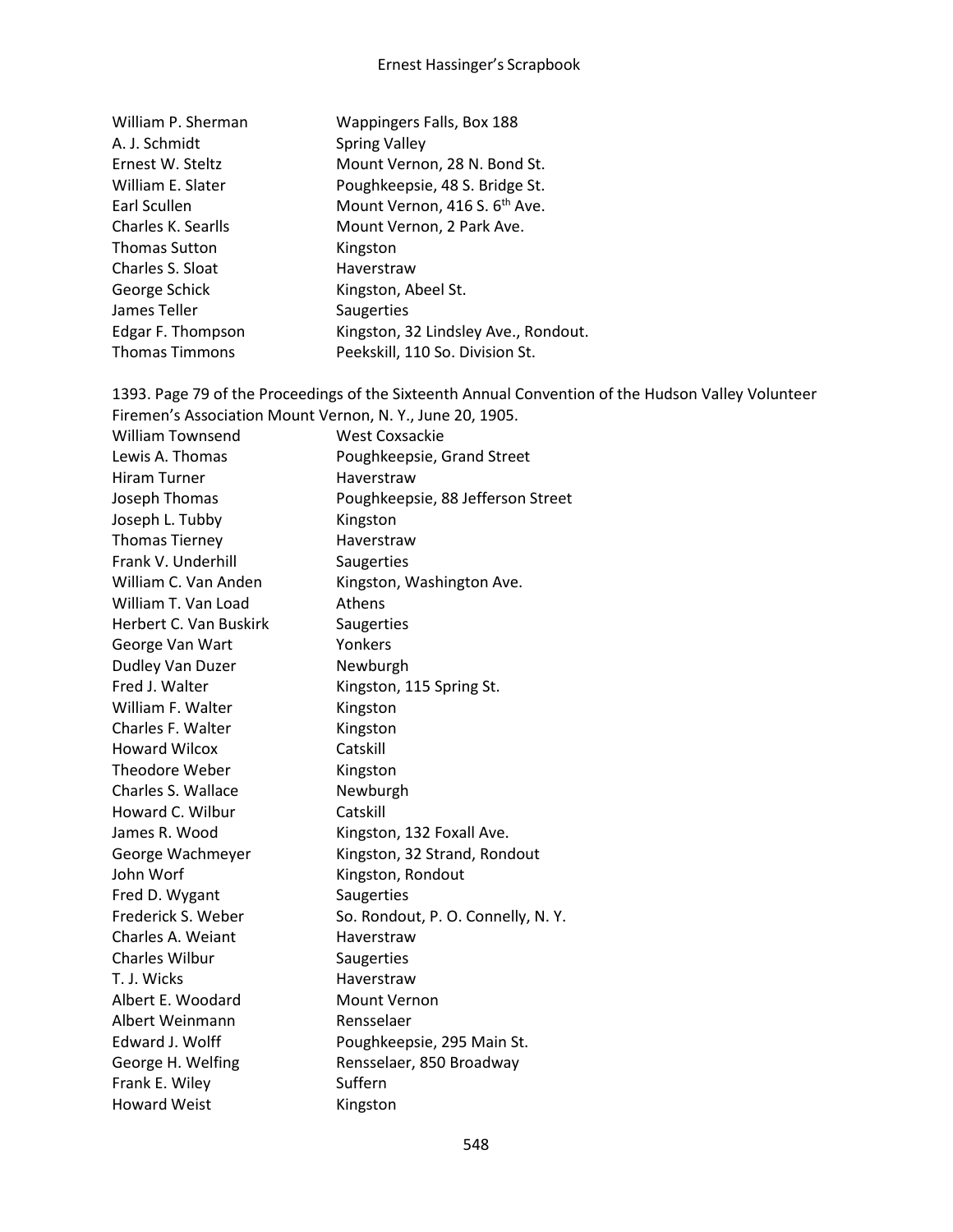| William Ziegler   | Saugerties                  |
|-------------------|-----------------------------|
| Herman M. Zipfel  | Kingston, Eagel Hotel [sic] |
| * Honorany Mombor |                             |

Honorary Member.

1394. Page 80 of the Proceedings of the Sixteenth Annual Convention of the Hudson Valley Volunteer Firemen's Association Mount Vernon, N. Y., June 20, 1905.

| <b>Convention Year</b> |      | Where Held    | President                  | Secretary           | Treasurer               |
|------------------------|------|---------------|----------------------------|---------------------|-------------------------|
| Formed. 1890           |      | Coxsackie     | George H. Scott            | F. A. Hallenbeck    | Robert Selden           |
| 1.                     | 1890 | Kingston      | Charles G. Coffin          | F.A. Hallenbeck     | Tjerck J. Rifenbary     |
| 2.                     | 1891 | <b>Hudson</b> | Tjerck J. Rifenbary        | C. J. Brown         | William C. Brady        |
| 3.                     | 1892 | Catskill      | Charles G. Coffin          | C. J. Brown         | George Wachmeyer, Jr.   |
| 4.                     | 1893 | Saugerties    | *Daniel W. Bugel           | Harry M. C. Vedder  | George Wachmeyer, Jr.   |
| 5.                     | 1894 | <b>Hudson</b> | Henry A. Ohley             | Harry M. C. Vedder  | George Wachmeyer, Jr    |
| 6.                     | 1895 | Coxsackie     | Henry A. Ohley             | Charles L. McArthur | Eugene Wolf             |
| 7.                     | 1896 | Kingston      | George Wachmeyer           | Charles L. McArthur | Eugene Wolf             |
| 8.                     | 1897 | Newburgh      | George Wachmeyer           | Charles G. Coffin   | Edgar H. Davis          |
| 9.                     | 1898 | Saugerties    | Jonathan Deyo              | Charles G. Coffin   | Edgar H. Davis          |
| 10.                    | 1899 |               | Poughkeepsie Jonathan Deyo | Charles G. Coffin   | Charles L. Quackenbush  |
| 11.                    | 1900 | Peekskill     | Joseph C. Hurley           | Charles G. Coffin   | <b>Ernest Hassinger</b> |
| 12.                    | 1901 | Kingston      | Joseph C. Hurley           | Charles G. Coffin   | <b>Ernest Hassinger</b> |
| 13.                    | 1902 | Catskill      | James A. Goldsmith         | Charles G. Coffin   | Fred S. Bieber          |
| 14.                    | 1903 | Haverstraw    | James A. Goldsmith         | Charles G. Coffin   | Fred S. Bieber          |
| 15.                    | 1904 | Saugerties    | <b>Ernest Hassinger</b>    | Charles A. Weiant   | Fred S. Bieber          |
| 16.                    | 1905 | Mt. Vernon    | Stephen Preston, Jr.       | Henry Buxbury       | Fred S. Bieber          |

 \* Mr. Daniel W. Bugel who was elected President of the Association, tendered his resignation at a meeting of the Executive Committee and officers held at Hudson, March 15<sup>th</sup>, 1894, whereupon the resignation was accepted and Mr. Henry A. Ohley was elected to fill the vacancy.

1395. Leopard. [illustration]

1396. Saugerties Post, Dec 12, 1908. Arcanum Officers.

At the annual election of Saugerties Council, No. 1365, Royal Arcanum, held Friday evening, the following officers were chosen for the next year: Regent R. S. Bennett; vice-regent, W. J. Knight; orator, Geo. B. Trumpbour; collector, Ernest Hassinger; secretary, Chas. Clum; Treasurer, C. W. Quick, chaplain, G. S. Rosepaugh, guide, W. W. Whitaker; warden, John Lang; sentry, Wm. Ribsman; representative, Wm. Burhans; alternate C. W. Quick; trustee, John A. Snyder; past regent, Wm. V. Burhans.

1397. Ernest Hassinger, Dealer in Fine Souvenir Post Cards also Manfr. and dealer in Fine Cigars, Tobacco, Pipes, Etc. Orders Taken for Rubber Stamps, and all kinds of Ink, Etc. 84 Partition St., Saugerties, N. Y. [illustration]

### Page 185

1398. Page 81 of the Proceedings of the Sixteenth Annual Convention of the Hudson Valley Volunteer Firemen's Association Mount Vernon, N. Y., June 20, 1905

# CONSTITUTION AND BY-LAWS Adopted at Newburgh, 1897 **CONSTITUTION**

Section 1. – This organization shall be known as "The Hudson Valley Volunteer Firemen's Association.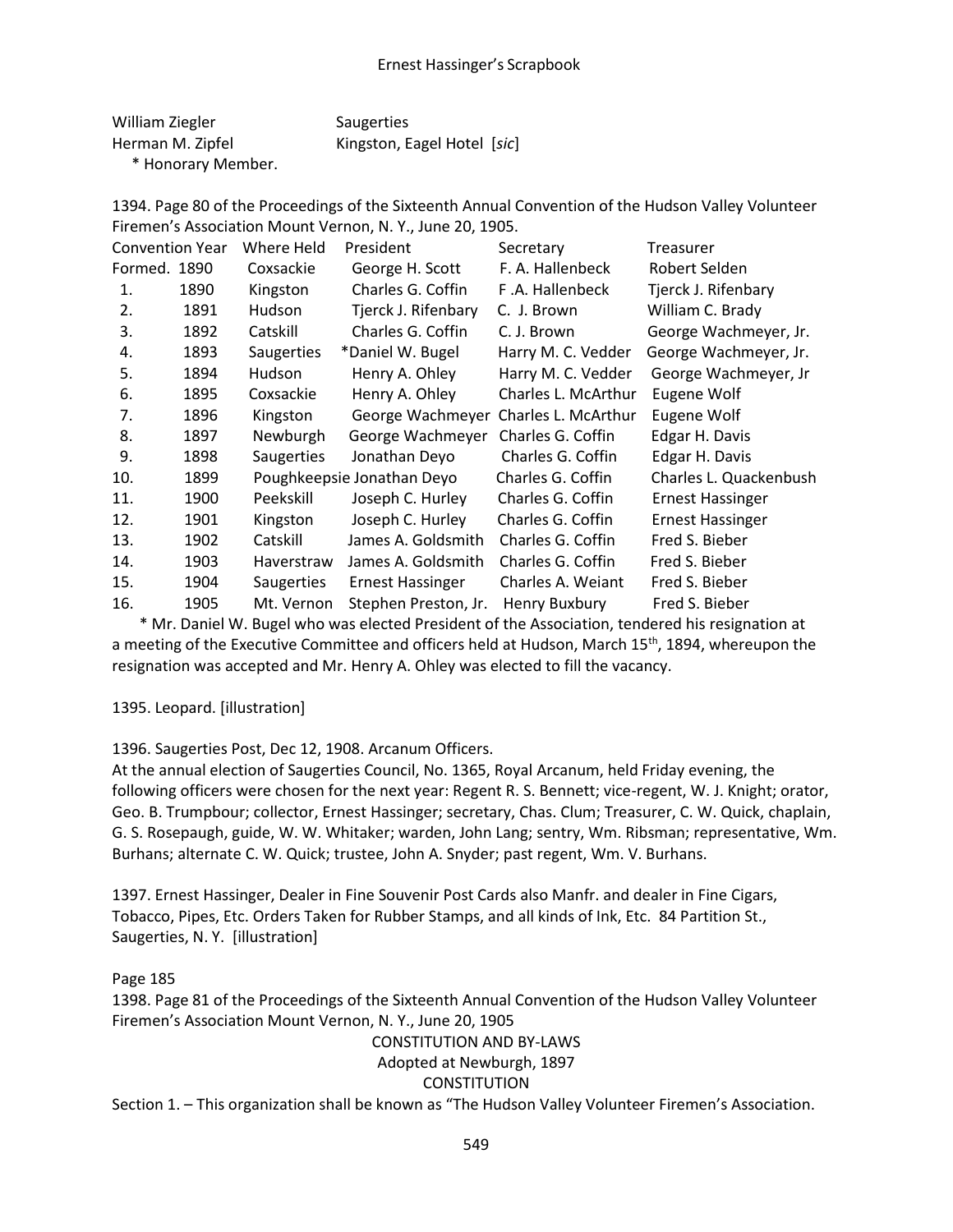# ARTICLE II. – MEMBERSHIP AND DUES.

Section 1. This Association shall be composed of those organizations and persons who are, on the  $15<sup>th</sup>$ day of June, 1897, members in good standing of the Tri-County firemen's association, and such other associates as may from time to time be duly elected to membership by the respective volunteer fire companies located in the territory of the Association, and in addition thereto the chief engineer of any Volunteer Fire Department in said territory, one delegate from each Board of Trustees of any such Volunteer Fire DeFFpartment, and one delegate from each association of exempt firemen in said territory whose membership is entirely composed of those who have been active members of the Volunteer Fire Department in said territory.

Sec. 2. Each organization shall be entitled to one delegate each year; and each organization shall furnish credentials, signed by the presiding officer and secretary, that the delegate has been duly selected to represent the organization; that he is and has been an active member in such organization for at least six months previous to such election.

1399. Page 82 of the Proceedings of the Sixteenth Annual Convention of the Hudson Valley Volunteer Firemen's Association Mount Vernon, N. Y., June 20, 1905.

Sec. 3. An initiation fee of \$2 shall be paid by each organization of chief engineer upon joining this Association, which amount shall cover the annual dues of that year.

Sec. 4. The annual dues shall be \$2 for each organization and \$1 for each member; and each organization and member, once admitted, may retain membership in this Association, as provided by this Constitution and By-Laws, so long as their annual dues are paid. The annual dues shall be paid by or before the Tuesday preceding the holding of the annual convention. All members failing to comply with this section shall be dropped from the roll of membership, and shall be reinstated only upon a new application, or the payment of all arrearages of dues to the time of such reinstatement. ARTICLE III. – OFFICERS, TERMS OF OFFICE, AND HOW ELECTED

Sec. 1. The officers of this Association shall consist of a President, a Vice-President from each county represented in the Association (who shall hold office in seniority of election), a Secretary, a Treasurer, and Executive Committee of six members, and an Auditing Committee of three members. The President, Vice-Presidents, Secretary and Treasurer shall be elected by ballot, at the annual meeting, by a majority vote of the members present. The Executive Committee and the Auditing Committee shall be appointed by the newly-elected President. All of said officers shall take office immediately upon the adjournment of the convention at which they are elected or appointed, and shall hold office for one year or until their successors shall be elected or appointed.

Sec. 2. The President, Secretary and Treasurer.

1400. Page 83 of the Proceedings of the Sixteenth Annual Convention of the Hudson Valley Volunteer Firemen's Association Mount Vernon, N. Y., June 20, 1905.

shall be ex-officio members of the Executive Committee, and the President and Secretary shall be exofficio Chairman and Secretary, respectively, of such Committee.

ARTICLE IV. - DUTIES OF OFFICERS AND COMMITTEES

Section 1. It shall be the duty of the President to preside over all meetings, regular or special, of the Association or Executive Committee, sign all orders drawn on the Treasurer duly granted, and call special meetings at the request of a majority of the Executive Committe, [*sic*] or when he deems a call of the Association necessary, at such time and place as he or the Executive Committee shall select. In the absence of the President at any meeting the senior Vice-President shall assume such duties as may be required of the President. In the event of a vacancy in the office of President, by death, resignation or otherwise, the senior Vice-President shall become President and shall continue as such until a successor has been chosen by the Association.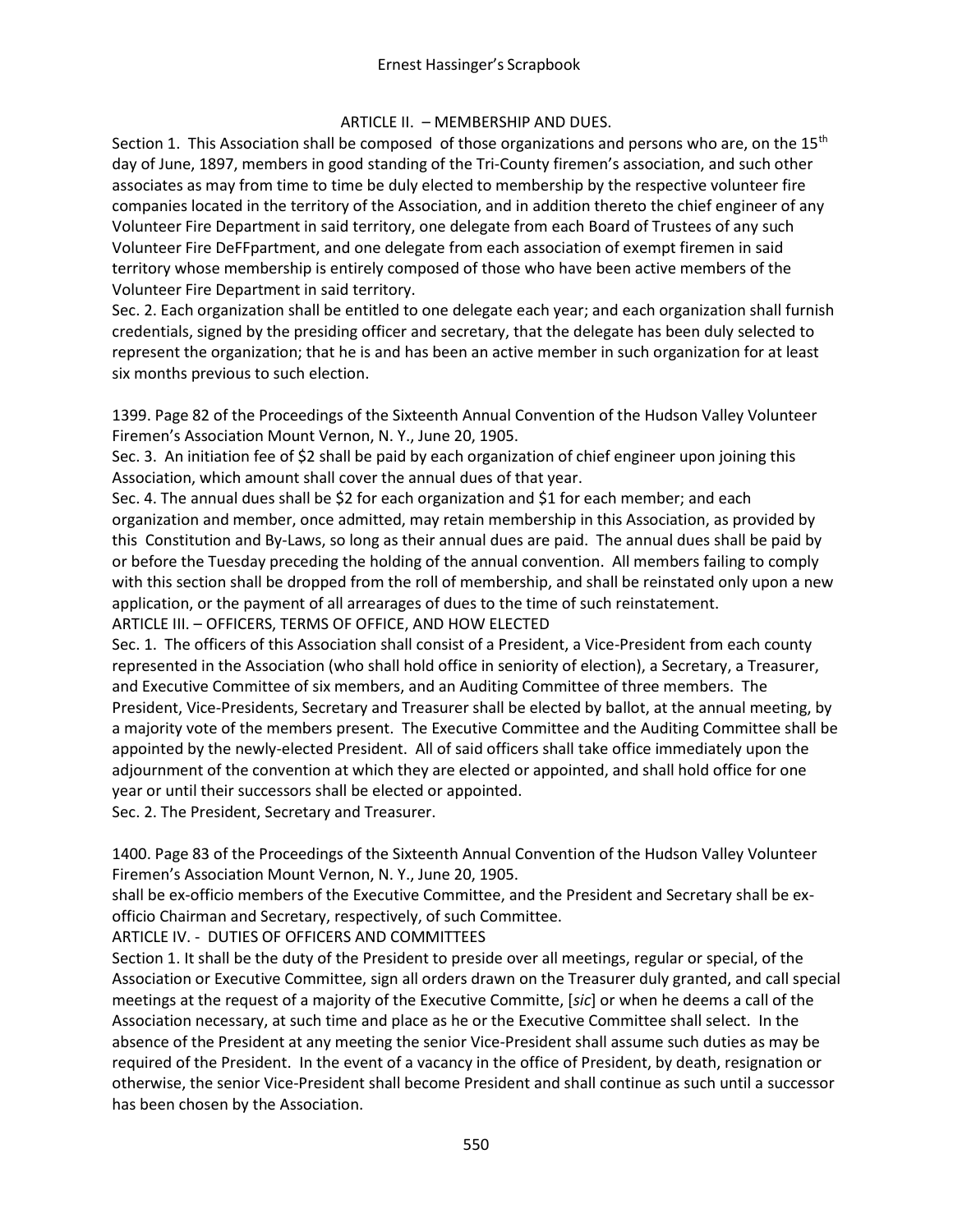Sec. 2. It shall be the duty of the Secretary to keep a complete record of all proceedings of the Association and of the Executive Committee, to receive and answer all communications relating to the Association, to collect all money due to the Association and render a monthly report of the same to the Treasurer, paying over to the Treasurer the amount received during the month (for which payment he shall take a receipt from the Treasurer), keep correct accounts of his financial transactions, and countersign all orders upon the Treasurer, after approval by the Auditing Committee; make full reports at the annual meetings of the Association as to membership, and perform such other duties or make such reports as may be required of him by the President or Executive Committee; to issue to each and every or-

1401. Page 84 of the Proceedings of the Sixteenth Annual Convention of the Hudson Valley Volunteer Firemen's Association Mount Vernon, N. Y., June 20, 1905.

ganization paying annual dues a printed card or certificate, showing that the possessor thereof is entitled to a badge and such other privileges as may be presented by the Citizen's Committee where conventions are held, and upon the surrender of said card or certificate to the local committee in some room apart from the Convention Hall, the badge shall be delivered without a roll call. Not later that the Tuesday preceding the convention the Secretary shall procure printed lists of all the delegates and members who are by the terms of the Constitution and By-Laws entitled to a seat in the Convention, and shall cause such lists to be placed in the delegates' seats prior to the opening of the convention. He shall execute a bond to the Executive Committee in such sum as shall be required, which bond must be approved by the Executive Committee and filed with the President. He shall receive the sum of \$100 per year for the faithful performance of his duties.

Sec. 3. It shall be the duty of the Treasurer to receive all money belonging to the Association from the Secretary, giving a receipt to the Secretary for the same; keep full and correct accounts, pay all bills upon the order of the President and Secretary, countersigned by the President and approved by a majority of the Auditing Committee; and, from time to time, make such reports as the President or Executive Committee shall require. He shall execute a bond to the Executive Committee in such sum as shall be required, which bond must be approved by the Executive Committee and filed with the President.

Sec. 4. It shall be duty of the Executive Committee to transact all business of the Association during the interval between meetings, and to fill all vacancies in office, except that of President wherever such oc

1402. Page 85 of the Proceedings of the Sixteenth Annual Convention of the Hudson Valley Volunteer Firemen's Association Mount Vernon, N. Y., June 20, 1905.

cur. The Executive Committee shall have power to call special meetings of the Association, to appoint a sub-committee on Transportation and Railroad Rates, to examine books and papers of all officers of the Association, and, after being heard, to suspend any officer of the Association for malfeasance or misfeasance in office; to make a draft upon the Treasurer for a sufficient amount for the running expenses of the Secretary, to change the time and place of the annual meeting, when this may be necessary, and shall have authority to decide the territory to be covered by the Association.

Sec. 5. It shall be the duty of the Auditing Committee to audit bills before payment, and examine the books of the Secretary and Treasurer previous to the assembling of the annual convention, and report the result of such examination to such convention.

Sec. 6. Any officer referred to in this Article failing to comply with any of the sections herein contained, shall be replaced by the Executive Committee according to the provisions of Section 4.

Sec. 7. The Secretary of the Association shall have a credit with the Treasurer not exceeding fifty dollars in any one year, which may be drawn out of the treasury upon his own order, and is not subject to the restrictions of Section 3 of Article 4; this provision being made for the purpose of liquidating the urgent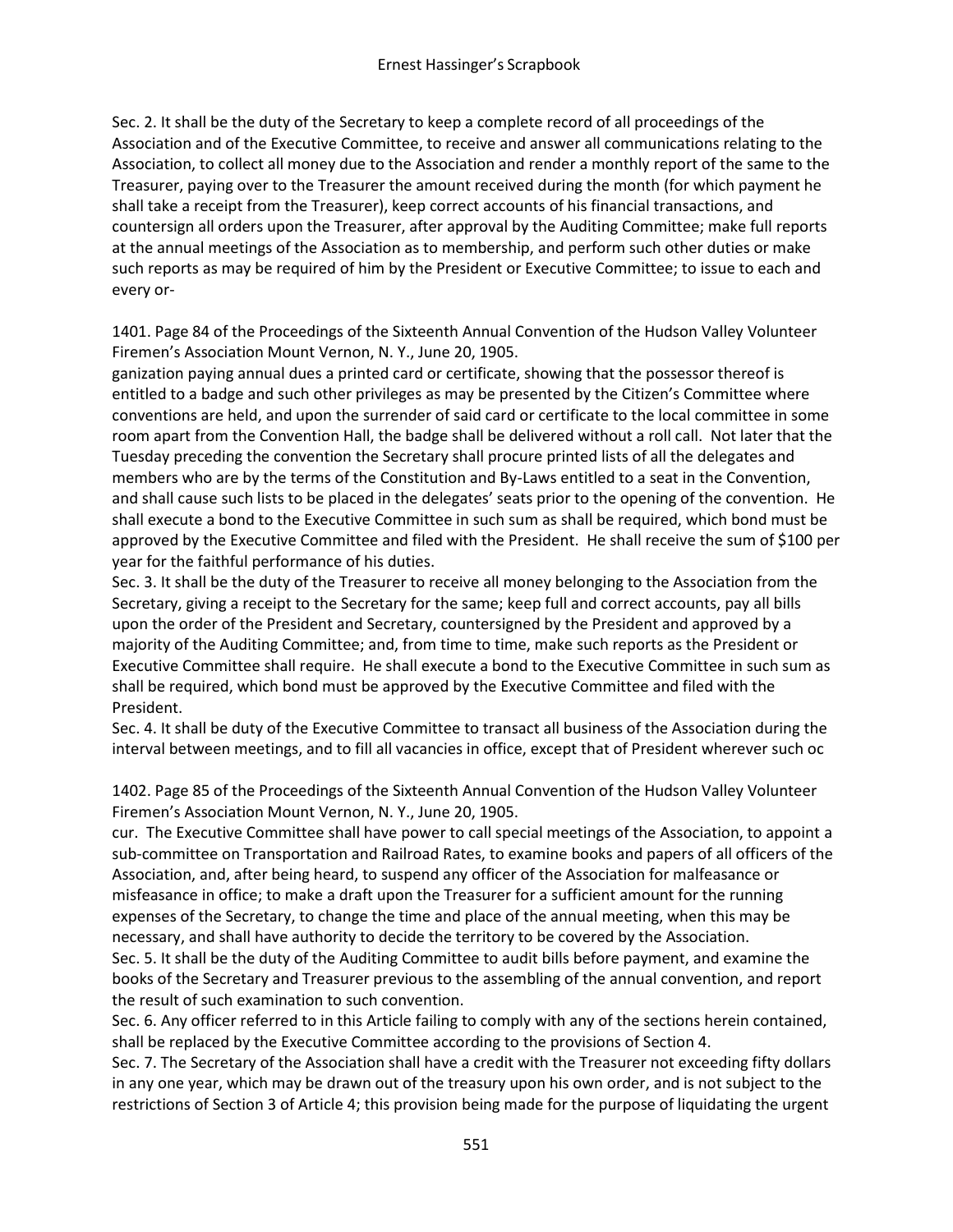and necessary expenses of the Secretary incurred for this Association; and the Secretary shall account for the same as required under Section 2 of Article IV.

ARTICLE V. MEETINGS.

Section 1. – The annual meeting of this Association shall be held on the third Tuesday in June, in each year, at 10 a. m., at such place as a majority of the

1403. Page 86 of the Proceedings of the Sixteenth Annual Convention of the Hudson Valley Volunteer Firemen's Association Mount Vernon, N. Y., June 20, 1905.

members present at the preceeding annual meeting shall have designated; provided, however, that it shall not be held in one county more often that [*sic*] once in three years, unless otherwise ordered by the Executive Committee.

Sec. 2. Twenty members shall constitute a quorum for the transaction of business at the annual convention, and at all meetings of committees a majority of the members shall constitute a quorum. Sec. 3. The Executive Committee shall meet at such time and place as they may decide, on a call from a majority of the committee of from the President.

Sec. 4. A failure to hold any annual meeting at the time designated herein shall in no wise work a dissolution of this Association.

Sec. 5. All officers and members of committees attending committee or annual meetings shall be reimbursed for railroad fares and other legitimate expenses to and from the place of such meeting, upon presentation of such account to the Auditing Committee; provided that the account for such expenses receive the approval of the Auditing Committee.

ARTICLE VI. - Amendments, Alterations and Revisions

Section 1. The Association shall have full power at any meeting to amend, alter or revise this Constitution and By-Laws with the affirmative vote of two thirds of the members present.

Sec. 2. The Citizens' Committee of the places at which conventions are to be held shall confer with and be under the suggestions of the Executive Committee of this Association.

1404. Porcupine. [illustration] 1405. African Wild Ass. [illustration] 1406. Wildebeest. [illustration]

Page 186

1407. Page 87 of the Proceedings of the Sixteenth Annual Convention of the Hudson Valley Volunteer Firemen's Association Mount Vernon, N. Y., June 20, 1905.

# BY-LAWS

Section 1. Honorary members may be elected by viva voce vote, their names being presented to the Association for acceptance. Such members may speak on any subject before the convention, but shall not be entitled to a vote, nor be eligible to office.

Sec. 2. No invitation for sight-seeing or other purposes will be accepted until after the regular business for which the Association is assembled has been completed.

Sec. 3. Any question coming before the convention for which no provision is made in this Constitution and By-Laws shall be decided in accordance with the rules laid down in Cushing's Manual.

1408. Page 88 of the Proceedings of the Sixteenth Annual Convention of the Hudson Valley Volunteer Firemen's Association Mount Vernon, N. Y., June 20, 1905.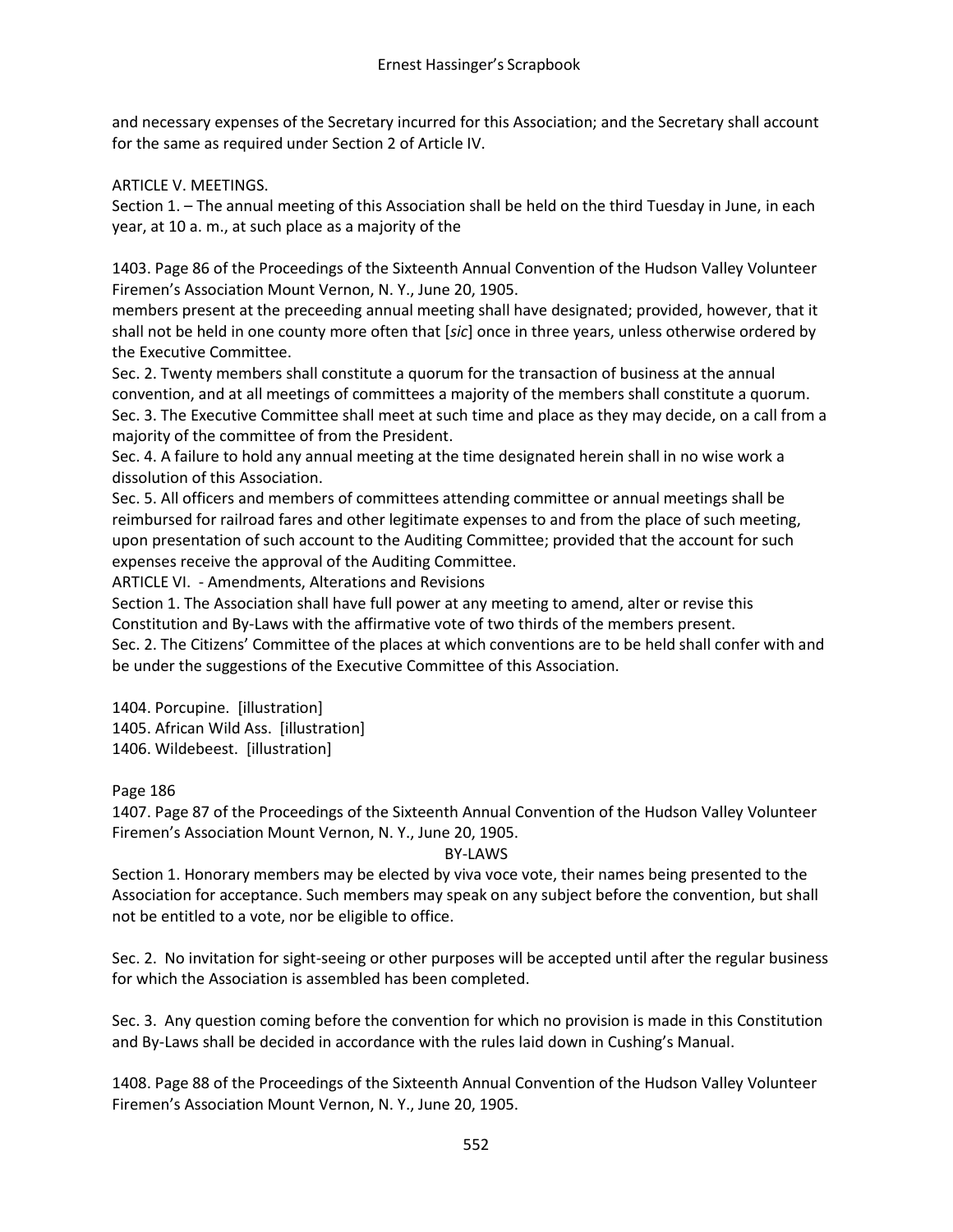### ORDER OF BUSINESS Morning Session

1. Opening Prayer.

2. Address of Welcome.

3. Response by the President.

4. Appointment of Committee on Credentials.

5. Adjournment.

### Afternoon Session

1. Report of Committee on Credentials.

2. Roll Call.

3. Reading of the Minutes of Last Convention.

4. Annual Address of the President.

5. Report of Executive Committee.

6. Report of Auditing Committee.

7. Report of Special Committees.

8. Report of Secretary.

9. Report of Treasurer.

10. Reading of Communications.

11. Topics and Essays,

12. New Business.

13. Designation of Place to Hold Next Convention.

14. Election of Officers for Ensuing Year.

15. Unfinished Business.

16. Adjournment

1409. Page 89 of the Proceedings of the Sixteenth Annual Convention of the Hudson Valley Volunteer Firemen's Association Mount Vernon, N. Y., June 20, 1905. INDEX [This information not included in index]

A.

| $\mathbf{u}$<br>$\iota$ |  |
|-------------------------|--|
|                         |  |
|                         |  |
|                         |  |
|                         |  |
| <b>B.</b>               |  |
|                         |  |
|                         |  |
| C.                      |  |
|                         |  |
| $\mathbf{u}$            |  |
| $\mathbf{u}$            |  |
|                         |  |
|                         |  |
|                         |  |
|                         |  |
|                         |  |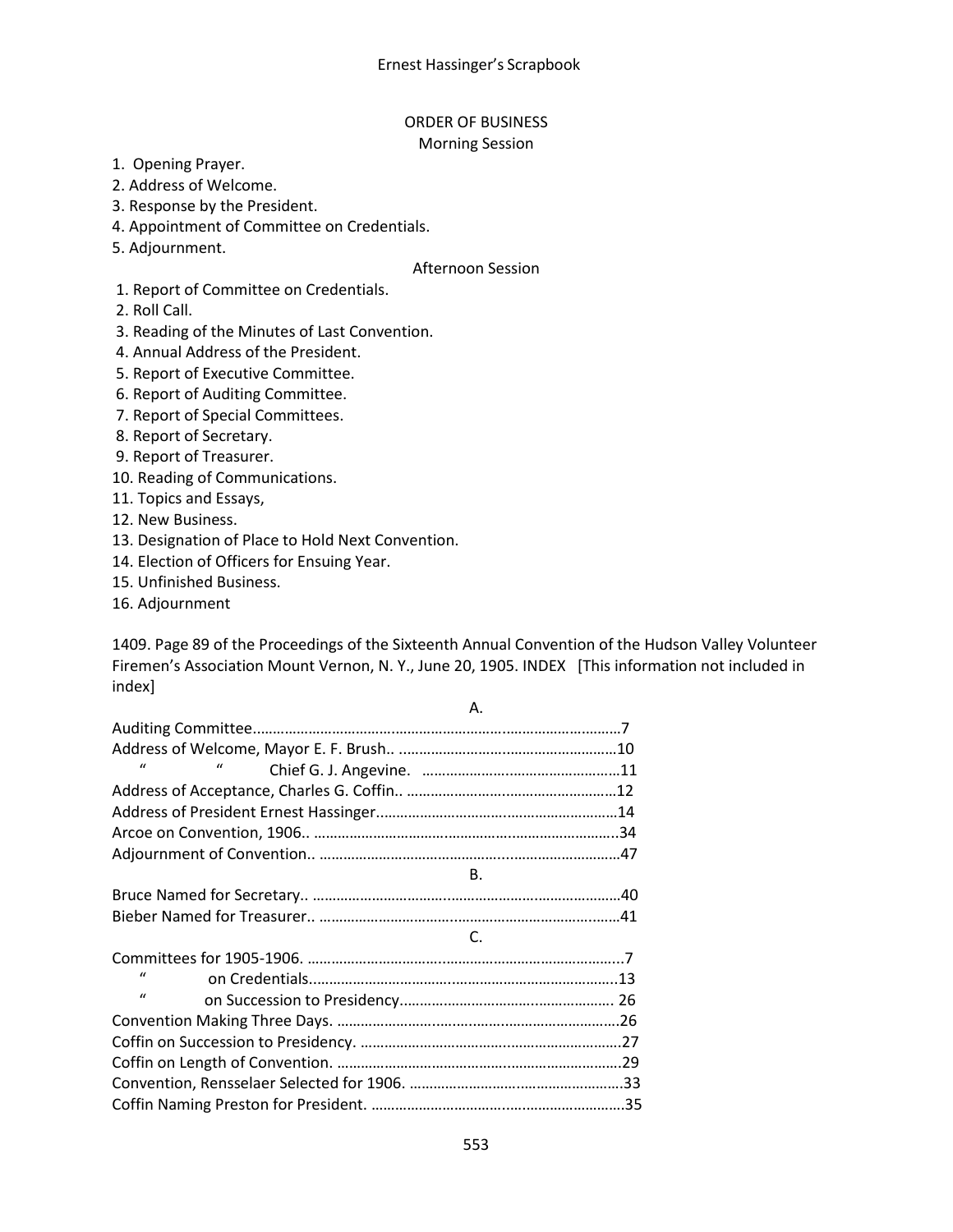1410. Page 90 of the Proceedings of Sixteenth Annual Convention of the Hudson Valley Volunteer Firemen's Association Mount Vernon, N. Y., June 20, 1905. INDEX

| $\mathbf{u}$ |             |  |
|--------------|-------------|--|
| $\mathbf{u}$ |             |  |
| $\mathbf{u}$ |             |  |
| $\mathbf{u}$ |             |  |
|              |             |  |
|              | $H_{\cdot}$ |  |
|              |             |  |
|              |             |  |
|              |             |  |
|              |             |  |
|              | $\sim 1$    |  |
|              |             |  |
|              | К.          |  |
|              |             |  |
|              |             |  |
|              |             |  |
|              |             |  |
|              | $-1.$       |  |
|              |             |  |
|              | M.          |  |
|              |             |  |
|              |             |  |
|              |             |  |
|              |             |  |
|              |             |  |
|              |             |  |
|              |             |  |
|              | $\Omega$    |  |

1411. Page 91 of the Proceedings of the Sixteenth Annual Convention of the Hudson Valley Volunteer Firemen's Association Mount Vernon, N. Y., June 20, 1905. INDEX

| $P_{\rm c}$ and $P_{\rm c}$ and $P_{\rm c}$ |  |
|---------------------------------------------|--|
|                                             |  |
|                                             |  |
|                                             |  |
|                                             |  |
|                                             |  |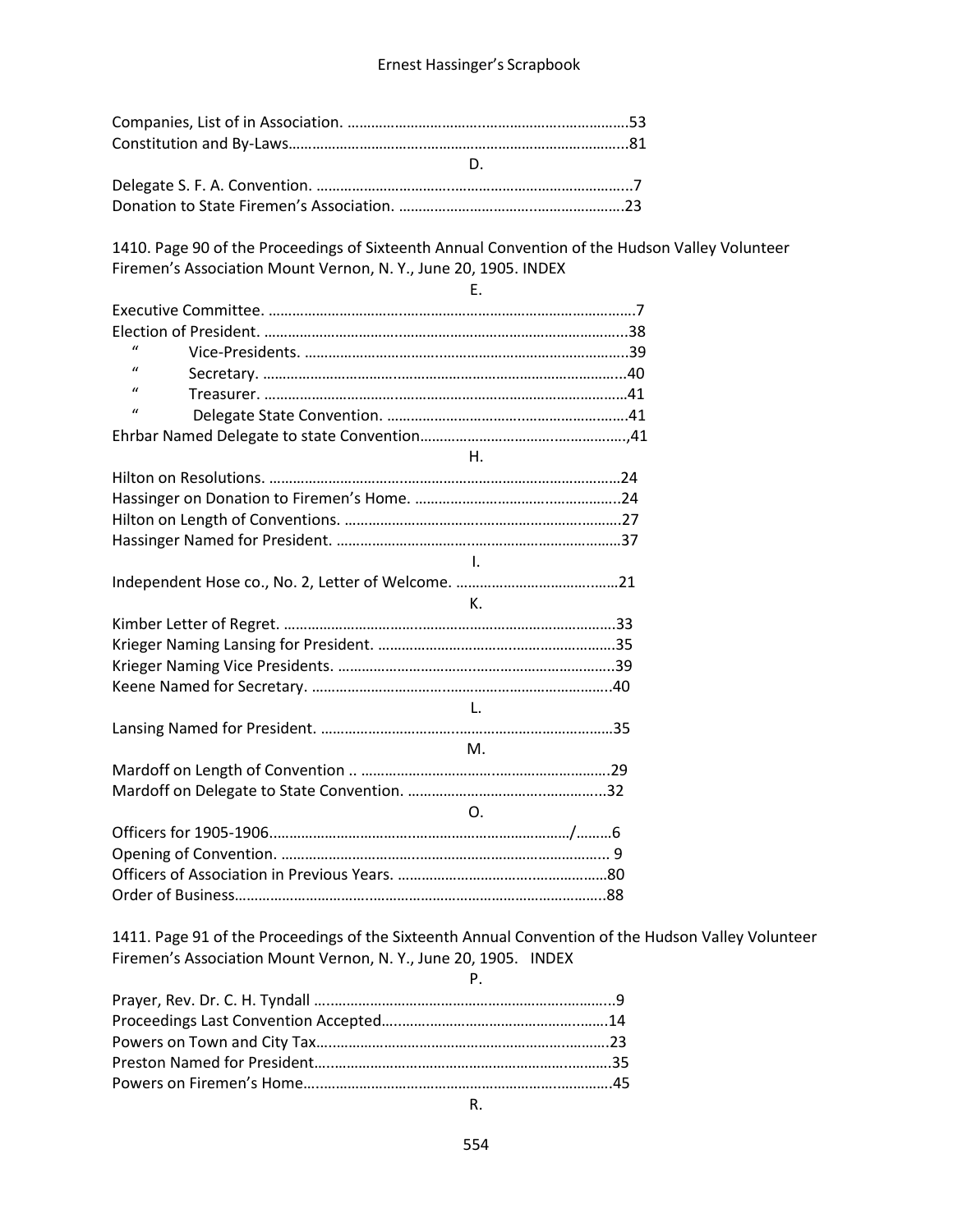| $T_{\rm c}$ |  |
|-------------|--|
|             |  |
|             |  |
|             |  |
| V.          |  |
|             |  |
|             |  |
|             |  |
|             |  |
|             |  |
| W.          |  |
|             |  |
|             |  |
|             |  |

### 1412. Saugerties Post, June 29, 1906. The Judges Selected.

The judges selected to award the prizes for the celebration next Monday, are: Mayor Rowe, Ernest Hassinger, Henry Dickhaut, E. M. Wilbur and Peter Canner. The prizes will be for the best decorated float, the most comical individual and the most comical company in line. Second and third prizes to the most comical individual will also be given.

1413. Turkish Trophies, Why Pay More? 10 for 10¢. [illustration] 1414. Addax. [illustration]

1415. Post, June 8, 1907. The Birth of the American Flag.

An Address to the American People by the G.A. R. in its Behalf.

Next Friday will be the one hundred thirtieth anniversary of the birth of the Flag of the United States. The flag was designed for a nation of thirteen colonies, stretched like a belt along the Atlantic coast, made up of less than three millions of people without common traditions or language; drawn together only by common danger from the savages within, and oppression without, which threatened their existence and liberties. That flag now waves over a nation, extending from the Gulf of Mexico to the Lakes; from the Atlantic to beyond the Pacific Sea; and inhabited by nearly ninety millions of people, who speak a common language.

Our flag is now – in form –the oldest flag of civilized nations. The resolution by Congress for the adoption of the Stars and Stripes on June 14, 1777, was as follows: "Resolved that the Flag of the United States be thirteen stripes, alternate red and white; that the Union be thirteen stars, white in a blue field, representing a new constellation.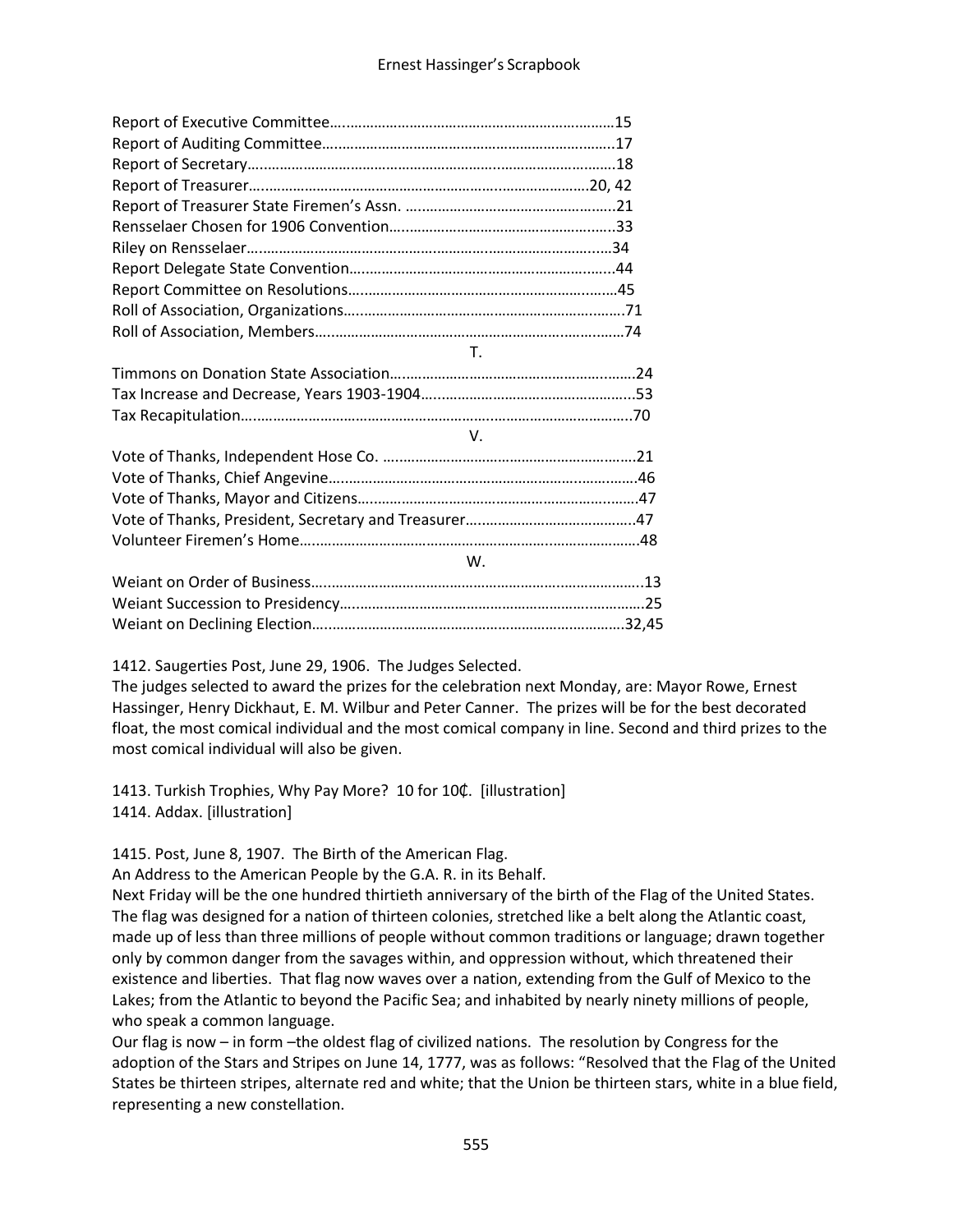The design of the flag is credited to George Washington, and in part was taken from his family coat of arms. Such is the origin of a flag dedicated to the proposition that "all men are born free and equal." Let us honor the natal day of our national flag – displaying it from our public buildings, schools and homes in recognition of this memorable day.

The men of the Grand Army of the Republic, who preserved the nation in the greatest war of modern times and made vital the Declaration of our fathers, call upon all who live under the flag to recognize this day in patriotic observances in schools and on the Sunday preceding, in churches. To this end we suggest that the Governor of every state by proclamation announce the day and promote its recognition; that the press scatter this call – as seeds of patriotism – broadcast over the land. Such recognition will nourish the greatness of our nation, inculcate noble citizenship, the principles of civil liberty, and be an object lesson to the new generations that have come on the stage since the Civil War.

# Page 187

1416. Reception Under the Auspices of the Commercial Travelers' Anti-Trust League. Hon. William J. Bryan, Madison Square Garden Thursday, August 30, '06 6 P. M. General Admission Main Entrance Madison Avenue. [illustration]

1417. The Armory at Catskill, N. Y. [illustration]

1418. Six men in a boat. [illustration]

1419. Catskill Creek, Catskill, N. Y. [illustration]

1420. Haines Falls, N. Y. Catskills. Copyright 1905 by Jno. W. Rusk. [illustration]

1421. Riverside Cottage, New Paltz, N. Y. [illustration]

1422. Lookout Farm, Carl H. P. Kohl, Prop., Poughkeepsie, N. Y. [illustration]

1423. Morgan House, Carl H. F. Kohl, Prop., Poughkeepsie, N. Y. [illustration]

1424. Fire Scene, New York. 20<sup>th</sup> Century No. 12 Fireman's (Acetyline) Hand Lantern. The light penetrates smoke and is not put out by smoke. Read testimonial letters for Chiefs. Oil Tanned Chamois Warrented Washable. Flexable Back, Washing- Cleansing-Polishing. For general uses of sponges and chamois for most uses better than either at a small fraction of the cost. See special circular. 20th Century Mfg. Co. 19 Warren St. N. Y. [illustration]

# Page 188

1425. Kingston Leader, Oct 12, 1906. Webster Endorsed. Democrats United on First Assembly District Candidate. Political Skies Cleared. Thursday's Convention Action Assures Harmony – Eloquent Speech by Counselor Deyo – Detailed Story of the Proceedings – Delegates in Attendance.

The First Assembly District Convention of Democrats, representing the interests that prevailed at Buffalo, was called to order by James V. Gilmore in the Supervisors' room at the Court House on Thursday noon. In a short speech Mr. Gilmore alluded to the Democratic party, saying that he had always been a Democrat and intended to remain one until Divine Providence removed him from this earth. "At the present time," said Mr. Gilmore, "I am working for the best interests of the party and I hope and pray I may have the pleasure of seeing the self-made man, William Randolph Hearst, elected Governor of the State of New York." Mr. Gilmore's remarks were greeted with applause. On motion of Frank P. Quigley, James Penny was elected temporary secretary.

Alfred Garrison, John O'Shea and John Noble were appointed a committee on credentials, on motion of

Thomas Ward. The committee later reported the following roll of delegates, which was accepted:

First Ward – John L. O'Shea, Charles D. Deyo.

Second Ward – Unrepresented.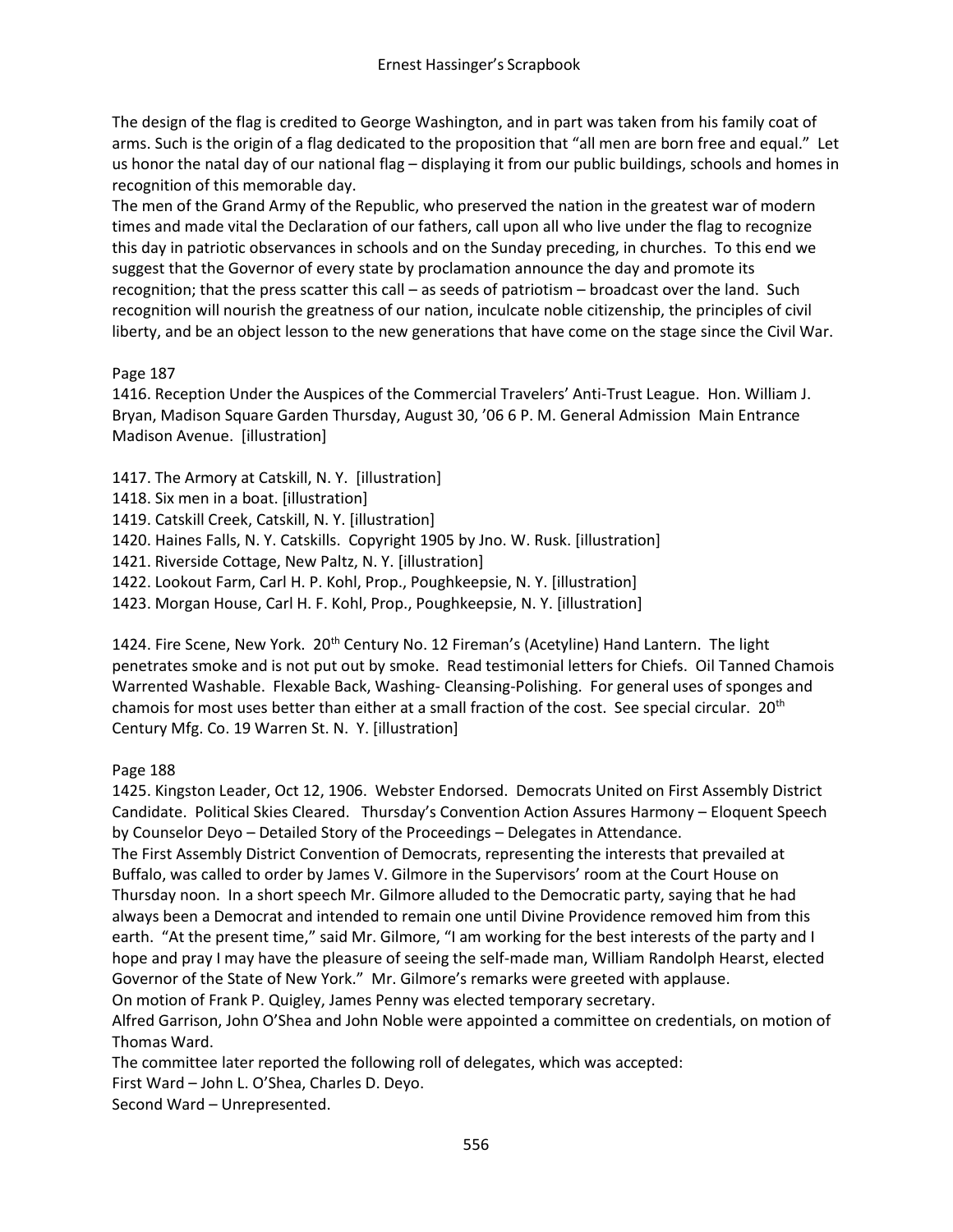Third Ward- Alfred B. Garrison, Bernard Murray.

Fourth Ward – John Noble, John Schroeder.

Fifth Ward – Frank P. Quigley, James C. Penny.

Sixth Ward – Thomas Ward, Peter Carney, Sr.

Seventh Ward – J. Henry Radenburgh, Harvey J. Smith.

Eighth Ward – David Well, Charles Steger [ print faded, could be Stiger]

Ninth Ward – John Noonan, Henry Thomas.

Tenth Ward – Unrepresented.

Eleventh Ward – Unrepresented.

Twelfth Ward – Unrepresented.

Saugerties – F. U. Underhill, James V. Gilmore, W. J. Kelly.

Hurley – Unrepresented.

Kingston (town) - Unrepresented.

Shandaken - Unrepresented.

Ulster - Unrepresented.

Woodstock - Unrepresented.

John O'Shea was made permanent chairman on motion of John Schroeder. James Penny, on motion of Chas. D. Deyo, was elected permanent secretary.

When the nominations were called Charles D. Deyo, representing the First Ward, made a nominating speech as delegate. In referring to the previous convention, Mr. Deyo said that the delegates assembled at the convention today were working for the best interests of the Democratic party; that although conventions purporting to be for the same purpose for which this convention had been called, had been held, yet the delegates to the convention today entertained an honest belief and conviction that this convention was composed of eligible delegates, duly named, who had nothing else but the welfare and best interests of the Democratic party at heart, of not only Ulster county, but of the State of New York. Mr. Deyo said that about three weeks ago there was held a convention composed of delegates who at that time believed they were right; believed that they had been legally named by the Democratic electors of the First Assembly District of Ulster county, and that the convention named delegates, who they knew would espouse the cause of the only man who could lead the Democratic party of the State of New York to victory; that subsequent events had shown and completely proved that the sense and unanimous opinion of that convention were eminently right. The delegates to the convention stood for what they thought was right, and the greatest Gubernatorial convention that has ever been held in New York State emphatically endorsed their opinion. Therefore, this convention today, composed of men whose greatest thought is for the welfare of the Democratic party, wanted to nominate a man in whom every Democrat had trust and confidence, and in order to follow out the policy of this convention to strengthen the ticket in every way possible, he was pleased, as a delegate of the First Ward of the City of Kingston to place before the convention then name of a man for whom he could vouch; a man who has been in public life for some years, and whose integrity, ability and honesty could never be question, Grove Webster, Jr., and that he knew that with such a man on the ticket, headed by the peerless William R. Hearst, the success of Democracy would be assured, and that he was pleased to name him in a convention representing beyond peradventure a triumphant cause and party.

Mr. Deyo's remarks were frequently interrupted by applause.

Then a motion prevailed that the secretary cast the unanimous ballot of the convention for the nomination of Grove Webster, Jr., for Assembly in the First District.

Thomas Ward and Frank P. Quigley were appointed a committee to escort Mr. Webster before the convention.